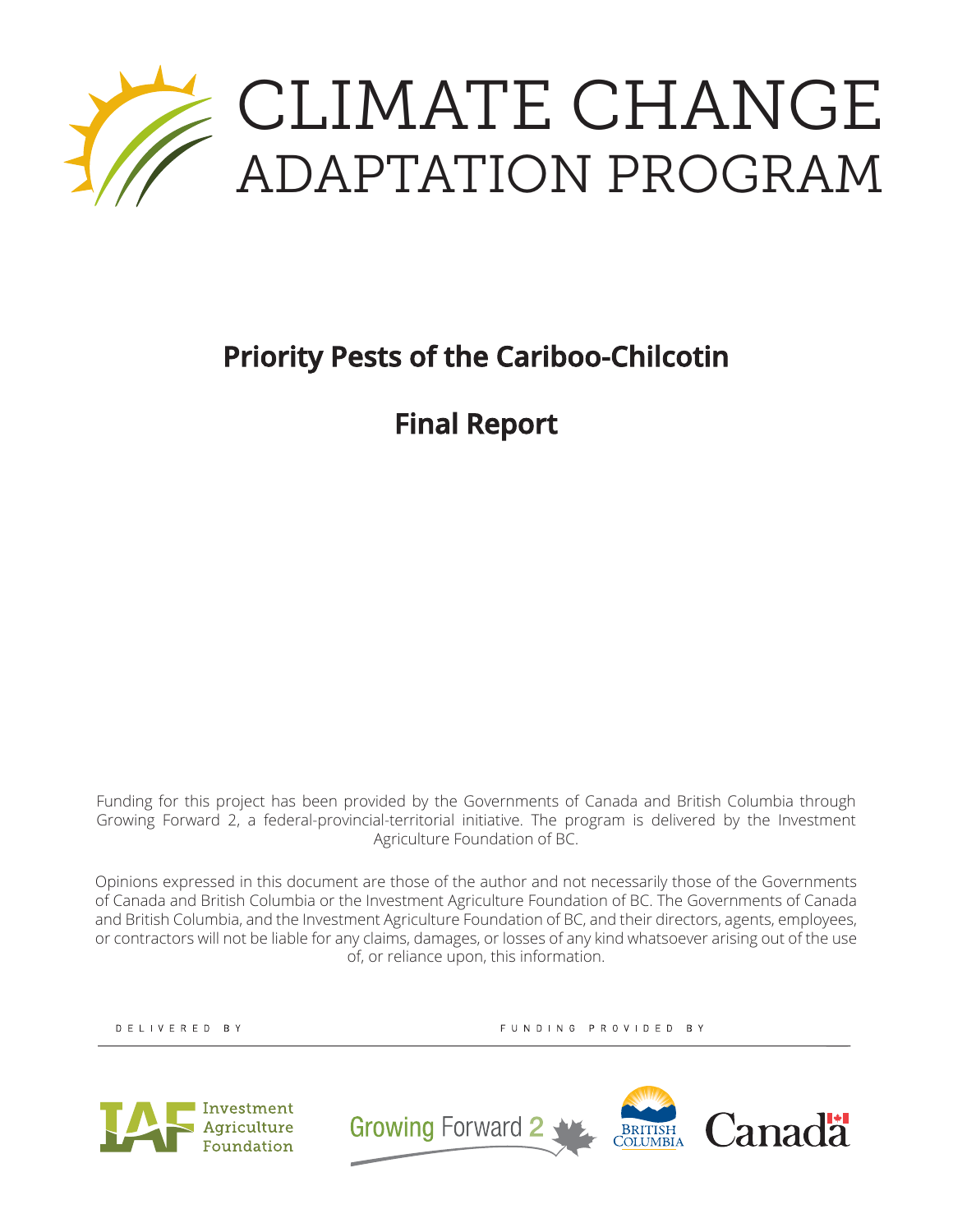

# Priority Pests of the Cariboo-Chilcotin

# Final Report

9 February 2018

Prepared for the Kersley Farmers' Institute

By

**George W. Powell, PhD, PAg**

AgForInsight.com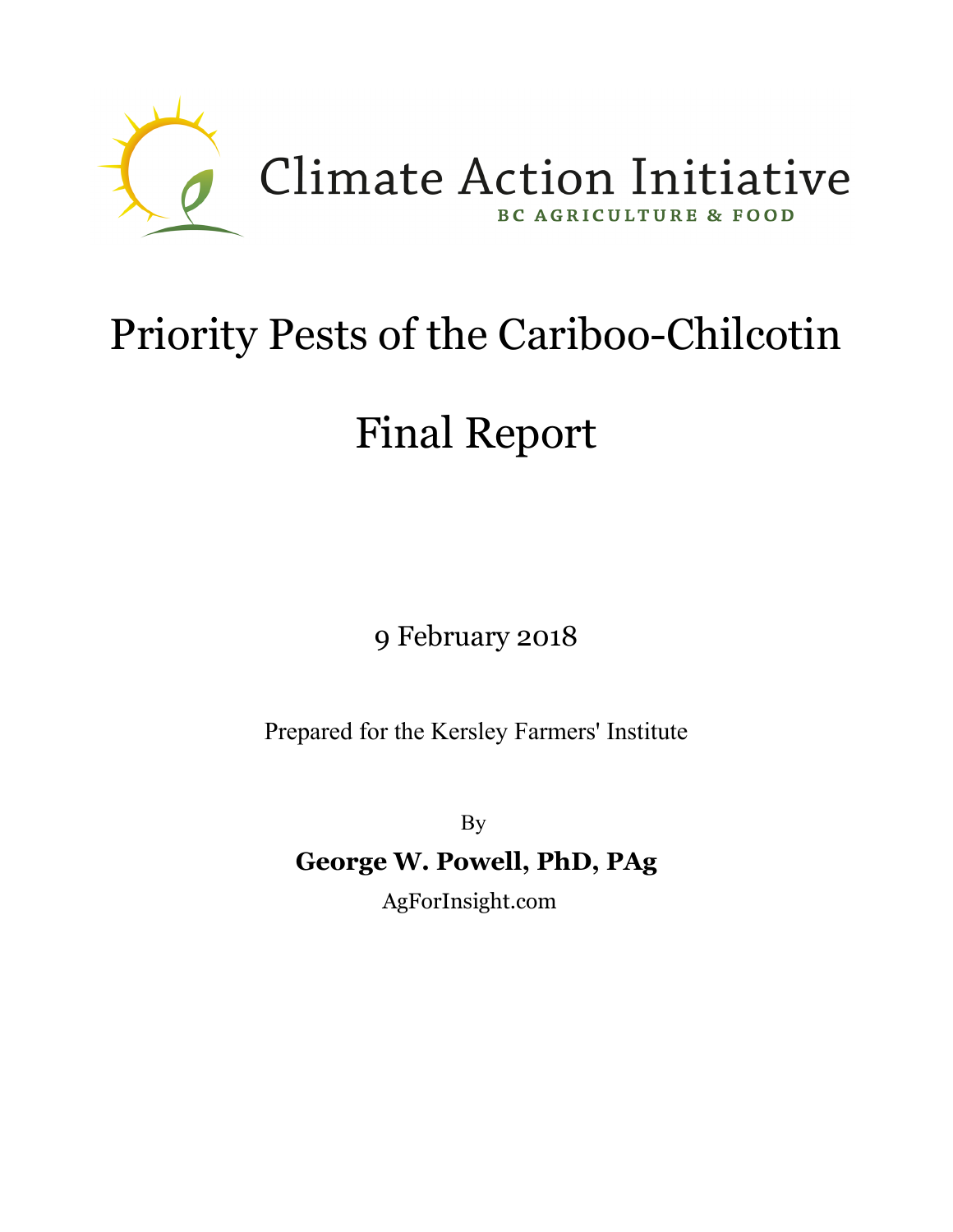# **Acknowledgments**

Funding for this project has been provided by the Governments of Canada and British Columbia through the BC Agriculture & Food Climate Action Initiative under *Growing Forward 2*, a federalprovincial-territorial initiative. The program is delivered by the Investment Agriculture Foundation of BC and the B.C. Agricultural Research & Development Corporation.

The advice and analytical support from Samson Lee, Spatial Data Analyst, BC Ministry of Agriculture, is gratefully acknowledged.

The input, experience and advice from many agricultural stakeholders was instrumental in developing this report. A listing of those consulted in the preparation of this report is provided in Appendix 2, in addition to many who participated anonymously in the project survey.

# **Disclaimers**

The Governments of Canada and British Columbia are committed to working with industry partners. Opinions expressed in this document are of the author and not necessarily those of the Governments of Canada or British Columbia, the Investment Agriculture Foundation or the B.C. Agricultural Research & Development Corporation.

Management summaries in this report contain current information on pest control options and are accurate at the time of publication. Only use chemical controls registered for use in your area of production and on the specific crops and pests for which they are registered. Follow all pesticide label directions for the prescribed storage, handling, application and disposal practices.

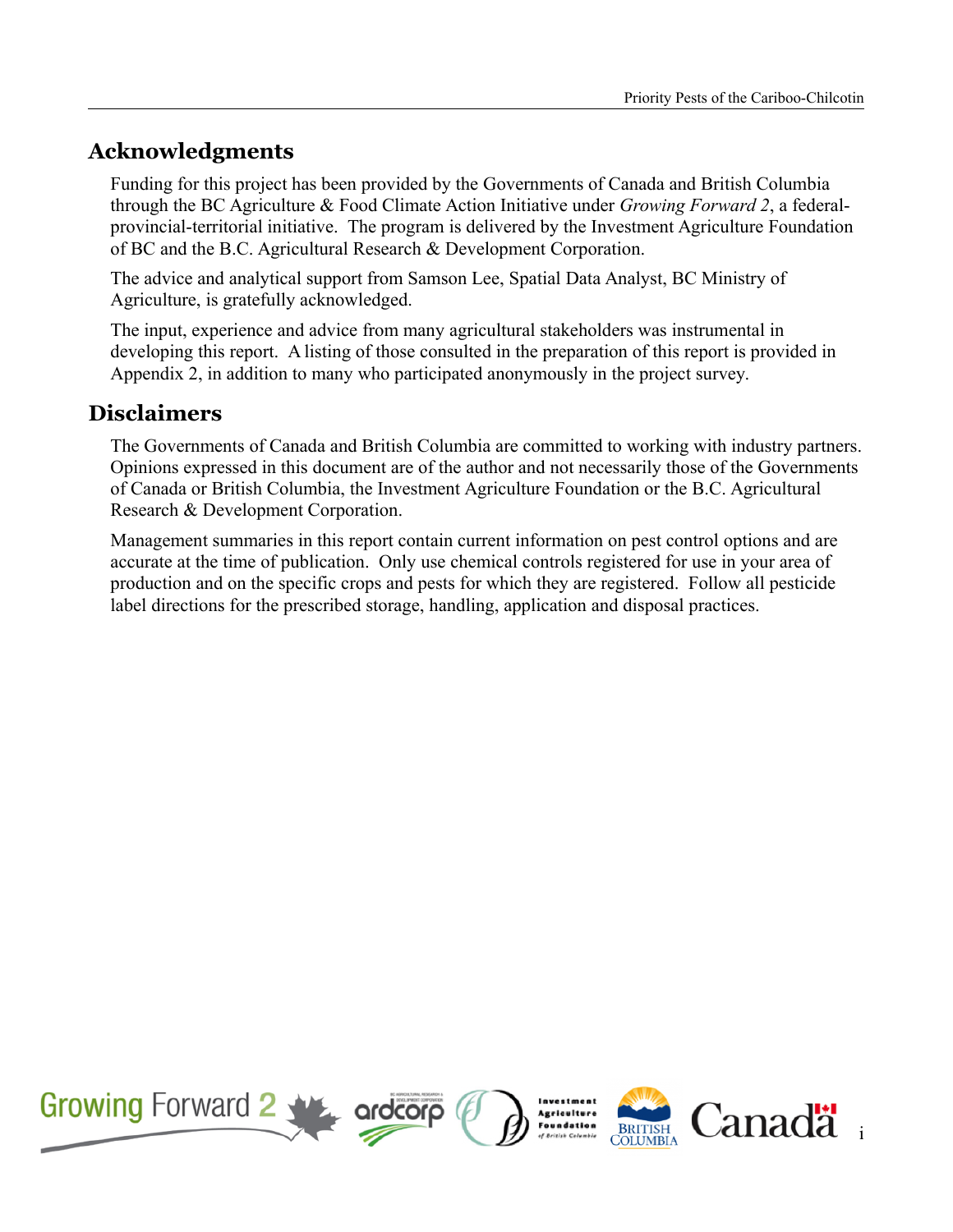# **Summary**

A changing climate is influencing agricultural pest dynamics and their impacts on agricultural production in the Cariboo region. During the Cariboo Adaptation Strategies planning process facilitated by the BC Agriculture and Food Climate Action Initiative, stakeholders identified a number of agricultural pests of concern and also highlighted a significant gap in regional support activity. This project was implemented to help regional producers begin to adapt to emerging pest management issues resulting from climate change.

Consultations were conducted with key regional stakeholders and organizations using a survey and an interview process, to develop lists of priority plant, insect, disease and other agricultural pests. A ranking was assigned to these current and emerging agricultural pest threats based on individual pest's current and potential distributions if unmanaged, the scale and severity of their impacts on various types of regional agricultural production, and the existing research, monitoring and/or management support (i.e. effective beneficial practices). Information gathered in the consultations, supplemented with a separate literature review, was used to inform this ranking.

The literature review and feedback from stakeholders was also used to identify a gaps in regional extension, monitoring and research work, with potential project partners identified. The following recommendations are put forward to support pest management in the Cariboo-Chilcotin:

- 1. Employ Layered Management Strategies, recognizing the different needs of endemic pests, new pests with limited regional distributions, and pests not yet in the region but with significant potential to cause harm if they establish a presence;
- 2. Enhance Producer Education and Connection to Information, particularly in the areas of integrated pest management, pest identification, monitoring protocols, and the full range of suitable control options;
- 3. Expand and Refine Regional Pest Monitoring;
- 4. Establish, or Link to Existing, Climate Monitoring Networks;
- 5. Refine the Priority Pest Ranking System to allow for more robust pest management decision making to the local, or in some cases, site/farm level; and,
- 6. Conduct Participatory Research and Adaptive Management Trials that avoid new pest problems from establishing, improve the understanding of non-crop/non-livestock hosts and vectors, link pest management issues to other climate-related changes, leverage existing management capabilities, and result in long-term stable control with lower-cost inputs.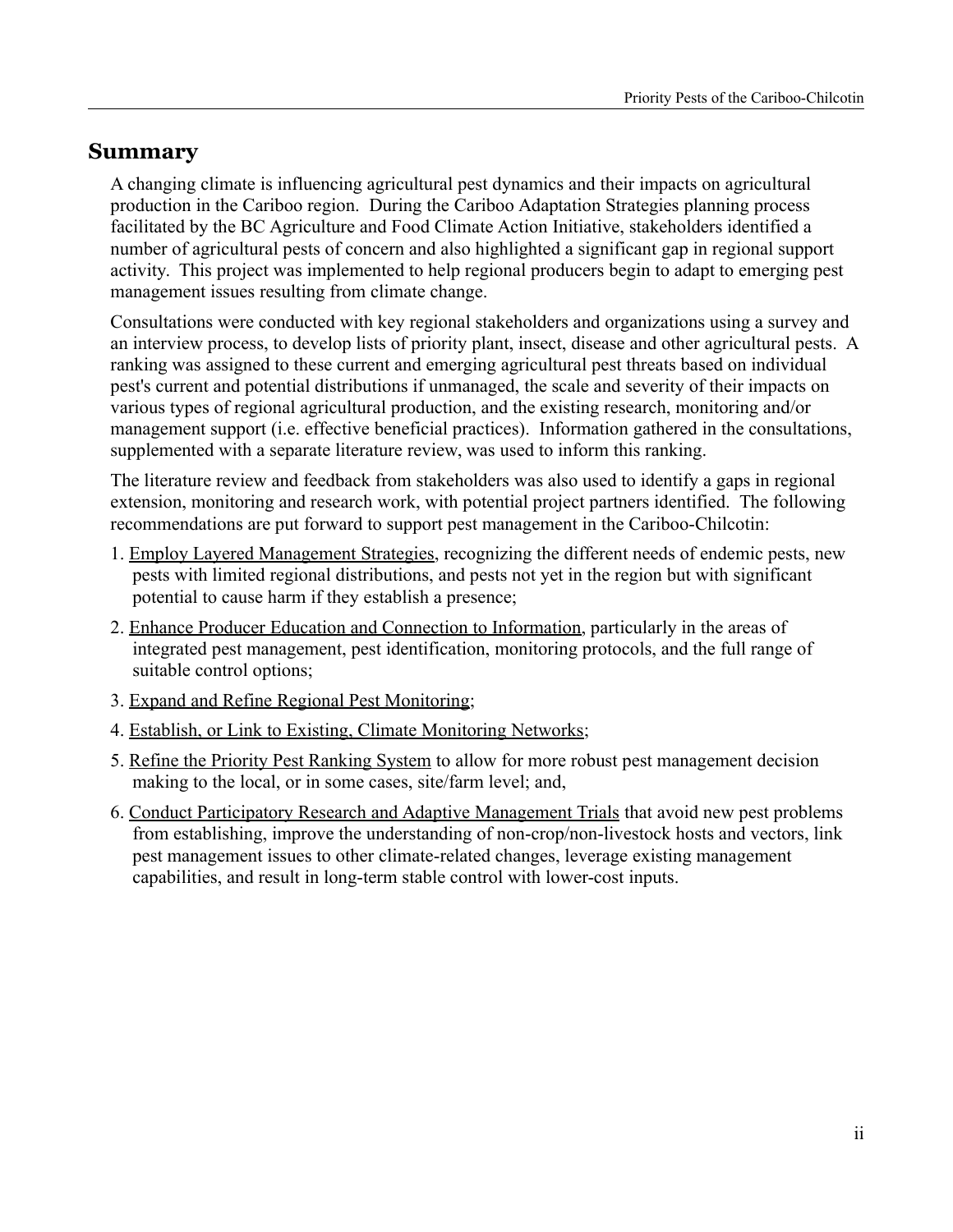# **Contents**

| 2. Methods                               |  |
|------------------------------------------|--|
|                                          |  |
|                                          |  |
|                                          |  |
|                                          |  |
|                                          |  |
|                                          |  |
| 3. Priority Pests for the Cariboo Region |  |
|                                          |  |
|                                          |  |
|                                          |  |
|                                          |  |
|                                          |  |
|                                          |  |
|                                          |  |
|                                          |  |
|                                          |  |
|                                          |  |
|                                          |  |
|                                          |  |
|                                          |  |
|                                          |  |
|                                          |  |
|                                          |  |
|                                          |  |
|                                          |  |
|                                          |  |
|                                          |  |
|                                          |  |
|                                          |  |
|                                          |  |
|                                          |  |
|                                          |  |
|                                          |  |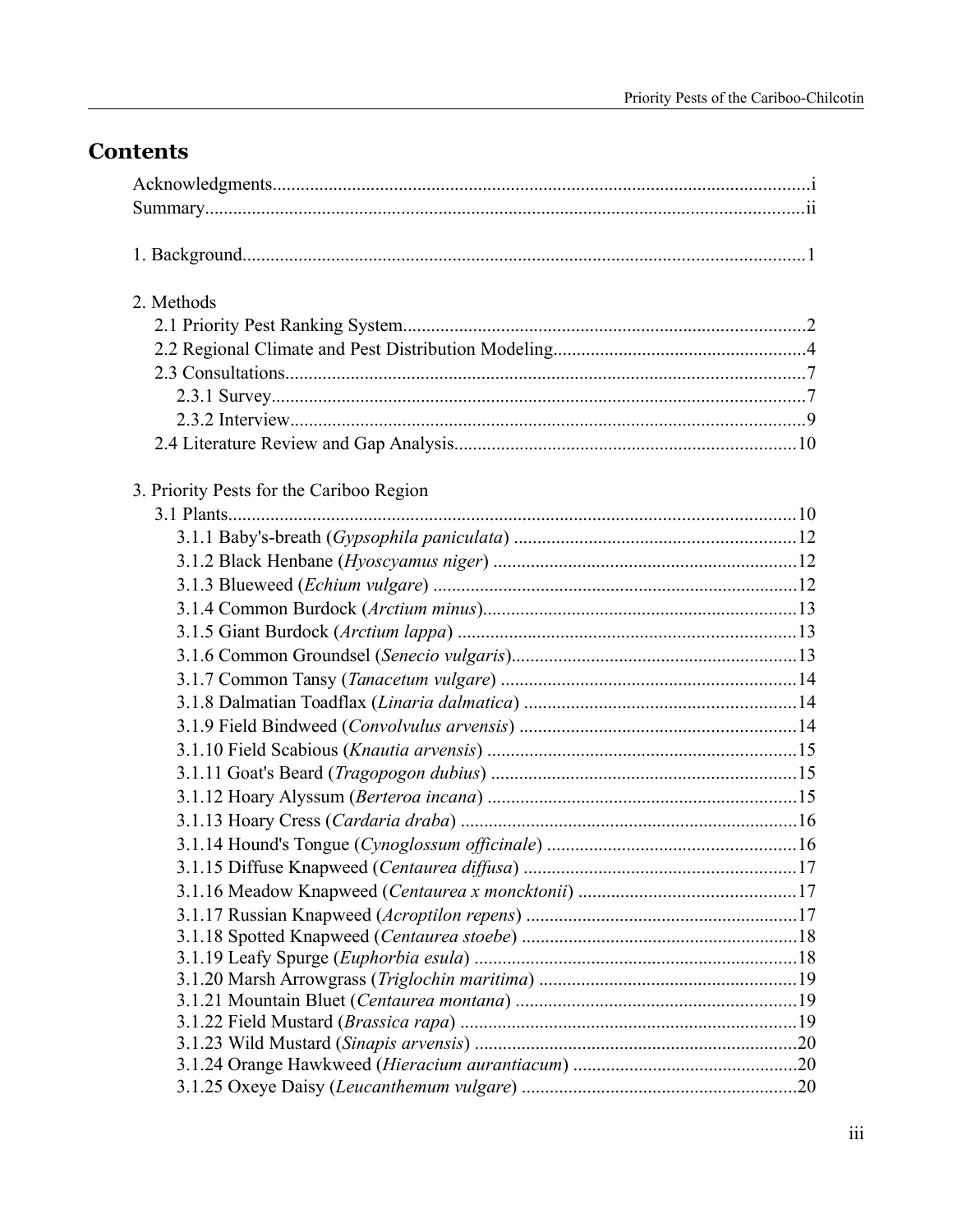| 3.2.10 Grasshoppers (Camnula pellucida; Melanoplus sanguinipes)33 |  |
|-------------------------------------------------------------------|--|
|                                                                   |  |
|                                                                   |  |
|                                                                   |  |
|                                                                   |  |
|                                                                   |  |
|                                                                   |  |
|                                                                   |  |
|                                                                   |  |
|                                                                   |  |
|                                                                   |  |
|                                                                   |  |
|                                                                   |  |
|                                                                   |  |
|                                                                   |  |
|                                                                   |  |
|                                                                   |  |
|                                                                   |  |
|                                                                   |  |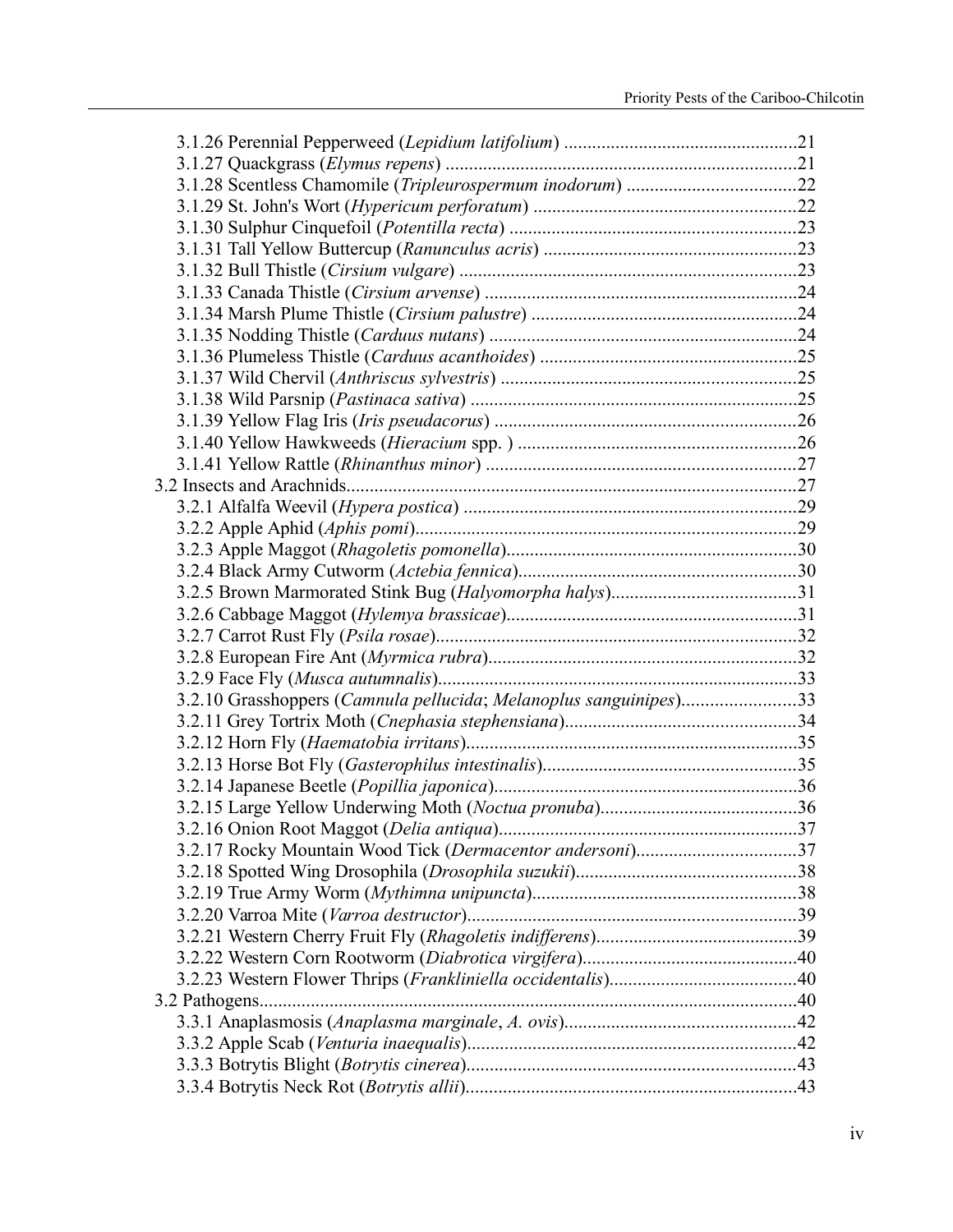| 3.3.9 Phytophthora Root Rot (Phytophthora megasperma f.s. medicagensi)46 |  |
|--------------------------------------------------------------------------|--|
|                                                                          |  |
|                                                                          |  |
|                                                                          |  |
| 4. Analysis and Recommendations                                          |  |
|                                                                          |  |
| Appendix 1. Biogeoclimatic Zones within Agricultural and Rangeland Areas |  |
|                                                                          |  |

# **Tables**

| 2. Scale of Production Impacts for Livestock Produced in the Cariboo Region |  |
|-----------------------------------------------------------------------------|--|
|                                                                             |  |
|                                                                             |  |
|                                                                             |  |
|                                                                             |  |
|                                                                             |  |

# **Figures**

| 1. Projected Change (ha) in the Distribution of Biogeoclimatic Zones on Regional |  |
|----------------------------------------------------------------------------------|--|
|                                                                                  |  |
| 2. Projected Change (ha) in the Distribution of Biogeoclimatic Zones on Regional |  |
|                                                                                  |  |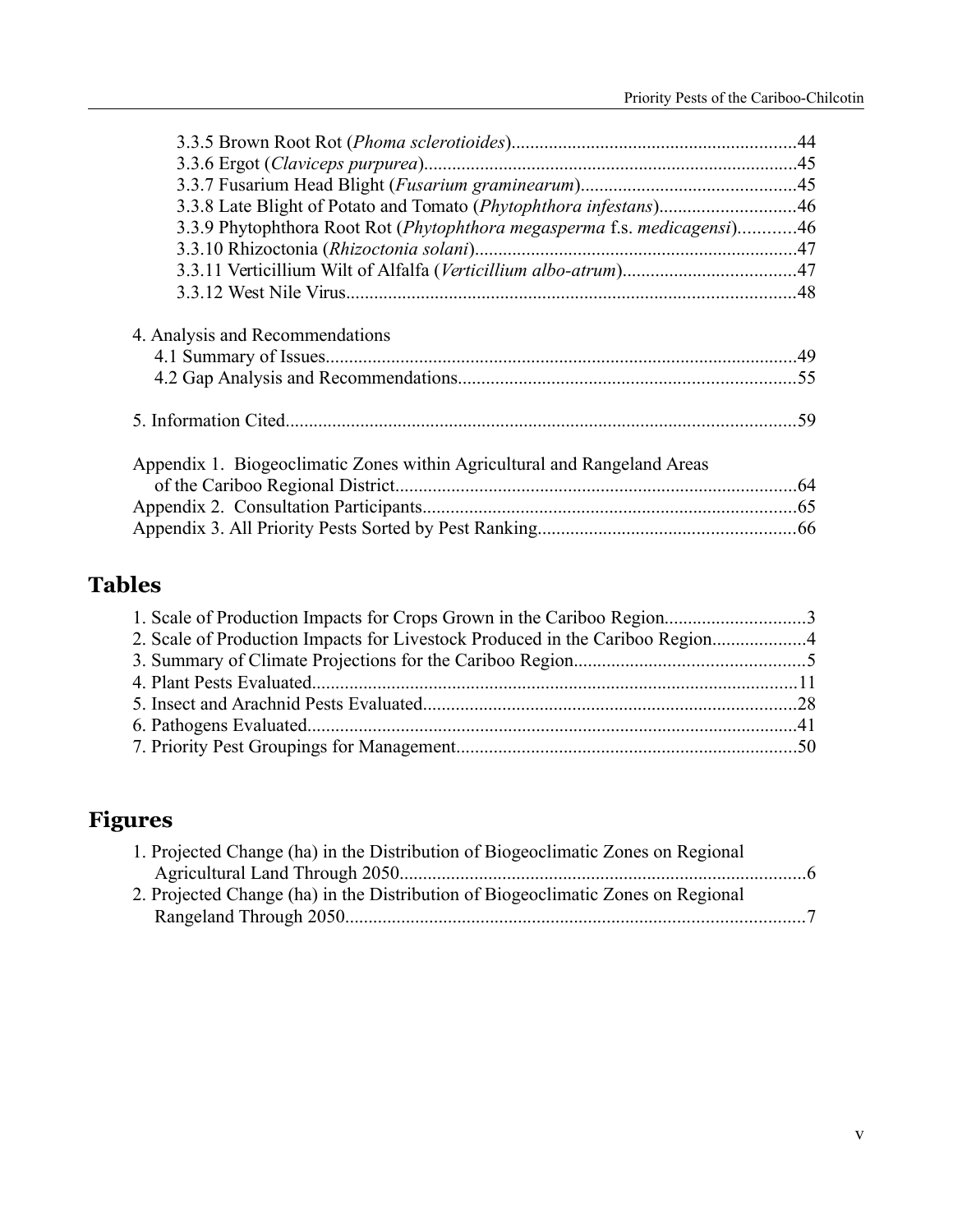# **1. Background**

With a changing climate, agricultural operations in the Cariboo-Chilcotin<sup>[1](#page-7-0)</sup> are expected to experience increased mean annual temperatures, growing degree days and frost-free periods together with decreased snowfall, summer precipitation and heating degree days (Pacific Climate Impacts Consortium, no date). Climate change is already influencing, and will continue to influence, agricultural pest dynamics and their impacts on agricultural production in the region. For example, warmer winter temperatures allow insects, fungi, weeds and bacteria to more easily overwinter and expand their ranges. Although, to date, these impacts in the region remain largely unquantified. New and emerging pest issues may require new management approaches, which can assist with minimizing impacts on the health, quality and productivity of livestock and crops.

Understanding the priority agricultural pests<sup>[2](#page-7-1)</sup> in the context of climate change was suggested as a key adaptation component for the sector in the coming years. During the Cariboo Adaptation Strategies planning process facilitated by the BC Agriculture and Food Climate Action Initiative, stakeholders identified a number of agricultural pests of concern and also highlighted a perceived gap in regional support activity. A key strategy in managing new invasive pest threats is early detection and rapid response to prevent establishment. Improving the monitoring, and information available on pest identification and management options is viewed as critical to managing changes in populations and ranges of economically significant species (i.e. those that cause damage to crops or harm to livestock).

This review and analysis is intended to help regional agricultural producers begin to adapt to emerging pest management issues resulting from climate change. The overall goals of the project were the following:

- 1. Consult with agricultural producers and relevant organizations to identify priority pest issues;
- 2. Review information resources for the priority pests and increase accessibility of this information to producers; and,
- 3. Analyze the information from the consultations and resources to assess the gaps and priorities for managing current and future regional pest threats in consideration of climate change impacts.

The desired outcomes are to identify the needs for monitoring and other support work on priority pest issues and also build the capacity of producers to respond to these issues with appropriate management strategies through collaborative monitoring or pilot projects.

<span id="page-7-0"></span><sup>1</sup> The geographic scope is the area within the boundaries of the Cariboo Regional District.

<span id="page-7-1"></span><sup>2</sup> "Pests" refer to agricultural pests including insects/arachnids, pathogens, and weeds, and for the purposes of this project specifically exclude vertebrates.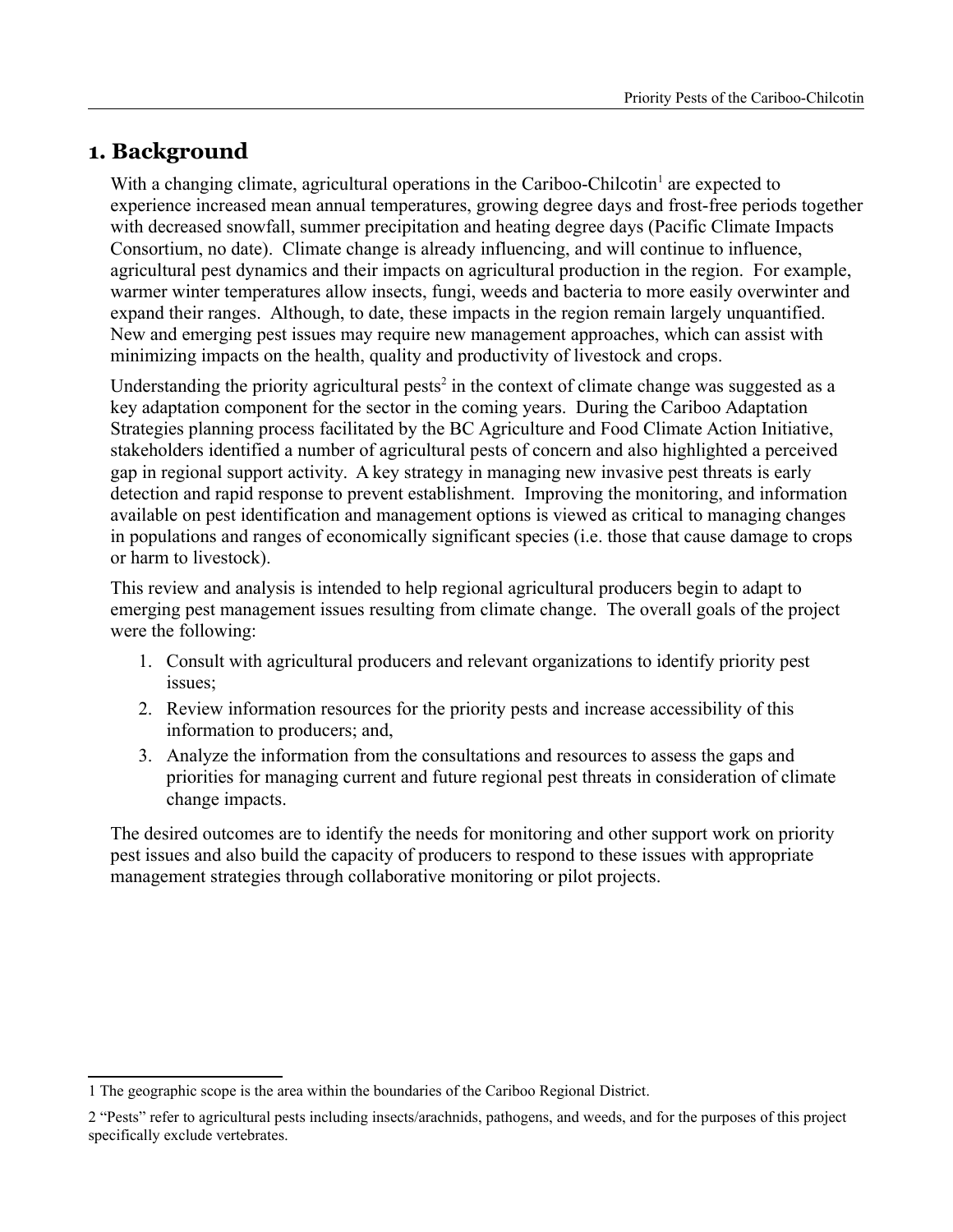# **2. Methods**

# **2.1 Priority Pest Ranking System**

To assist in determining the priorities for future extension, monitoring and research, a ranking was assigned to current and emerging agricultural pest threats identified for the region. Information gathered in the consultations, supplemented with a separate literature review, was used to inform this ranking. The pest ranking is composed of five elements, with variable weightings, as outlined below, creating a composite score out of 100 for each pest:

- 1. Current geographic scope (proportion of the agricultural land base; maximum 15)
	- a. Not present (0)
	- b. Local  $(5)$
	- c. Sub-regional (10)
	- d. Pan-regional (15)
- 2. Potential geographic scope (proportion of the agricultural land base), if unmanaged and in the context of climate change projections (maximum 15).
	- a. Local  $(5)$
	- b. Sub-regional (10)
	- c. Pan-regional (15)
- 3. Scale of impacts (maximum 25; based on Tables 2 and 3). If more than one production area is impacted, the scale of impact is additive to the maximum value.
- 4. Severity of impacts (maximum 25)
	- a. Minor loss of quantity or quality (1)
	- b. Significant potential for partial loss of yield or quality (10)
	- c. Catastrophic potential for total loss (25)
- 5. Existing research, monitoring and management support (i.e. effective BMPs) (maximum 20)
	- a. Advanced (1)
	- b. Minor (10)
	- c. Limited or non-existent (20)

For all of the plant pests (i.e. weeds) and some of the insect species evaluated, an adjustment factor was applied to the current and potential geographic scope ratings based on the ecological amplitude of a given pest species and relative to the current and potential distribution of ecological zones within agricultural and rangeland areas of the region. The modeling of current and future climate distributions is described in section 2.2.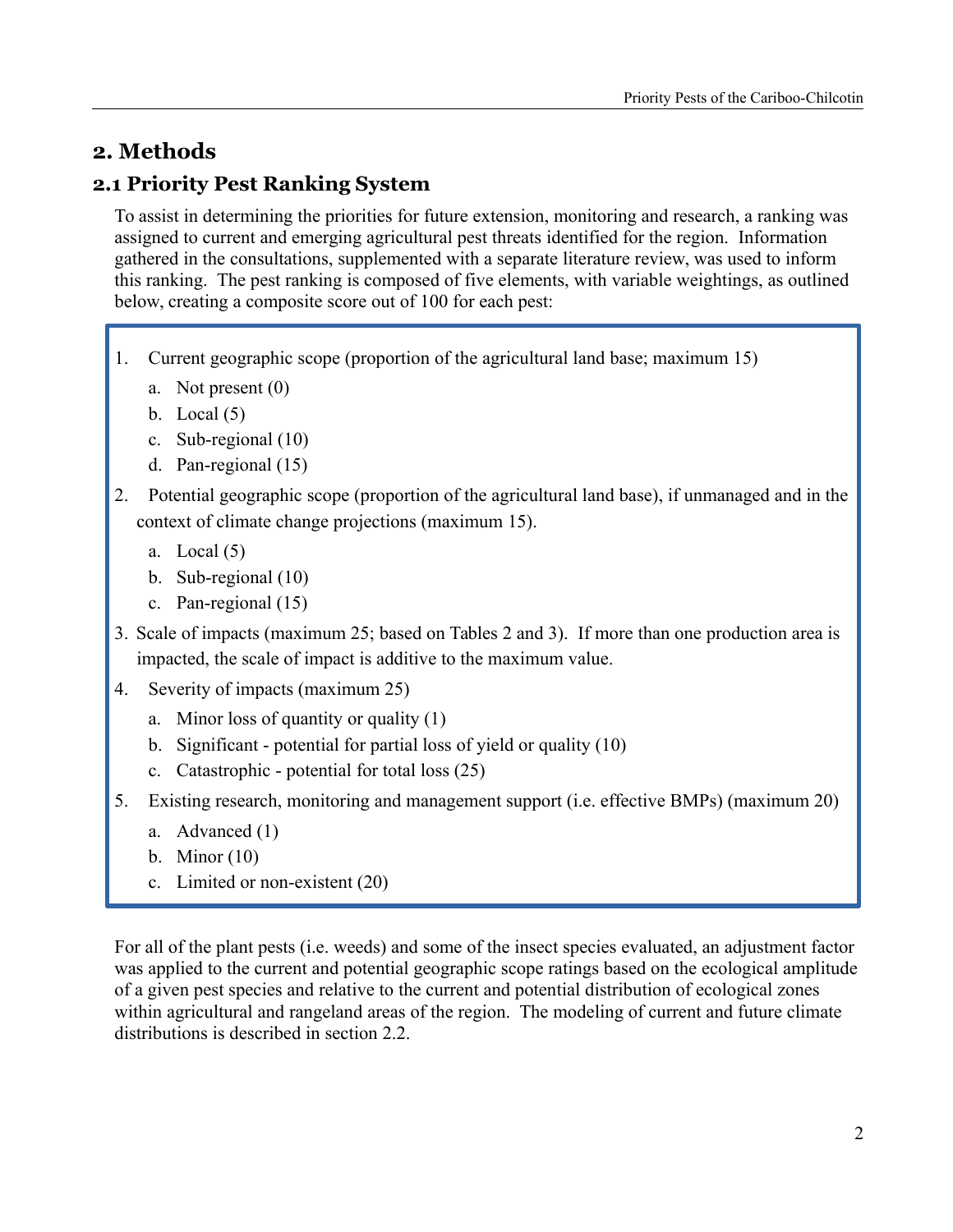For example, baby's breath (*Gypsophila paniculata*) is an invasive weed known to impact rangelands in the bunchgrass  $(BG)^3$  $(BG)^3$  zone. The BG zone currently represents 24.1% of the regional land base in use as rangeland. The current geographic scope rating (local distribution) was therefore, multiplied by 0.241 to obtain a more accurate rating of scope.

**Table 1.** Scale of Production Impacts for Crops Grown in the Cariboo Region. Area in production and relative value (based on adjusted net operating income) from the Census of Agriculture (Statistics Canada, 2016).

| <b>Crop/Production Type</b>                        | Area in<br><b>Production</b><br>(acres) | Area in<br><b>Production</b><br><b>Rating</b> | <b>Relative</b><br><b>Value</b><br><b>Rating</b> | <b>Overall</b><br><b>Impact</b><br><b>Rating</b> <sup>4</sup> |
|----------------------------------------------------|-----------------------------------------|-----------------------------------------------|--------------------------------------------------|---------------------------------------------------------------|
| Land in natural state used for range               | 658069 <sup>5</sup>                     | 10                                            |                                                  | 2.5                                                           |
| Tame or seeded pasture                             | 55219                                   | 7                                             | 2                                                | 3.5                                                           |
| Other forage crops (e.g. timothy,<br>orchardgrass) | 54705                                   | 7                                             | 6                                                | 10.5                                                          |
| Alfalfa, alfalfa mixtures                          | 47709                                   | 7                                             | 6                                                | 10.5                                                          |
| Cereals (wheat, oats, barley, corn, etc.)          | 7397                                    | 5                                             | 8                                                | 10                                                            |
| Forage seed crops                                  | 369                                     | 2                                             | 6                                                | 3                                                             |
| Vegetables, potatoes and other field crops         | 244                                     | $\overline{2}$                                | 10                                               | 4                                                             |
| Fruit, berries and nuts                            | 48                                      | 1                                             | 7                                                | 1.8                                                           |
| Outdoor nursery crops                              | 18                                      |                                               | 9                                                | 2.3                                                           |
| Greenhouse production                              | 3.4                                     |                                               | 9                                                | 2.3                                                           |

The area under production for various agricultural crops in the Cariboo Regional District (CRD) follows a pattern of near exponential expansion from greenhouse production at the low end, through horticultural crops, vegetable and forage seed crops, cereals to forage crops, pastures and rangeland. The relative valuation of these crops is, for the most part, inversely related to the area under production. The lowest net operating income originates from rangeland, and the highest from vegetable, horticultural and greenhouse production.

<span id="page-9-0"></span><sup>3</sup> The biogeoclimatic zones of Cariboo agricultural areas and rangelands is provided in Appendix 1.

<span id="page-9-1"></span><sup>4</sup> (Production area rating multiplied by production value rating) divided by 4

<span id="page-9-2"></span><sup>5</sup> Does not include approximately 320,000 Animal Unit Months of Crown grazing tenures.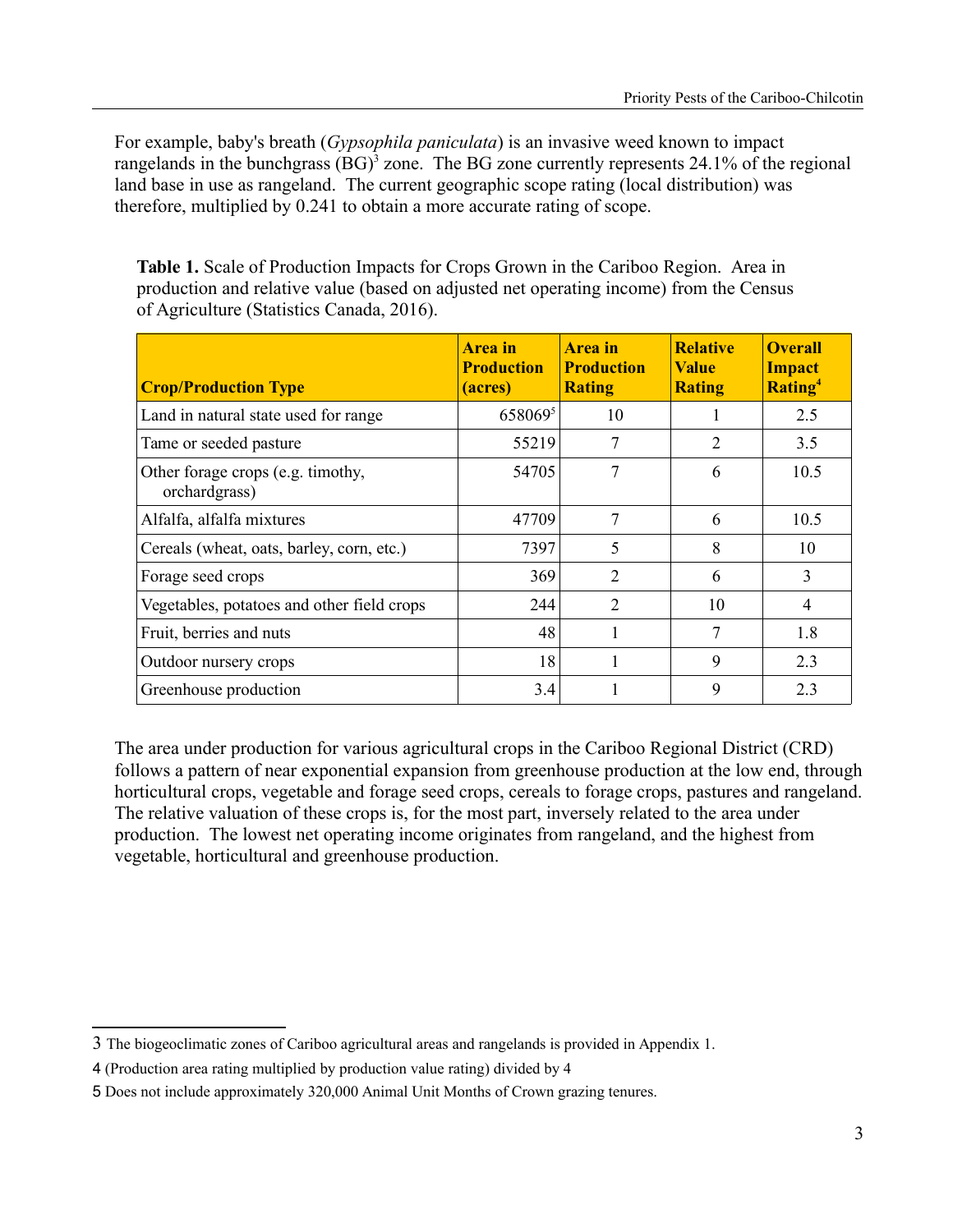**Table 2.** Scale of Production Impacts for Livestock Produced in the Cariboo Region. Livestock numbers and relative value (based on adjusted net operating income) from the Census of Agriculture (Statistics Canada, 2016).

| <b>Livestock Type</b> | <b>Number</b> | <b>Relative</b><br><b>Production</b><br><b>Rating</b> | <b>Relative</b><br><b>Value</b><br><b>Rating</b> | <b>Overall</b><br><b>Impact</b><br>Rating <sup>6</sup> |
|-----------------------|---------------|-------------------------------------------------------|--------------------------------------------------|--------------------------------------------------------|
| Cattle, beef          | 92677         | 10                                                    | 1                                                | 2.5                                                    |
| Cattle, dairy         | 507           | $\overline{4}$                                        | 8                                                | 8                                                      |
| Sheep                 | 4696          | 5                                                     | 3                                                | 2.5                                                    |
| Hogs                  | 860           | 3                                                     | 10                                               | 7.5                                                    |
| Equine                | 3376          | 6                                                     | 1                                                | 1.5                                                    |
| Goats                 | 374           | 2                                                     | 3                                                | 1.5                                                    |
| Poultry               | 13510         | 1                                                     | 9                                                | 2.3                                                    |
| <b>Bees</b>           | 481           | 1                                                     | 2                                                | 0.5                                                    |
| Llama, alpaca         | 143           | 1                                                     | $\overline{2}$                                   | 0.5                                                    |
| <b>Bison</b>          | 76            | $\overline{2}$                                        | 2                                                | 1                                                      |
| Rabbit                | 353           | 1                                                     | $\overline{2}$                                   | 0.5                                                    |

Regional livestock production, normalized to animal units<sup>[7](#page-10-1)</sup> for comparative purposes, is by far, predominantly beef cattle. Nearly all of the regional livestock production (beef cattle, dairy cattle, sheep, equine, goats, llama, alpaca and bison) is highly integrated and dependent upon regional cereal crops, forage cultivation and rangeland.

# **2.2 Regional Climate and Pest Distribution Modeling**

Regional agricultural operations are expected to experience increased mean annual temperatures, growing degree days and frost-free periods together with decreased snowfall, summer precipitation and heating degree days through mid-century (Pacific Climate Impacts Consortium, no date; Table 3). Given the high variability in existing climatic and geographic conditions in the region, however, not all areas will experience a uniform or consistent level of change.

<span id="page-10-0"></span><sup>6</sup> (Production number rating multiplied by production value rating) divided by 4

<span id="page-10-1"></span><sup>7</sup> One animal unit is the metabolic equivalent of a mature beef cow.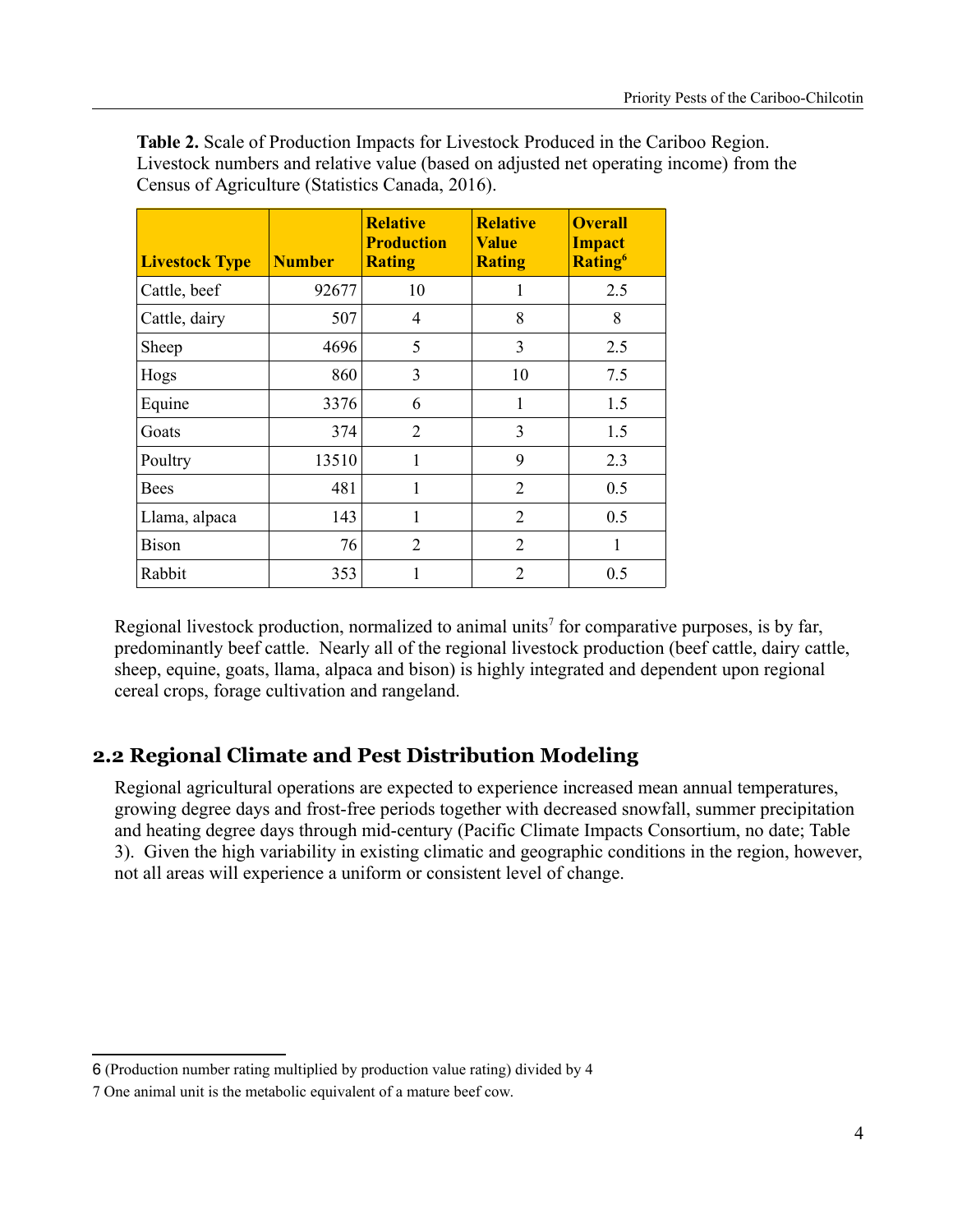| <b>Climate Variable</b>                 | <b>Deviation</b> | <b>Range</b>     |
|-----------------------------------------|------------------|------------------|
| Mean Annual Temperature $({}^{\circ}C)$ | $+1.8$           | $+1.1$ to $+2.6$ |
| Precipitation (%), Annual               | $+6$             | $-1$ to $+13$    |
| Precipitation $(\% )$ , Summer          | $-7$             | $-15$ to $+5$    |
| Precipitation $(\%)$ , Winter           | $+7$             | $-3$ to $+14$    |
| Snowfall $(\%)$ , Winter                | $-8$             | $-15$ to $+3$    |
| Snowfall $(\%)$ , Spring                | - 54             | $-74$ to $-12$   |
| <b>Annual Growing Degree Days</b>       | $+283$           | $+162$ to $+444$ |
| <b>Annual Heating Degree Days</b>       | $-632$           | $-930$ to $-398$ |
| <b>Frost-Free Days</b>                  | $+23$            | $+13$ to $+34$   |

**Table 3.** Summary of Climate Projections for the Cariboo Region (deviation in the 2050s from 1961 to 1990 baseline, with the 10th to 90th percentile range).

To better understand the potential implications of future climate on agricultural pest populations, an analysis of the current and future geographic distribution of biogeoclimatic ecological classification (BEC) zones relative to regional agricultural and rangeland was conducted. BEC zones encapsulate a hierarchal classification (at regional, local and site levels) of the climate, vegetation potential and other site factors affecting productivity (Meindinger and Pojar, 1991). The system is widely used by resource managers and researchers in BC to support natural resource management. For the purposes of this project, the ecological suitability of many regional agricultural pests is known, and allows for a more refined estimation of their current and future distributions relative to the overlap of various BEC zones and agricultural production (see section 2.1). A spatial analysis was conducted to quantify these distributions.

The area represented by regional 'agriculture' and 'rangeland' was obtained from the 'Baseline Thematic Mapping Present Land Use Version 1 Spatial Layer' dataset (FLNRO, 2017a). The area considered as rangeland, only captures permanent rangeland, and does not include transient use of forestland areas following timber harvesting. Current BEC distributions were estimated from the 'Biogeoclimatic Ecosystem Classification (BEC )' data set (FLNRO, 2017b). Cariboo Regional District boundaries were obtained from the 'Regional Districts - Legally Defined Administrative Areas of BC' dataset (MAH, 2017). The projected 2050 BEC distributions were estimated from the climate envelope modeling developed at the University of BC's Centre for Forest Conservation Genetics (Hamman *et al*., 2005; Wang *et al*. 2016).

Data were analyzed at a spatial resolution of a 758-m pixel raster, with the assistance of the geospatial lab, Strengthening Farming Unit, BC Ministry of Agriculture.

The analysis projects significant changes in distribution of BEC zones relative to agricultural and rangeland areas in the CRD by the 2050s. Overall, climates suitable for Bunchgrass (BG), Coastal Western Hemlock (CWH), Interior Cedar-Hemlock (ICH), Interior Douglas-fir (IDF) and Ponderosa Pine (PP) zones will expand, while climates classified as Boreal Altai Fescue Alpine (AT), Montane Spruce (MS), Sub-Boreal Pine – Spruce (SBPS), Sub-Boreal Spruce (SBS) and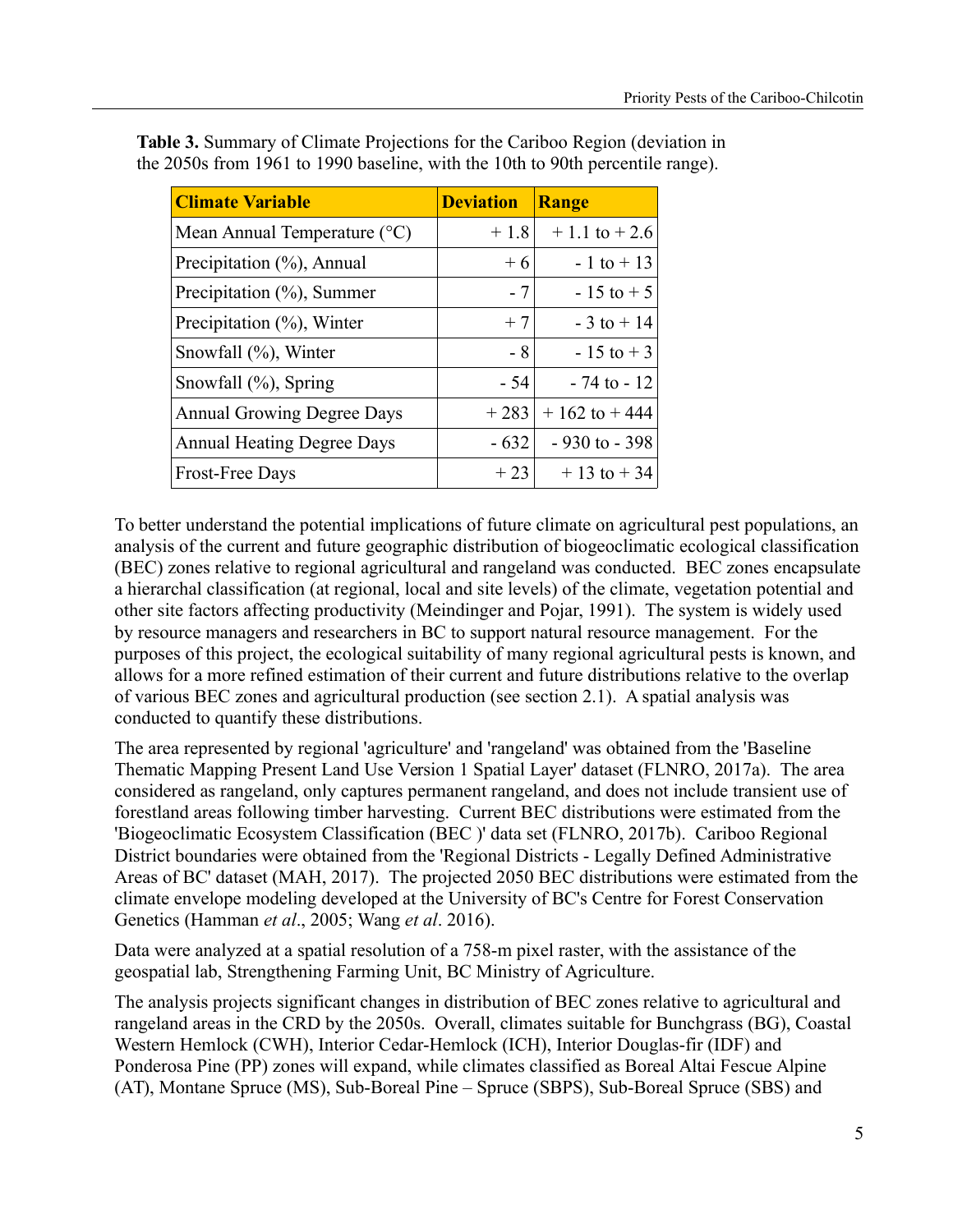Spruce – Willow – Birch (SWB) zones will contract. There are differences, however, in how these changes will be expressed on agricultural land (i.e. cultivated land, improved pastures, hayfields) and rangeland (unimproved grazing lands on grasslands and in open forests).

Regional agricultural lands will see a marked decline in sub-boreal climates (SBS, SBPS) and an increase in temperate zones (ICH, IDF) particularly at mid-elevations in the North, Central and South Cariboo (Fig. 1).



**Figure 1.** Projected Change (ha) in the Distribution of Biogeoclimatic Zones on Agricultural Land in the Cariboo Regional District Through 2050.

Cariboo-Chilcotin rangelands are projected to transition from temperate and sub-boreal forest climates (IDF, ESSF, MS, SBS, SBPS) to true grassland (BG) and dry, open forests (PP) particularly in the South Cariboo, and at lower elevations in the Chilcotin and along the Fraser and Chilcotin River benches (Fig. 2).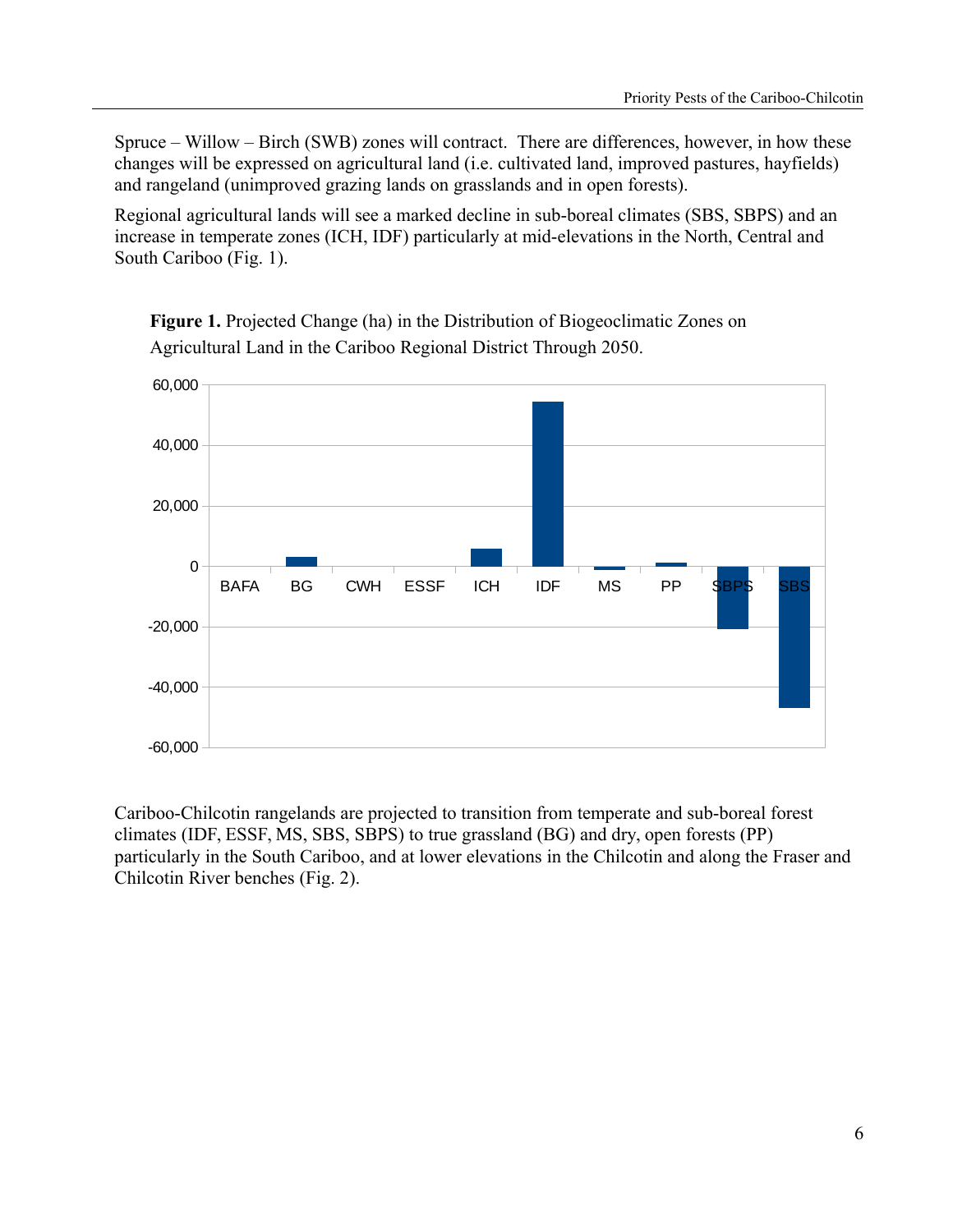



# **2.3 Consultations**

#### **2.3.1 Survey**

The current distribution and potential impacts of invasive plants (weeds) is fairly well documented within the region by the Cariboo Chilcotin Coast Invasive Plant Council (CCCIPC ,2017). The CCCIPC's 'Priority Invasive Alien Plant' list was therefore utilized as a starting point for determining priority agricultural weeds and it was supplemented with additional information obtained in the consultations with industry and other stakeholders.

No equivalent regional scan or inventory, however exists for agricultural insects, pathogens (bacterial, fungal, viral) or other pests (e.g. mites). As first step in documenting agricultural pest problems other than weeds, a survey was distributed to agricultural stakeholders in the region to aid in identifying existing species of concern. The survey link was widely distributed through government and industry agriculturally-focused mailing lists. A total of 35 individuals completed the survey between November 5 and December 10, 2017, collectively identifying 19 insects, pathogens and other pests of agricultural production in the region. All of the producers that completed the survey, and indicated they were willing to complete a follow-up interview, were subsequently invited to participate in the more detailed consultations. Information collected in the survey was also used to help with the gap analysis and recommendations with respect to current producer knowledge about regional pest issues, management and monitoring activities.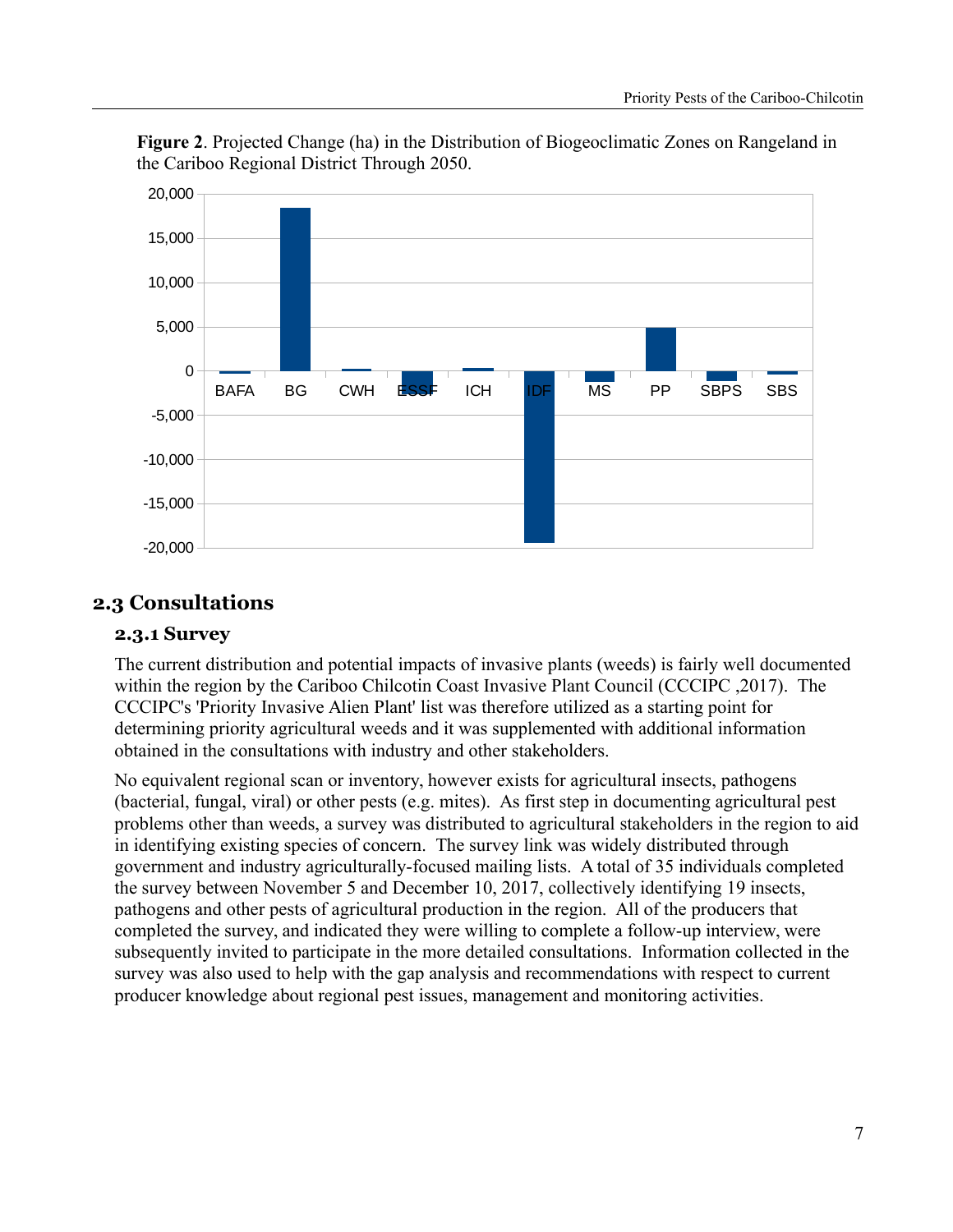The insect, pathogen and other agricultural pest survey questions included the following:

- 1. In which electoral area / municipality is your farm located?
- 2. What insect, disease or other non-weed agricultural pest are you reporting?
- 3. What crop(s) or livestock were directly impacted by this pest?
- 4. What was the level of impact on production quantity or quality?
- No significant impact detected
- Minor loss of quantity or quality
- Partial loss of production or quality
- Total loss of production or quality diminished such that it was not suitable for sale
- 5. Please note all actions you have undertaken to manage this insect or disease problem
- None
- Monitored pest levels
- Applied chemical controls
- Used biological controls or promoted beneficial organisms that control this pest
- Used cultural methods, physical barriers or mechanical controls
- 6. Is your management of this pest problem successful?
- No
- Partially
- Fully
- Does not apply

7. Does this insect or disease impact other agricultural operations in the Cariboo Region?

- Don't know
- Some of my neighbours also have this pest problem
- This pest impacts many farms or ranches in my local area
- This pest impacts farms and ranches across the entire Region
- 8. Which of the following apply to your farm or ranch?
- I follow an integrated pest management (IPM) plan and it is current
- I can identify the major pests impacting my operation and understand their lifecycle
- I keep records on pests, beneficial organisms, weather and crop damage / livestock health
- I consider a combination of appropriate control methods before control action is taken
- I keep records on pest management actions taken and their effectiveness
- 9. If you are willing to participate in a follow-up interview, please provide your name and contact information.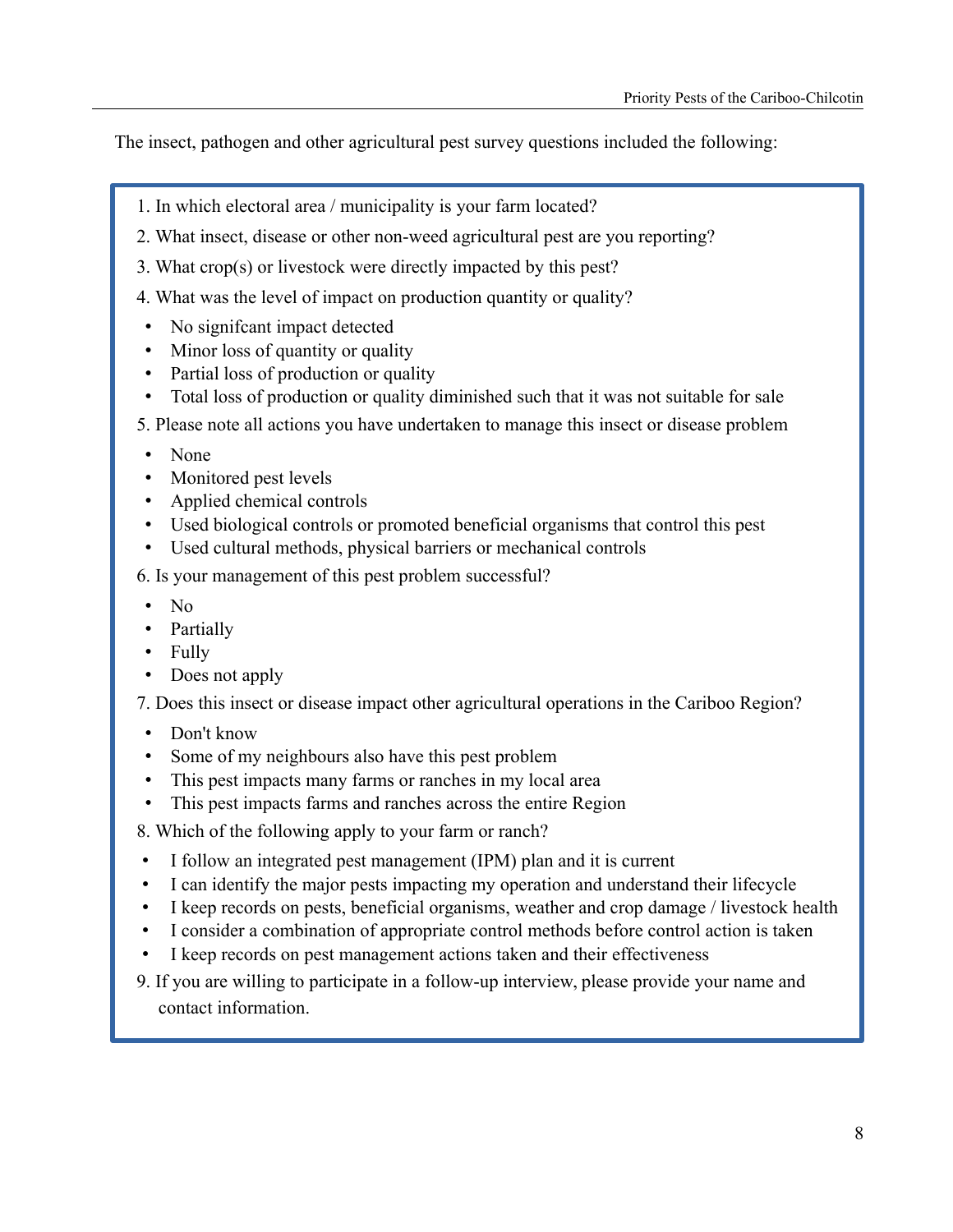# **2.3.2 Interviews**

Various stakeholders, including producer and support organizations and the individuals that selfidentified in the regional agricultural pest survey, were invited to participate in a more detailed interview process, providing information to help refine the pest rankings. Individuals that participated in the consultations are included in Appendix 2.

Some of the individuals and groups consulted were asked to assist in answering the following questions for each of the identified pests for which they were familiar.

- 1. What is your estimation of the current distribution (geographic or biogeoclimatic based estimates) of this pest? Provide a level of confidence in your distribution estimate:
	- High (based on active monitoring or inventory work);
	- Moderate (based on multiple observations, limited monitoring or research); or,
	- Low (cursory evidence based on limited observation or anecdotal information).
- 2. How will the distribution change with the projected changes in regional climate?
	- Increase, stable or decrease
- 3. Do you have estimates, or measures of, regional losses and/or dimished quality of crop or livestock production directly related to this pest? Provide a level of confidence in your impact estimate:
	- High (based on direct experience, active monitoring or inventory work);
	- Moderate (based on multiple observations, limited monitoring or research); or,
	- Low (cursory evidence based on limited observation or anecdotal information).
- 4. Are you conducting, or are you aware of, monitoring activities related to this pest? If yes, what is the scope of the monitoring:
	- Local /site specific;
	- Subregional; or,
	- Regional.
- 5. Are you conducting, or are you aware of, regionally-based or -relevant research / adaptive management trials for this pest?
- 6. What strategies have you used, or are aware of, for managing this species to prevent establishment, control populations or mitigate damage? If you have direct experience, were the methods employed effective and what were the costs involved?
- 7. Do you have any potential project ideas or opportunities for collaboration to support management strategies for this species?
- 8. Are there other agricultural pest problems not identified here that you think pose an emerging threat? If yes, go through questions 1 to 7 for the additional pests.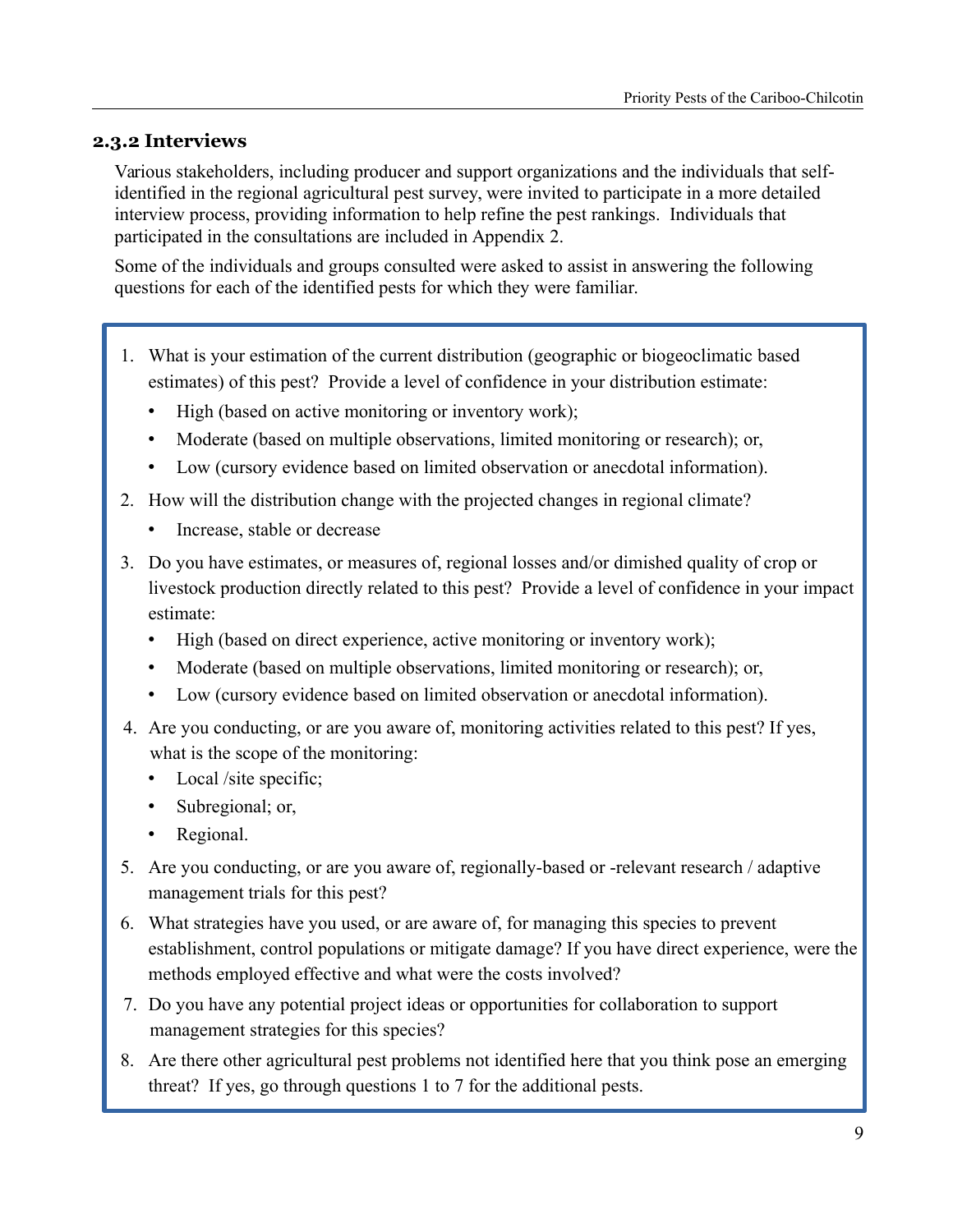# **2.4 Literature Review and Gap Analysis**

Concurrent to the consultations, published resources and relevant information from the BC Agriculture and Food Climate Action Initiative, Environmental Farm Plan Program, academic and other technical organizations were identified through electronic searches and supplemented with recommendations from key individuals identified in the consultation plan. These references were scanned and reviewed to identify gaps and priority areas for future support and development activities, including research, monitoring, outreach and education, pilots or demonstration projects.

# **3. Priority Pests for the Cariboo Region**

# **3.1 Plants**

The CCCIPC's Regional Strategic Plan, formed the starting point for assessing plant pests. Eight species with negligible impact on regional agriculture were excluded from further evaluation and ten additional species were identified and added to the evaluation, based on consultations with agricultural producers and support organizations.

The agriculturally-related, priority invasive alien plants identified were then screened following methods described in Section 2.1 and the results of the screening are summarized in Table 4. A listing of all priority pests sorted by their rating is provided in Appendix 3.

| <b>Species</b>       | CGS <sup>1</sup> | PGS <sup>2</sup> | ScOI <sup>3</sup> | SeOI <sup>4</sup> | <b>MMRS<sup>5</sup></b> | <b>Rating</b> | Page |
|----------------------|------------------|------------------|-------------------|-------------------|-------------------------|---------------|------|
| Baby's-breath        | 0.1              | 3.4              | 6                 | 10                | 10                      | 29.6          | 12   |
| <b>Black henbane</b> | 0.5              | 9.1              | 6                 | 10                | 10                      | 35.5          | 12   |
| Blueweed             | 0.5              | 9.4              | 6                 | 10                | 10                      | 35.9          | 12   |
| Burdock, common      | 9                | 12.9             | 8.5               | 10                | 10                      | 50.3          | 13   |
| Burdock, giant       | 9                | 12.9             | 8.5               | 10                | 10                      | 50.3          | 13   |
| Common groundsel     | 4.8              | 5.6              | 25                | 10                | 1                       | 46.4          | 13   |
| Common tansy         | 4.2              | 13.3             | 6                 | 10                | 10                      | 43.5          | 14   |
| Dalmatian toadflax   | 7.4              | 7.7              | 2.5               | 10                | 1                       | 28.5          | 14   |
| Field bindweed       | 1.6              | 5.6              | 25                | 10                | 1                       | 43.2          | 14   |
| Field scabious       | 0.1              | 5.3              | 3.5               | 10                | 10                      | 28.9          | 15   |
| Goat's beard         | 15               | 15               | 6                 | $\mathbf{1}$      | $\mathbf{1}$            | 38            | 15   |
| Hoary alyssum        | 0.5              | 9.1              | $\overline{4}$    | 25                | 10                      | 48.5          | 15   |
| Hoary cress          | 1                | 15               | 16.5              | 10                | 10                      | 52.5          | 16   |
| Hound's tongue       | 0.8              | 14               | 21.5              | 10                | $\mathbf{1}$            | 47.3          | 16   |
| Knapweed, diffuse    | 2.5              | 7.7              | 2.5               | 10                | $\mathbf{1}$            | 23.6          | 17   |
| Knapweed, meadow     | 0.5              | 9.5              | 6                 | 10                | $\mathbf{1}$            | 26.9          | 17   |
| Knapweed, Russian    | 0.5              | 9.4              | 7.5               | 10                | 10                      | 37.4          | 17   |

**Table 4.** Summary of Priority Agricultural Plant Pests in the Cariboo Region.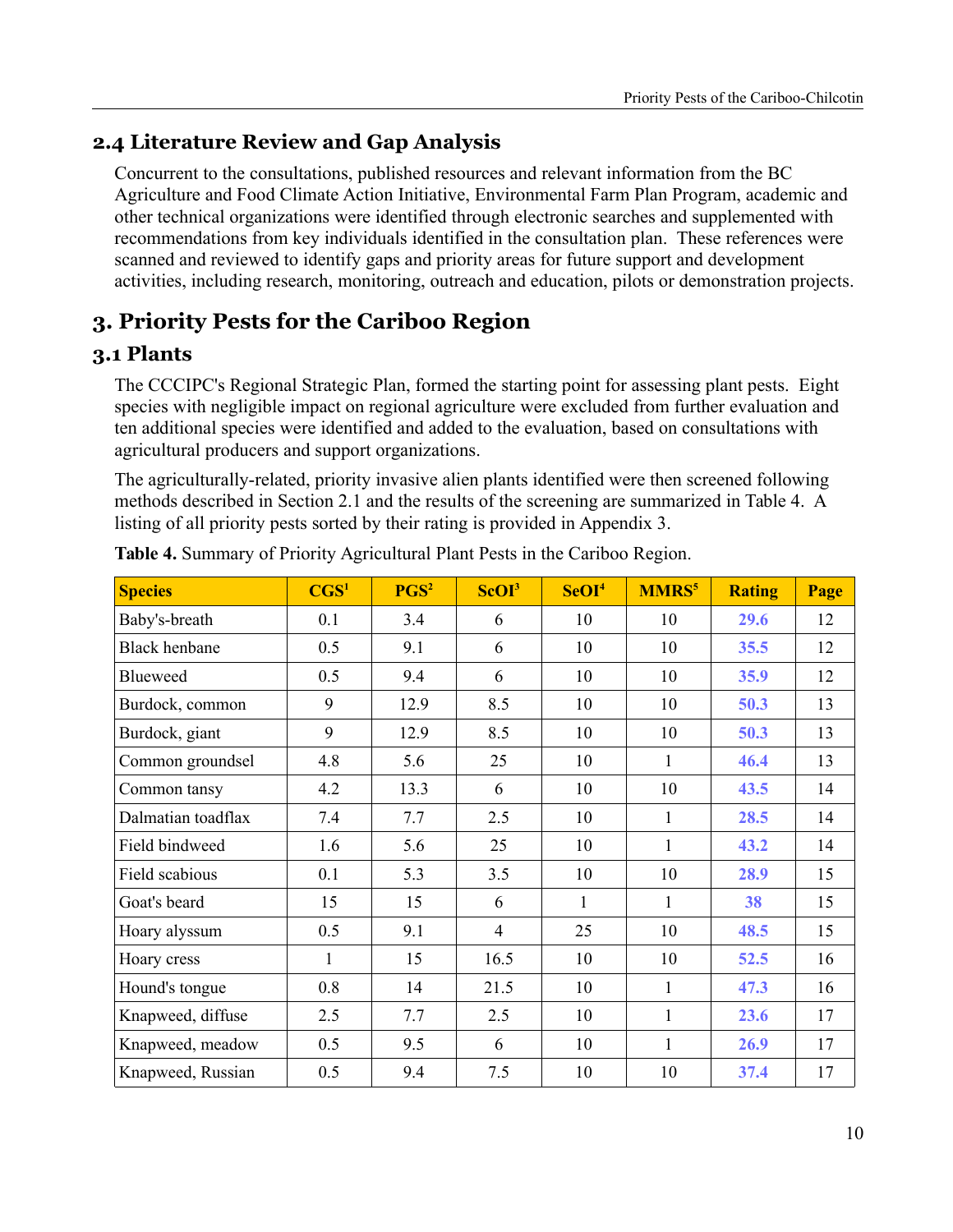| <b>Species</b>        | CGS <sup>1</sup> | PGS <sup>2</sup> | ScOI <sup>3</sup> | SeOI <sup>4</sup> | MMRS <sup>5</sup> | <b>Rating</b> | Page |
|-----------------------|------------------|------------------|-------------------|-------------------|-------------------|---------------|------|
| Knapweed, spotted     | 2.4              | 10               | 6                 | 10                | 10                | 38.4          | 18   |
| Leafy spurge          | 2.3              | 9.8              | 6                 | 10                | $\mathbf{1}$      | 29.1          | 18   |
| Marsh arrowgrass      | 0.6              | 8.5              | 7.5               | 25                | 10                | 51.6          | 19   |
| Mountain bluet        | $\mathbf{0}$     | $\boldsymbol{0}$ | 2.5               | 10                | 10                | 22.5          | 19   |
| Mustard, field        | 1.7              | 5.6              | 23.5              | 10                | $\mathbf{1}$      | 41.8          | 19   |
| Mustard, wild         | 1.7              | 5.6              | 23.5              | 10                | $\mathbf{1}$      | 41.8          | 20   |
| Orange hawkweed       | 12.7             | 11.5             | 16.5              | 10                | 10                | 60.7          | 20   |
| Oxeye daisy           | 12.9             | 11.6             | 16.5              | 10                | 10                | 60.9          | 20   |
| Perennial pepperweed  | 0.6              | 12.9             | 25                | 10                | 10                | 58.5          | 21   |
| Quackgrass            | 6.5              | 6.5              | 25                | 10                | 10                | 58            | 21   |
| Scentless chamomile   | 5.3              | 4.5              | 2.5               | 10                | $\mathbf{1}$      | 23.3          | 22   |
| St. John's wort       | 7.3              | 10               | 12.5              | 10                | $\mathbf{1}$      | 40.8          | 22   |
| Sulphur cinquefoil    | 2.5              | 7.7              | 2.5               | 10                | 10                | 32.7          | 23   |
| Tall yellow buttercup | 12.9             | 11.6             | 12.5              | 10                | 10                | 56.9          | 23   |
| Thistle, bull         | 12.8             | 14.1             | 19.5              | 10                | $\mathbf{1}$      | 57.4          | 23   |
| Thistle, Canada       | 12.8             | 14.1             | 25                | 10                | 10                | 71.9          | 24   |
| Thistle, marsh plume  | 0.3              | 5.9              | 3.5               | 10                | 10                | 29.7          | 24   |
| Thistle, nodding      | 5.4              | 4.6              | 2.5               | 10                | $\mathbf{1}$      | 23.5          | 24   |
| Thistle, plumeless    | 0.5              | 9.8              | 25                | 10                | $\mathbf{1}$      | 46.3          | 25   |
| Wild chervil          | $\mathbf{0}$     | $\mathbf{0}$     | 6                 | 10                | 10                | 26            | 25   |
| Wild parsnip          | 0.1              | 4.9              | 3.5               | 10                | 10                | 28.5          | 25   |
| Yellow flag iris      | 0.4              | 4.2              | 5                 | 10                | 10                | 29.6          | 26   |
| Yellow hawkweeds      | 10.2             | 10.1             | 6                 | 10                | 10                | 46.4          | 26   |
| Yellow rattle         | 15               | 15               | 6                 | 10                | 10                | 56            | 27   |

1. Current geographic scope.

2. Potential geographic scope.

3. Scale of impact.

4. Severity of impact.

5. Management, monitoring and research support.

A brief description of each priority weed species, together with details on the potential impacts on the agricultural sector and management options used in this ranking are provided in the sections that follow.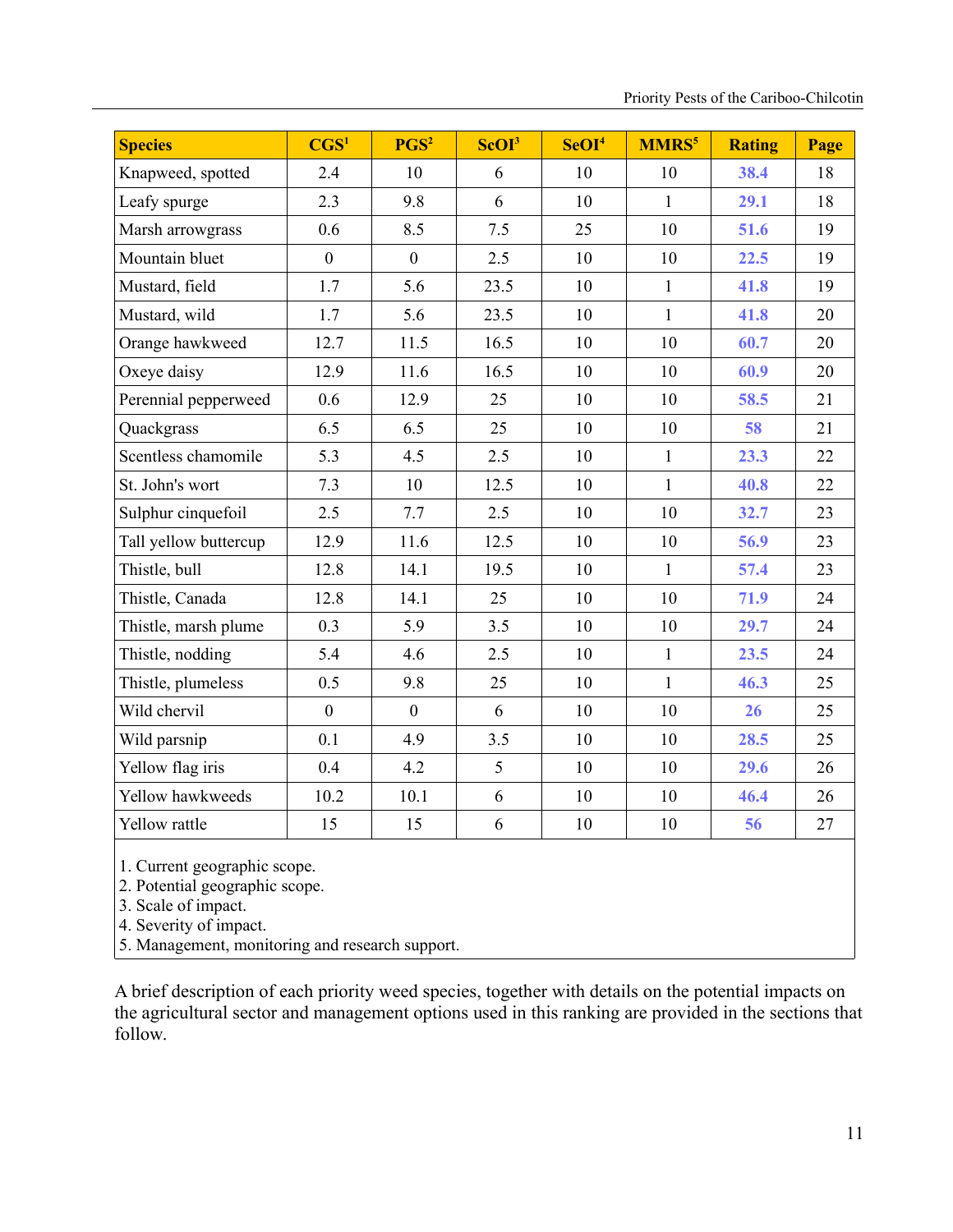# **3.1.1 Baby's-breath (***Gypsophila paniculata***)**

#### **Cariboo Priority Pest Rating: 29.6**

**Current Distribution:** Small, localized infestations throughout the region.

**Potential Distribution:** Highly disturbed rangeland sites in the BG zone.

**Agricultural Impacts:** Forage displacement.

**Description:** Multi-branched perennial herb with small white flowers in diffusely branched clusters. Has a profuse, woody root system.

**Management:** Hand pulling and chemical controls; because of the large root system, both may only show partial success.

**References:** CCCIPC, 2017; Klinkenberg, 2017; Ralph *et al.*, 2014.

# **3.1.2 Black Henbane (***Hyoscyamus niger***)**

**Cariboo Priority Pest Rating: 35.5**

**Current Distribution:** A few localized infestations in the Chilcotin.

**Potential Distribution:** Unimproved pasture and rangeland in the IDF zone.

**Agricultural Impacts:** Forage displacement; non-preferred species by livestock.

**Description:** A 1-m tall annual or biennial plant. Entire plant is covered in small hairs. Long, wide leaves and tubular greenish-yellow flowers with purple veins borne on spikes.

**Management:** Mowing, hand pulling and burning to kill the seeds or chemical controls. Take care in handling: black henbane is poisonous to humans.

**References:** CCCIPC, 2017; Klinkenberg, 2017.

# **3.1.3 Blueweed (***Echium vulgare***)**

**Cariboo Priority Pest Rating: 35.9**

**Current Distribution:** Small, localized infestations throughout the region, with greater distribution in the north Cariboo.

**Potential Distribution:** Rangeland and unimproved pastures, with sandy or gravelly soils, in the dry forest zone (IDF and PP).

**Agricultural Impacts:** Forage displacement. Seeds are barbed and can mat in livestock wool and hair.

**Description:** Biennial to short-lived perennial growing to 1-m tall. Stems covered in stiff hairs. Clusters of bright blue flowers grow on the upper side short stems.

**Management:** Avoid soil disturbance to prevent re-establishment. Repeated cutting or mowing is effective if conduced before seed head formation. Chemical control options exist.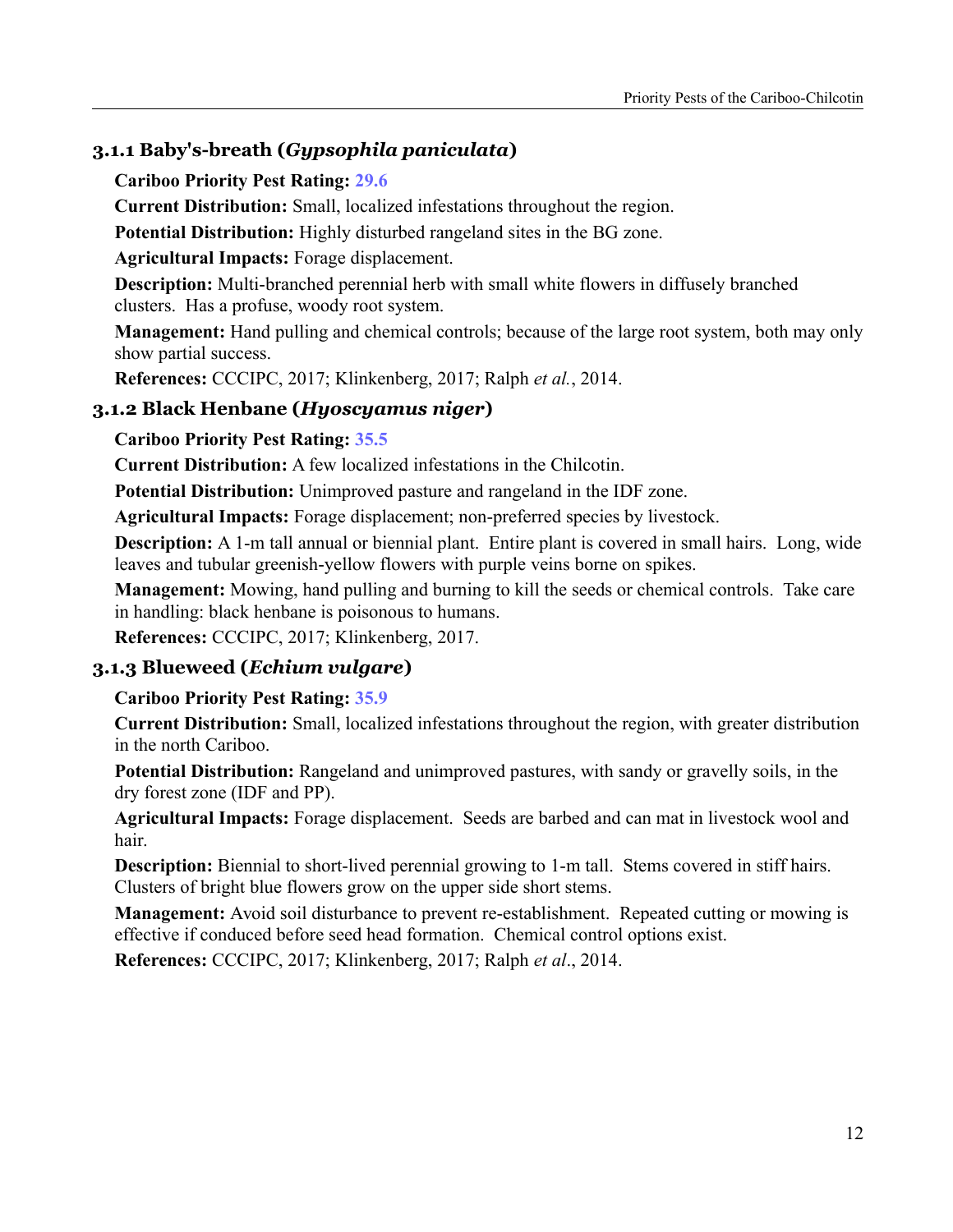# **3.1.4 Burdock, Common (***Arctium minus***)**

#### **Cariboo Priority Pest Rating: 50.3**

**Current Distribution:** Widely distributed throughout the region.

**Potential Distribution:** Rangeland, unimproved pastures and farmyards with fertile soils, in the BG, ICH, IDF, MS, PP and SBS zones.

**Agricultural Impacts:** Forage displacement. Barbed seed heads can mat livestock wool and hair.

**Description:** Biennial, growing to 1- to 3-m tall. Tap-rooted. Lower leaf stalks are hollow. Flower heads less than 2.5 cm diameter scattered along the stem. Rounded flower head with hooked spines.

**Management:** Avoid soil disturbance to prevent re-establishment. Herbicide control for first year plants and cutting or digging to stop seed production or spread on second year plants.

**References:** CCCIPC, 2017; Klinkenberg, 2017; Ralph *et al*., 2014

# **3.1.5 Burdock, Giant (***Arctium lappa***)**

**Cariboo Priority Pest Rating: 50.3**

**Current Distribution:** Widely distributed throughout the region.

**Potential Distribution:** Rangeland, unimproved pastures and farmyards with fertile soils, in the BG, CWH, IDF, PP and SBS zones.

**Agricultural Impacts:** Forage displacement. Barbed seed heads can mat in livestock wool and hair.

**Description:** Biennial, growing to 1- to 3-m tall. Tap-rooted. Lower leaf stalks are solid. Flower heads greater than 2.5 cm diameter and clustered. Rounded flower head with hooked spines.

**Management:** Avoid soil disturbance to prevent re-establishment. Herbicide control for first year plants and cutting or digging to stop seed production or spread on second year plants.

**References:** CCCIPC, 2017; Klinkenberg, 2017; Ralph *et al.*, 2014.

# **3.1.6 Common Groundsel (***Senecio vulgaris***)**

**Cariboo Priority Pest Rating: 46.4**

**Current Distribution:** Widely distributed throughout the region.

**Potential Distribution:** Cultivated fields in the CWH, ESSF, IDF, PP, and SBS zones.

**Agricultural Impacts:** Competitor of field and horticultural crops. Consumption of large volumes can cause liver damage in cattle.

**Description:** Annual or biennial, growing to 60-cm tall. Highly lobed leaves. Small yellow flowers. Black-tipped seed bracts. Seeds spread in the wind.

**Management:** Hand pulling. Chemical controls effective, though some groundsel populations have developed resistance to triazine herbicides. Crop rotation with perennial cover for at least 2 growing seasons.

**References:** Klinkenberg, 2017; Ralph *et al*., 2014.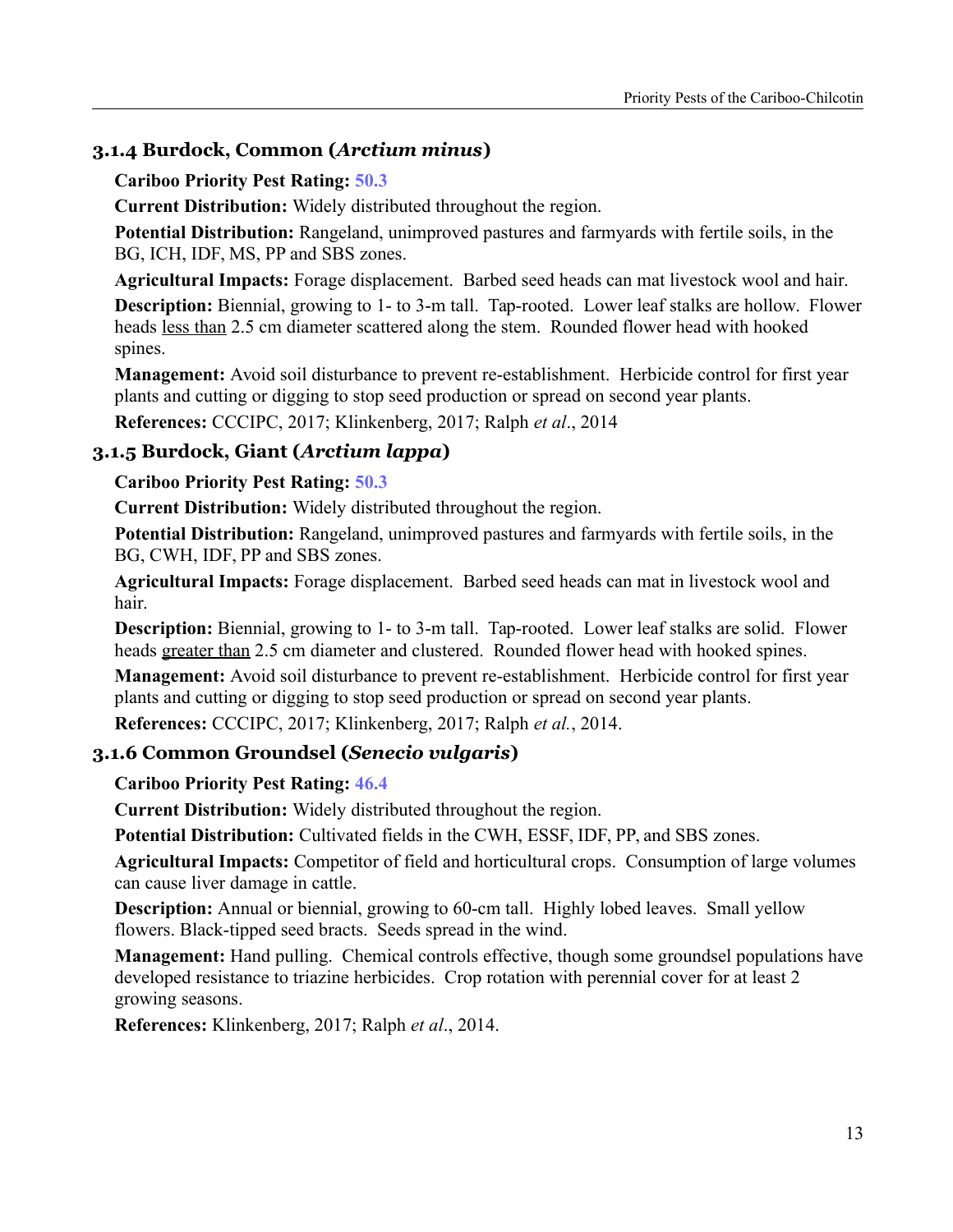# **3.1.7 Common Tansy (***Tanacetum vulgare***)**

#### **Cariboo Priority Pest Rating: 43.5**

**Current Distribution:** Widely distributed, localized infestations, throughout the region.

**Potential Distribution:** Pasture and rangeland with fertile soils in the BG, CWH, ESSF, IDF and SBS zones.

**Agricultural Impacts:** Forage displacement.

**Description:** Perennial, growing to 1.8-m tall. Rhizomatous roots. Deeply divided, dark green leaves with serrated edges. Small yellow, button flowers in clusters on the top of the plant.

**Management:** Repeated mowing prior to seed set. Hand pulling effective if the root is removed. Wide range of effective chemical controls available.

**References:** CCCIPC, 2017; Klinkenberg, 2017; Ralph *et al*., 2014.

# **3.1.8 Dalmatian Toadflax (***Linaria dalmatica***)**

#### **Cariboo Priority Pest Rating: 28.5**

**Current Distribution:** Scattered, localized infestations, throughout the region.

**Potential Distribution:** Rangeland in the BG, ICH, IDF and PP zones.

**Agricultural Impacts:** Forage displacement.

**Description:** Tap-rooted perennial, growing to 1.2-m tall. Waxy, heart-shaped green leaves clasp the stem. Yellow, snap dragon-like flowers grow along a spike.

**Management:** Repeated mowing or cutting prior to seed set. Fall application of chemical controls. Highly effective biological control, the stem weevil, *Mecinus janthinus*.

**References:** CCCIPC, 2017; Klinkenberg, 2017; Ralph *et al*., 2014.

# **3.1.9 Field Bindweed (***Convolvulus arvensis***)**

# **Cariboo Priority Pest Rating: 43.2**

**Current Distribution:** Widely distributed throughout the region.

**Potential Distribution:** Cultivated soils in the BG, ESSF, ICH, IDF and PP zones.

**Agricultural Impacts:** Competitor with field and horticultural crops.

**Description:** A creeping-rooted perennial, growing prostate to the ground or growing around other plants and objects with vine-like stems. Roots can extend over 5-m into the soil. Arrow-shaped leaves with sharply pointed or rounded basal lobes. Funnel shaped, white or light pink flowers.

**Management:** Repeated mowing and hand pulling with variable success because of extensive root system. Effective chemical controls are available.

**References:** Klinkenberg, 2017; Ralph *et al*., 2014.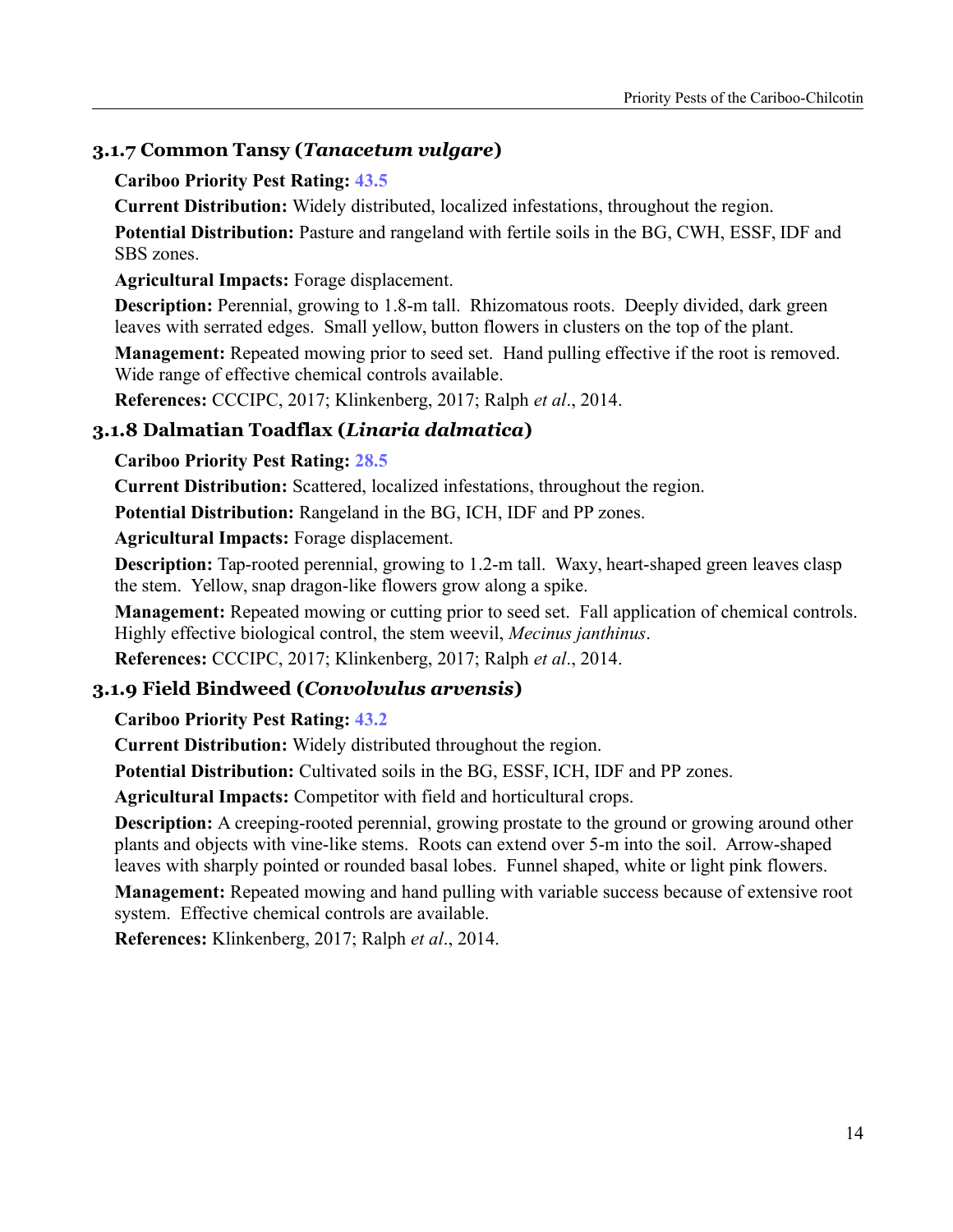# **3.1.10 Field Scabious (***Knautia arvensis***)**

#### **Cariboo Priority Pest Rating: 28.9**

**Current Distribution:** Scattered, localized infestations, throughout the region. Larger populations in the North Cariboo.

**Potential Distribution:** Cool, moist sites in the IDF, ICH and MS zones.

**Agricultural Impacts:** Forage displacement in pastures.

**Description:** Tap-rooted perennial, growing to 1.3-m tall. Stems and leaves are covered in short, stiff hairs. Violet to pale blue flowers. A highly prolific seed producer.

**Management:** Repeated mowing or cutting prior to seed set. Cultivation and reseeding pastures can achieve complete control. Effective chemical controls are available.

**References:** CCCIPC, 2017; Klinkenberg, 2017; Ralph *et al.*, 2014.

# **3.1.11 Goat's Beard (***Tragopogon dubius***)**

# **Cariboo Priority Pest Rating: 38**

**Current Distribution:** Widely distributed throughout the region.

**Potential Distribution:** Widely adapted to regional climates, including BG, ESSF, ICH, IDF, MS, PP, SBPS, SBS and SWB zones.

**Agricultural Impacts:** Forage displacement in rangeland and pastures.

**Description:** Also commonly referred to as yellow salsify. A tap-rooted biennial to short-lived perennial, growing 0.3 to 1-m tall. Long, grass-like leaves. Stem swollen below the flower head which bears a single yellow, daisy-like flower with long green bracts below the petals.

**Management:** Mowing or cutting prior to seed set. Can be completely controlled with cultivation and reseeding pastures. Livestock will readily graze early in the growing season. Effective chemical controls are available.

**References:** Klinkenberg, 2017; Ralph *et al*., 2014.

# **3.1.12 Hoary Alyssum (***Berteroa incana***)**

**Cariboo Priority Pest Rating: 48.5**

**Current Distribution:** Scattered, localized infestations, throughout the region.

**Potential Distribution:** Highly disturbed sites (roadside, ditches) in the IDF zone.

**Agricultural Impacts:** Poisonous to horses.

**Description:** Annual to short-lived perennial, growing to 0.7-m tall, with slender tap root. White flowers with deeply notched petals cluster at the ends of the stems.

**Management:** Minimize the amount of soil disturbance to prevent spread. Hand pulling or cutting prior to seed set. Effective chemical controls are available.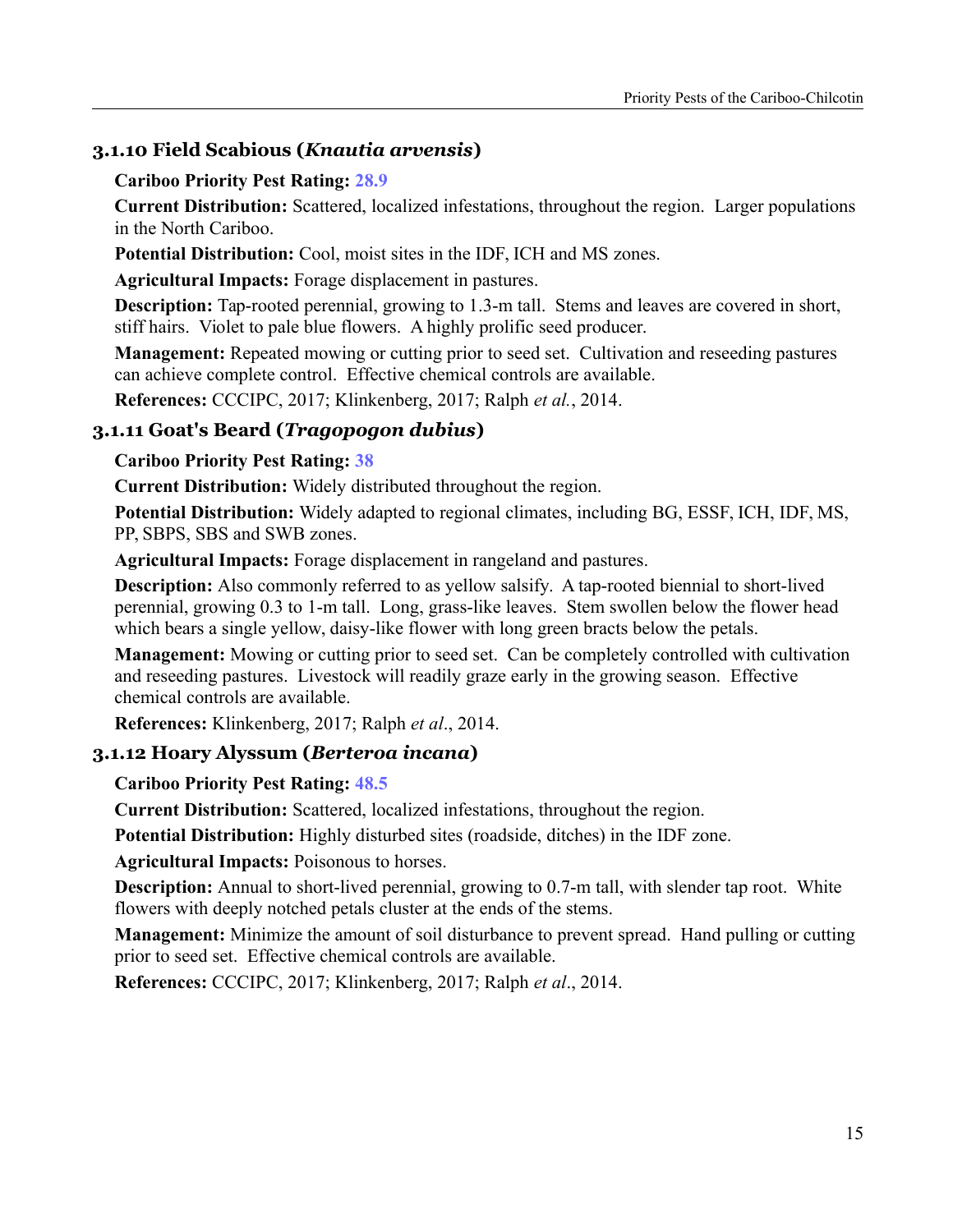# **3.1.13 Hoary Cress (***Cardaria draba***)**

#### **Cariboo Priority Pest Rating: 52.5**

**Current Distribution:** Common in the south Cariboo. Scattered, localized infestations, elsewhere throughout the region.

**Potential Distribution:** Occurs on a variety of soil and ecological types, but favours alkaline conditions; BWBS, CWH, ESSF, ICH, IDF, MS, PP, SBPS, SBS and SWB zones.

**Agricultural Impacts:** Forage displacement in rangeland, hayfields and pastures.

**Description:** Creeping rooted, perennial, growing 0.1 to 0.6-m tall. Lower, arrowhead-shaped leaves are covered in hairs; upper leaves are hairless. Numerous white flowers with four petals in dense clusters, giving the plant a flat top appearance.

**Management:** Hand pulling or cutting generally less effective due to expansive root systems. Effective chemical controls available.

**References:** CCCIPC, 2017; Klinkenberg, 2017; Ralph *et al.*, 2014.

# **3.1.14 Hound's Tongue (***Cynoglossum officinale***)**

#### **Cariboo Priority Pest Rating: 47.3**

**Current Distribution:** Scattered, localized infestations, throughout the region.

**Potential Distribution:** Dry disturbed sites in the BG, ICH, IDF, MS, PP and SBS zones.

**Agricultural Impacts:** Forage displacement in rangeland and pastures. Barbed seeds can mat in livestock wool and hair. Contains an alkaloid toxic to grazing animals.

**Description:** A biennial or short-lived perennial growing 0.5 to 1.2-m tall. Large, long leaves resembling a tongue grow first in a rosette. Dull purple flowers bear pyramid-shaped nutlets covered in hooked burs.

**Management:** Hand pulling or cutting prior to seed set effective. Effective chemical controls available. Biological control with the root-feeding weevil *Mogulones cruciger*.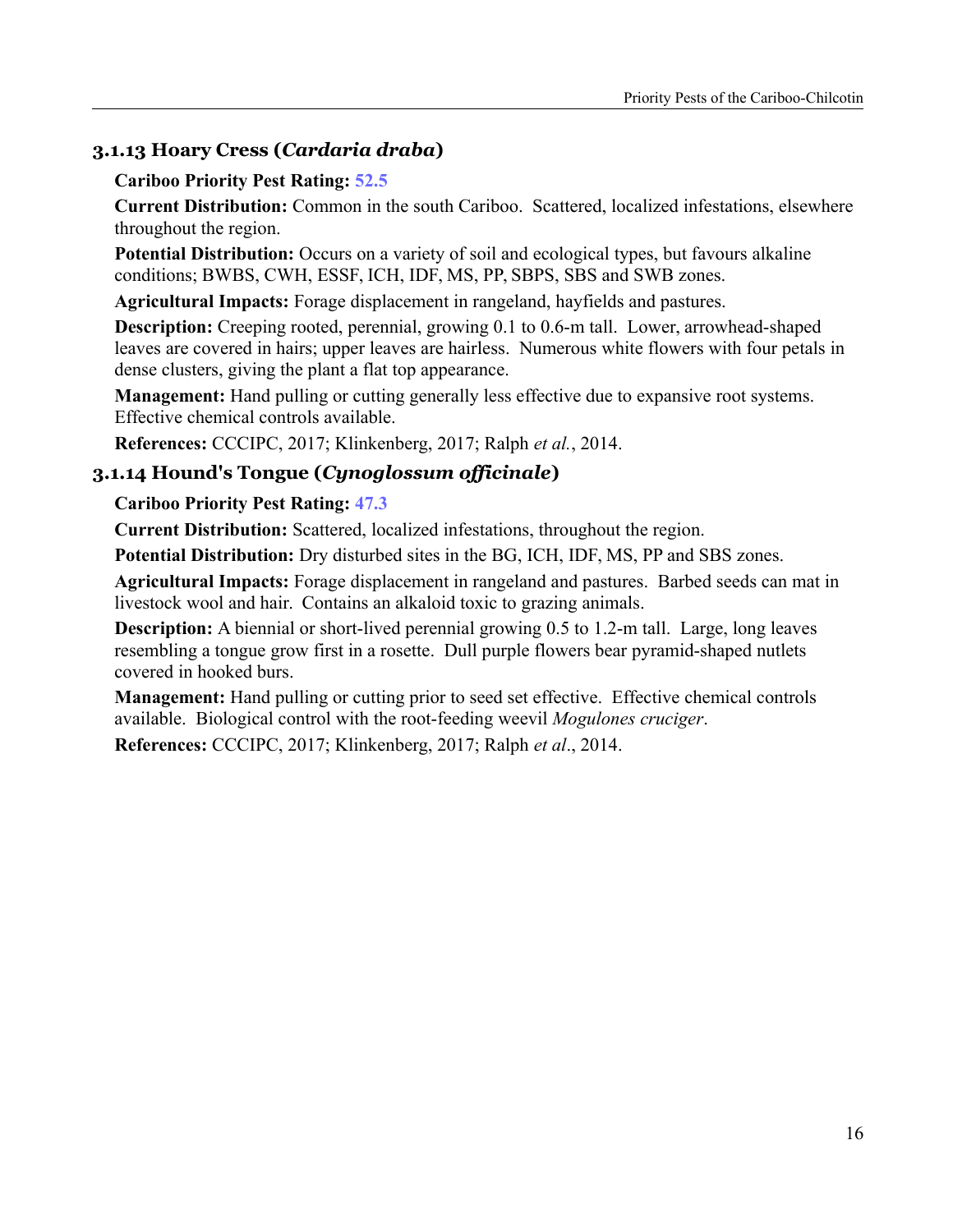# **3.1.15 Diffuse knapweed (***Centaurea diffusa***)**

#### **Cariboo Priority Pest Rating: 23.6**

**Current Distribution:** Scattered, localized infestations, throughout the region.

**Potential Distribution:** Dry rangeland in the BG, ICH, IDF and PP zones.

**Agricultural Impacts:** Forage displacement.

**Description:** A biennial to short-lived perennial, growing to 1-m tall. Overwinters as a lowgrowing rosette of highly divided, 15-cm long leaves, with a multi-branched stem bolting in late spring. Small white, or sometimes pinkish, flowers form on stem tips. Flower bracts have a short, stiff spine. A very prolific seed producer.

**Management:** Repeated mowing or cutting prior to seed set. Repeated hand pulling. Control with herbicides if applied before seed set. A number of successful biological controls available including a root boring beetle and moth, two seed head gall flies and a seed head weevil.

**References:** CCCIPC, 2017; Klinkenberg, 2017; Ralph *et al.*, 2014.

# **3.1.16 Meadow Knapweed (Centaurea x moncktonii)**

# **Cariboo Priority Pest Rating: 26.9**

**Current Distribution:** Scattered, localized infestations, in the North and South Cariboo.

**Potential Distribution:** Disturbed, overgrazed sites in the ICH and IDF zones.

**Agricultural Impacts:** Forage displacement in unimproved pasture and rangeland.

**Description:** Deeply-rooted perennial, growing to 1.1-m tall. 10-cm long leaves of various form including entire, toothed or lobed. Small pink to purple flowers are enclosed by short bracts with tan to dark brown coloured tips are borne on erect, hairy stems.

**Management:** Hand pulling or cutting before seed set. Effective chemical controls available. Biological control options include a seed feeding weevil (*Larinus obtusus*), a seed feeding moth (*Metzneria paucipunctella*) and seed feeding fly (*Urophora quadrifasciata*).

**References:** CCCIPC, 2017; Klinkenberg, 2017; Ralph *et al*., 2014.

# **3.1.17 Russian Knapweed (***Acroptilon repens***)**

**Cariboo Priority Pest Rating: 37.4**

**Current Distribution:** Scattered, localized infestations in the South and Central Cariboo, Chilcotin.

**Potential Distribution:** Heavy textured soils in the drier PP and IDF zones.

**Agricultural Impacts:** Forage displacement in pastures and rangeland; consuming large volumes can cause neurological impairment in horses.

**Description:** A creeping-rooted perennial, growing up to 1.2-m tall. Many branched, erect stems with long, elliptical leaves. Branch tips bear 1-cm flower heads with green bracts and no spines. Flowers range in colour from pink, white to lavender.

**Management:** Repeated mowing to ground level and hand pulling. Effective chemical controls are available. Biological control options include a gall-forming nematode and a rust fungus.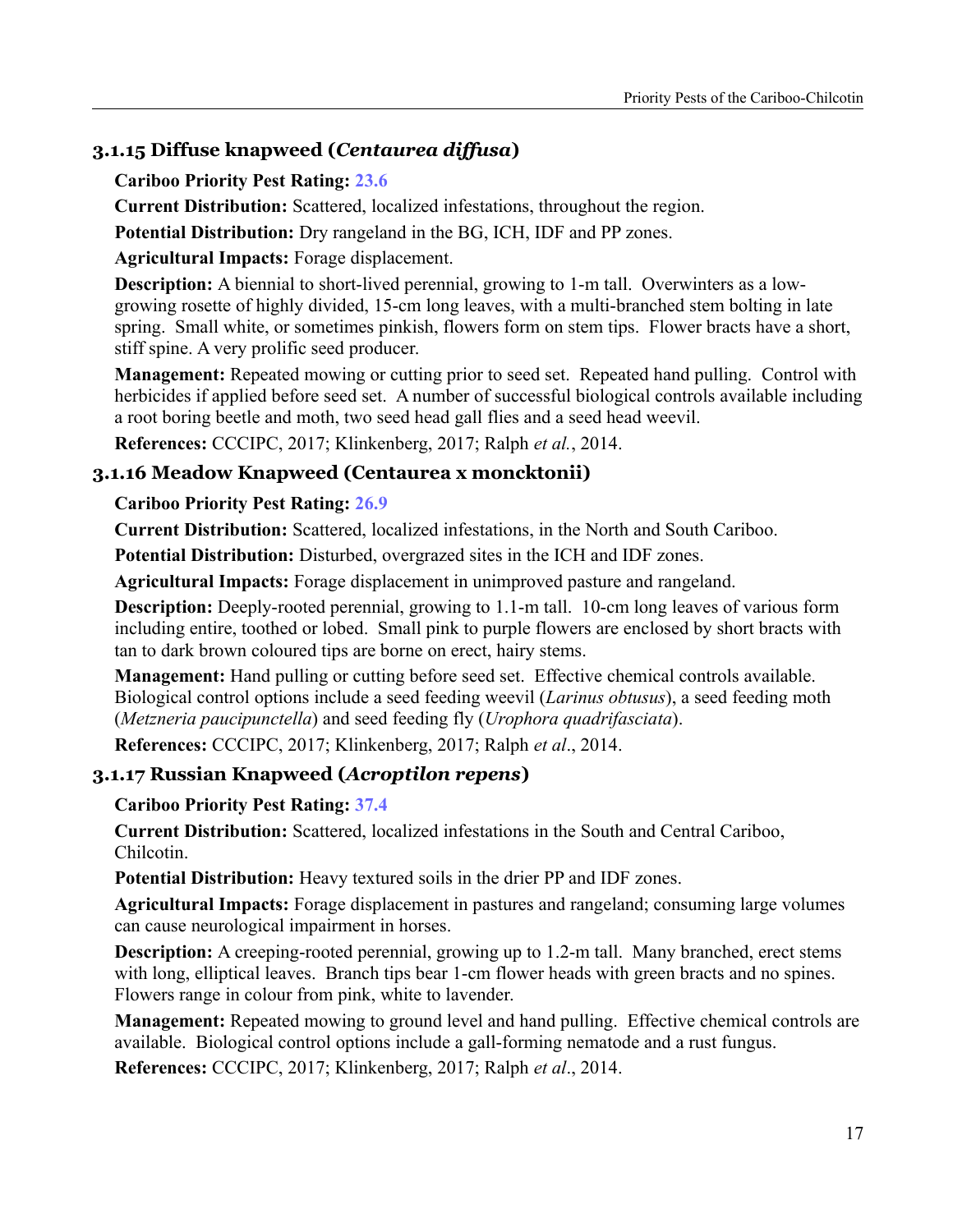# **3.1.18 Spotted Knapweed (***Centaurea stoebe***)**

#### **Cariboo Priority Pest Rating: 38.4**

**Current Distribution:** Well established in the North, South and Central Cariboo. Isolated, localized infestations in the Nazko area and Chilcotin.

**Potential Distribution:** Open sites with well-drained soils in the PP, IDF, ICH, MS and ESSF zones.

**Agricultural Impacts:** Forage displacement in unimproved pastures and rangeland.

**Description:** A biennial or short-lived perennial, growing up to 1-m tall. Growing from a basal rosette in the first year, a many branched stem forms with pinnately-divided, dull green leaves. Solitary flower heads with dark fringe on the bracts resembling a black spot at the tip. Flowers may be pink, purple or white.

**Management:** Repeated mowing to ground level and hand pulling. Effective chemical controls are available. Many biological control options including a root feeding moth (*Agapeta zoegana*), a root feeding weevil (*Cyphocleonus achates*), two seed feeding weevils (*Larinus minutus* and *L. obtusus*) and a seed feeding moth (*Metzneria paueipunctella*).

**References:** CCCIPC, 2017; Klinkenberg, 2017; Ralph *et al.*, 2014.

# **3.1.19 Leafy Spurge (***Euphorbia esula***)**

#### **Cariboo Priority Pest Rating: 29.1**

**Current Distribution:** Scattered, localized infestations, throughout the region.

**Potential Distribution:** Disturbed, overgrazed sites in the PP, ICH and IDF zones.

**Agricultural Impacts:** Forage displacement in rangeland.

**Description:** Deeply-rooted perennial, growing 0.8- to 1-m tall. Narrow, 10-cm long leaves. Small flowers enclosed within showy, lime-green to pale yellow, heart-shaped bracts. Stems and leaves exude a milky, latex when wounded.

**Management:** Hand pulling or cutting generally less effective due to the extensive root systems. Effective chemical controls are available. Effective biological controls available. Sheep and goats will readily graze.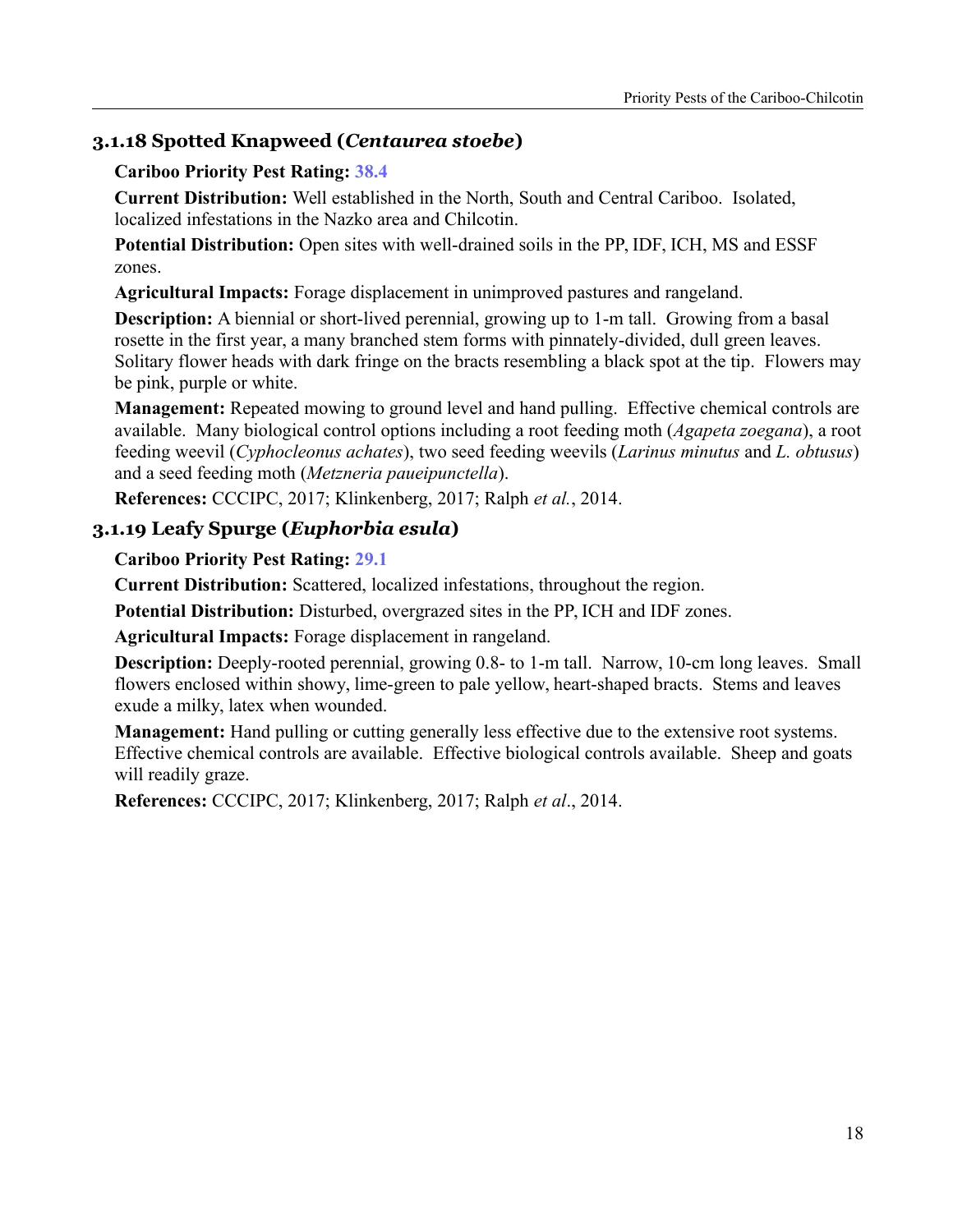# **3.1.20 Marsh Arrowgrass (***Triglochin maritima***)**

#### **Cariboo Priority Pest Rating: 51.6**

**Current Distribution:** Widely distributed throughout the region.

**Potential Distribution:** Wetlands and wet meadows in the BG, BWBS, CWH, ESSF, ICH, IDF, MS, PP, SBPS, SBS and SWB zones.

**Agricultural Impacts:** Toxic to livestock.

**Description:** Aquatic or semi-aquatic perennial herb, 0.3- to 1-m tall, with extensive rhizomes. All leaves are basal, growing in a tuft and giving rise to a leafless flower spike bearing inconspicuous green-brown flowers.

**Management:** Hand pulling or cutting. Effective chemical controls are available, but herbicide use is generally restricted by proximity to aquatic habitats. Complete drainage of soils renders the habitat unsuitable to arrowgrass.

**References:** Klinkenberg, 2017.

# **3.1.21 Mountain Bluet (***Centaurea montana***)**

#### **Cariboo Priority Pest Rating: 22.5**

**Current Distribution:** Scattered, localized infestations, throughout the region.

**Potential Distribution:** Disturbed, unshaded sites in the SBS zone.

**Agricultural Impacts:** Forage displacement in rangeland.

**Description:** Perennial, growing 0.3 to 0.8-m tall. Lance-shaped leaves with a light woolly underside. Blue to blue-purple 'cornflower' like flowers.

**Management:** Hand pulling or cutting before seed set to reduce reproduction; can re-bolt from cut stems. Effective chemical controls are available.

**References:** CCCIPC, 2017; Klinkenberg, 2017.

# **3.1.22 Field Mustard (***Brassica rapa***)**

# **Cariboo Priority Pest Rating: 41.8**

**Current Distribution:** Widely distributed throughout the region.

**Potential Distribution:** Cultivated fields in the BG, ICH, IDF, MS and PP zones.

**Agricultural Impacts:** Competes with forage and field crops.

**Description:** Many other common names, including wild mustard. An annual to biennial growing to 0.5-m tall. Wavy toothed leaves clasp the stalk. Terminal clusters of small yellow flowers.

**Management:** Hand pulling for small infestations. Zero till or minimum till cultivation to minimize the amount of soil without cover. Crop rotation with perennial crops for at least two growing seasons. Several effective chemical controls are available.

**References:** Klinkenberg, 2017.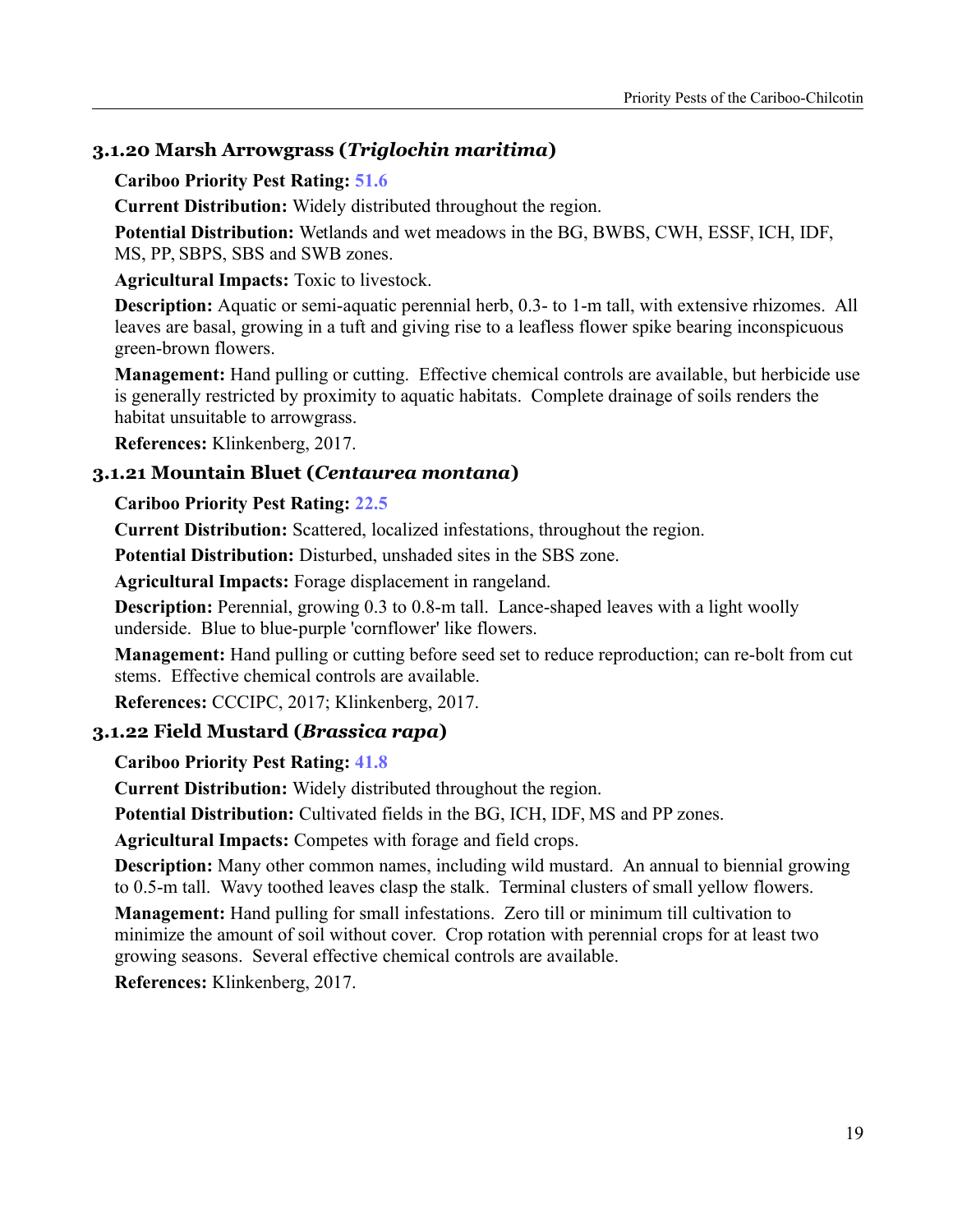# **3.1.23 Wild Mustard (***Sinapis arvensis***)**

#### **Cariboo Priority Pest Rating: 41.8**

**Current Distribution:** Widely distributed throughout the region.

**Potential Distribution:** Cultivated fields in the BG, ICH, IDF, MS and PP zones.

**Agricultural Impacts:** Competes with forage and field crops.

**Description:** A fibrous-rooted annual growing 0.3 to 1-m tall. Thick stems with stiff hairs near the base. Under surface of leaves hairy on the mid-vein. Large oblong, wavy toothed leaves clasp the stalk. Terminal clusters of bright yellow, four-petaled flowers.

**Management:** Hand pulling for small infestations. Zero till or minimum till cultivation to minimize the area of soil without cover. Crop rotation with perennial cover for at least two growing seasons. Several effective chemical controls are available.

**References:** Klinkenberg, 2017; Ralph *et al*., 2014.

# **3.1.24 Orange Hawkweed (***Hieracium aurantiacum***)**

#### **Cariboo Priority Pest Rating: 60.7**

**Current Distribution:** Widespread infestations throughout the region, except the Chilcotin. Heavy infestation in the North Cariboo and Nazko corridor.

**Potential Distribution:** Low fertility hayfields, pastures and rangeland in the ESSF, ICH, IDF, PP, SBPS, SBS and SWB zones.

**Agricultural Impacts:** Forage displacement.

**Description:** A perennial, growing up to 0.3-m tall, with shallow, fibrous roots and extensive stolons. Hairy, spatula-shaped leaves are mostly basal. Flowers are orange to red-orange, with a lighter coloured centre. Stems and leaves exude a milky latex when wounded.

**Management:** Mowing or hand pulling before seed set may not be effective if it stimulates regrowth from the stolons. A relatively poor competitor, fertilizer application to stimulate forage growth can reduce hawkweed populations. Effective chemical controls are available.

**References:** CCCIPC, 2017; Dobb, 2013; Klinkenberg, 2017; Ralph *et al*., 2014.

# **3.1.25 Oxeye Daisy (***Leucanthemum vulgare***)**

**Cariboo Priority Pest Rating: 60.9**

**Current Distribution:** Widespread infestations throughout the region.

**Potential Distribution:** Widely adapted to regional soils and climate; CDF, CWH, ESSF, ICH, IDF, MS, PP, SBPS and SBS zones.

**Agricultural Impacts:** Forage displacement in hayfields, pastures and rangeland.

**Description:** A perennial, growing up to 1-m tall, with rhizomatous roots. Lower leaves are spoon shaped and dissected; upper leaves are narrower and clasp the stem. Flowers are white with a yellow centre, resembling daisies.

**Management:** Mowing or hand pulling before seed set; may not be effective if it stimulates regrowth from the rhizomes. A relatively poor competitor, fertilizer application to stimulate forages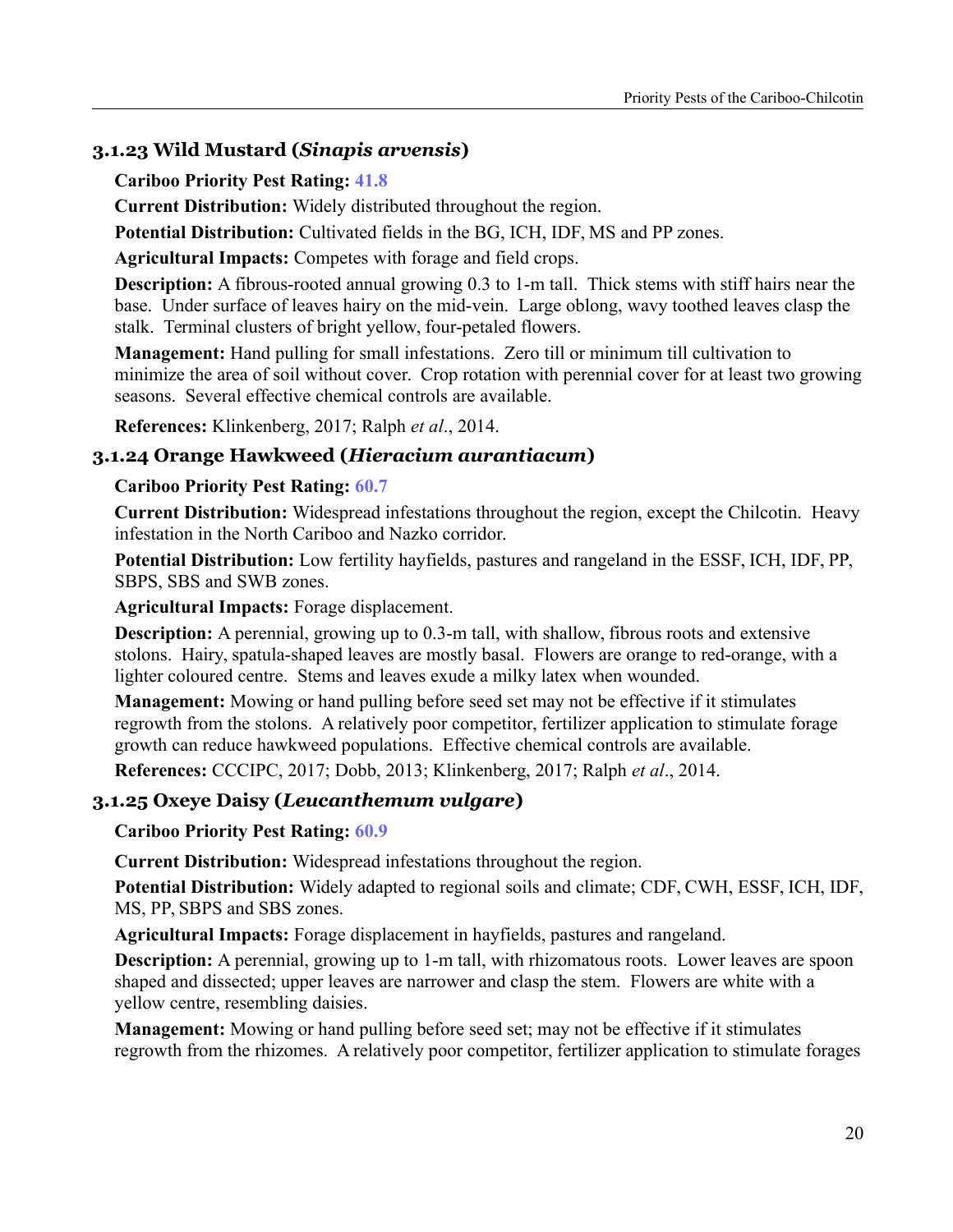can reduce oxeye daisy populations. Effective chemical controls are available. Unpalatable to cattle and pigs, but will be grazed by sheep, goats and horses.

**References:** CCCIPC, 2017; Dobb, 2013; Klinkenberg, 2017; Ralph *et al*., 2014.

# **3.1.26 Perennial Pepperweed (***Lepidium latifolium***)**

#### **Cariboo Priority Pest Rating: 58.5**

**Current Distribution:** One site in the south Cariboo.

**Potential Distribution:** Well-drained, often saline sites in the BG, IDF and PP zones.

**Agricultural Impacts:** Forage displacement in pastures and crop land.

**Description:** A perennial with creeping roots, growing up to 2-m tall. Leaves are lance shaped, have a prominent white mid-vein and are waxy. Small, white flowers form in dense, rounded clusters.

**Management:** Mowing and spring burning before seed set. Hand pulling is usually ineffective. Effective chemical controls are available.

**References:** CCCIPC, 2017; Klinkenberg, 2017; Ralph *et al*., 2014.

# **3.1.27 Quackgrass (***Elymus repens***)**

#### **Cariboo Priority Pest Rating: 58**

**Current Distribution:** Widespread throughout the region.

**Potential Distribution:** Widely adapted to regional soils and climate; BG, BWBS, CWH, ESSF, ICH, IDF, MS, PP, SBPS and SBS zones.

**Agricultural Impacts:** Forage displacement in pastures and hayfields. Competes with other field crops and impedes cultivation. Quackgrass is a potential host of the Hessian fly (*Mayetiola destructor*); hay exports to some countries must be free of any host plant material of this pest, thereby limiting the market for hay infested with quackgrass.

**Description:** An aggressive perennial grass with profuse, white rhizomes, growing up to 1-m tall. Base of leaf blades with a claw-like appendage that clasps around the hollow stems.

**Management:** Vigorously regenerates from very small rhizome fragments, making mechanical control (e.g. tillage, discing) difficult. Hand pulling and mowing are ineffective. Effective chemical controls are available. Prolonged use of thick mulching on the soil surface may sometimes be effective if plants at the field margins are also controlled.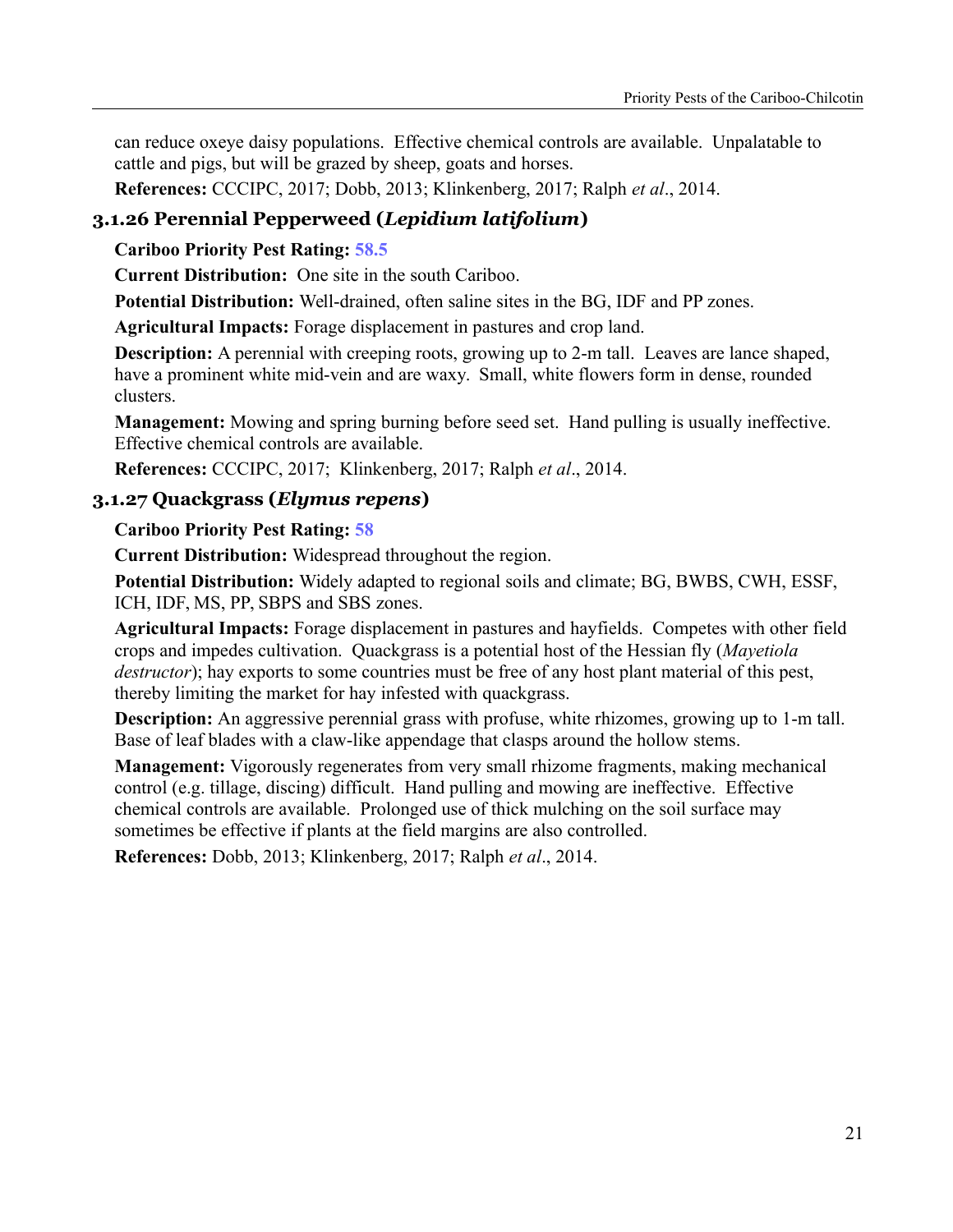# **3.1.28 Scentless Chamomile (***Tripleurospermum inodorum***)**

# **Cariboo Priority Pest Rating: 23.3**

**Current Distribution:** Widely distributed throughout the region.

**Potential Distribution:** Highly disturbed sites in the PP, IDF and ICH zones.

**Agricultural Impacts:** Forage displacement in rangeland.

**Description:** An annual to short-lived biennial, growing up to 1-m tall. Fern-like leaves on multibranched stems end in a daisy-like flower, white petals with a yellow centre. A prolific seed producer. Sometimes confused with oxeye daisy; scentless chamomile has no odour when foliage is crushed.

**Management:** Repeated mowing and hand pulling. Effective chemical controls are available. A weak competitor, management to improve the vigour of desired forages will displace this weed (e.g. fertilizer, rotational grazing). Biological control options include a seed feeding weevil (*Omphalon hookeri*), a stem mining beetle (*Microplontus edentulus*) and a gall forming midge (*Rhopalomyia tripleurospermia*).

**References:** CCCIPC, 2017; Klinkenberg, 2017; Ralph *et al*., 2014.

# **3.1.29 St. John's Wort (***Hypericum perforatum***)**

# **Cariboo Priority Pest Rating: 40.8**

**Current Distribution:** Well established throughout the region.

**Potential Distribution:** Overgrazed or disturbed sites in the CWH, ESSF, ICH, IDF, MS and PP zones.

**Agricultural Impacts:** Forage displacement in pastures and rangeland. Contains toxin that causes photo-sensitivity in livestock.

**Description:** A rhizomatous perennial, growing from 0.3 to 1-m tall. Oblong leaves perforated with many tiny, transparent dots. Bright yellow, five-petaled flowers grow in flat-topped clusters on rust-coloured stems. A prolific seed producer.

**Management:** Effective chemical controls. Highly effective biological control including a root feeding beetle (*Agrilus hyperici*), an aphid (*Aphis chloris*), leaf feeding moth (*Aplocera plagiata*) and leaf feeding beetles (*Chrysolina hyperici* and *C. quadrigemina*, *C. varians*). Take care: plant juices can also cause photo-sensitivity in humans.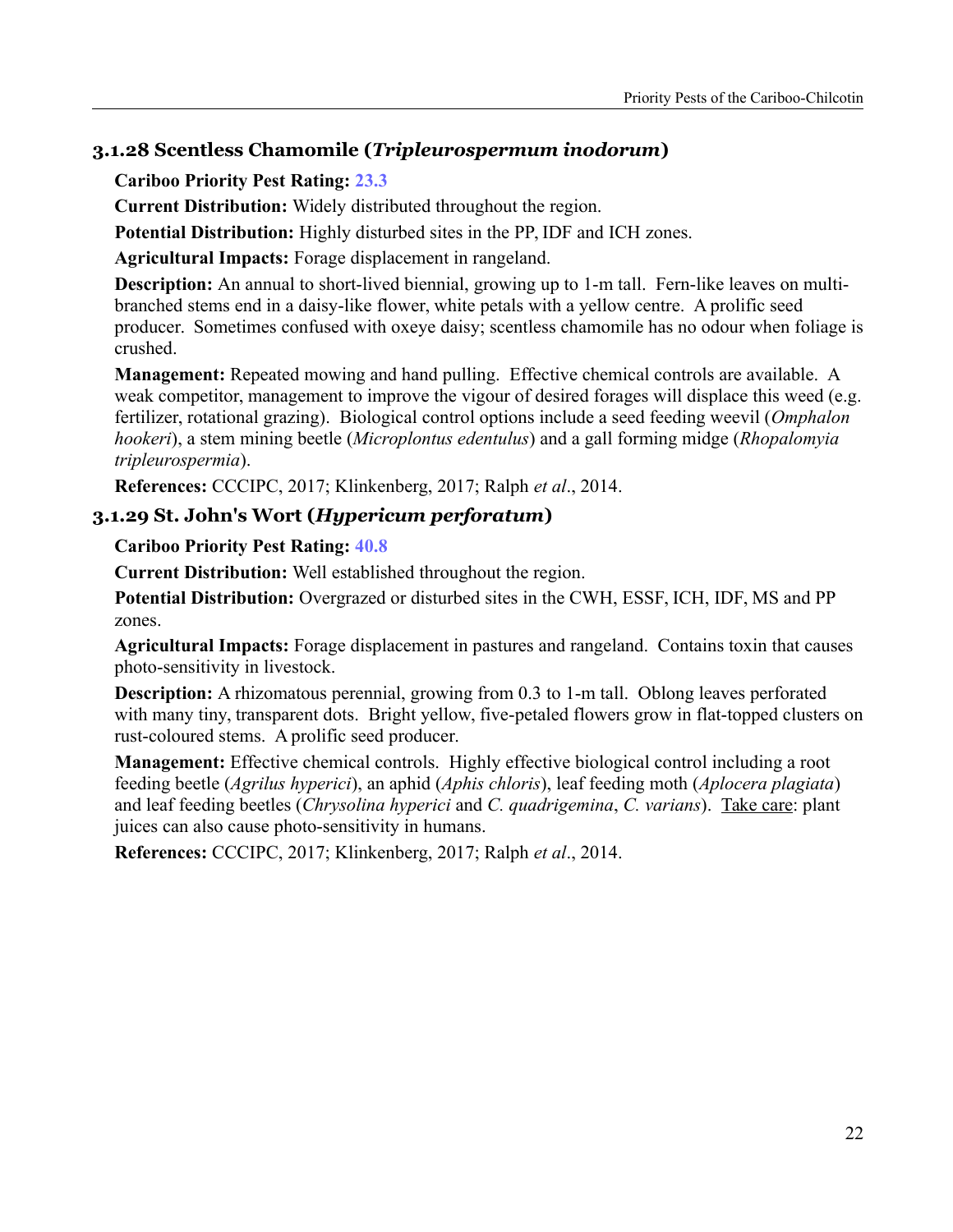# **3.1.30 Sulphur Cinquefoil (***Potentilla recta***)**

#### **Cariboo Priority Pest Rating: 32.7**

**Current Distribution:** Scattered, localized infestations, throughout the region with larger populations in the South and Central Cariboo.

**Potential Distribution:** Wide range of soil types in the BG, ICH, IDF, MS and PP zones.

**Agricultural Impacts:** Forage displacement in rangeland.

**Description:** A tap-rooted perennial, growing from 0.3- to 0.8-m tall. Stems and leaves have scattered, erect hairs. Leaves divided into 5 to 7 leaflets in a palm shape. Bright pale to sulphuryellow flowers have five heart-shaped petals.

**Management:** Repeated mowing and hand pulling with variable success because of regrowth from the roots. Effective chemical controls are available.

**References:** CCCIPC, 2017; Klinkenberg, 2017; Powell, 1996; Ralph *et al*., 2014.

# **3.1.31 Tall Yellow Buttercup (***Ranunculus acris***)**

# **Cariboo Priority Pest Rating: 56.9**

**Current Distribution:** Widely distributed throughout the region.

**Potential Distribution:** Moist, rich soils in the BAFA, BWBS, CWH, ESSF, ICH, IDF, MS, PP, SBPS, SBS and SWB zones.

**Agricultural Impacts:** Forage displacement in wet meadows and pastures. Contains a toxin that can result in pain and inflammation in grazing animals.

**Description:** Perennial with slender fibrous roots, growing up to 0.9-m tall. Upright stems bear deeply lobed, dark green leaves divided into three leaflets in a palm arrangement. Bright yellow waxy flowers with five petals.

**Management:** Repeated mowing and hand pulling. Effective chemical controls are available, but herbicide use may be limited by the proximity to aquatic and riparian habitats.

**References:** Klinkenberg, 2017; Ralph *et al*., 2014.

# **3.1.32 Bull Thistle (***Cirsium vulgare***)**

# **Cariboo Priority Pest Rating: 57.4**

**Current Distribution:** Widely distributed throughout the region.

**Potential Distribution:** Cultivated fields, pastures and rangeland. Wide adaptability to regional climates; BG, CDF, CWH, ESSF, ICH, IDF, MS, PP and SBS zones.

**Agricultural Impacts:** Forage displacement.

**Description:** Tap-rooted biennial, growing to 30- to 150-cm tall. Spiny, winged stems and long, sharp spines on upper surface of the leaves, with smaller spines on the under surface. Flowerhead bracts are tipped with small spines capped in purple flowers.

**Management:** Avoid soil disturbance to prevent re-establishment. Herbicide control for first year plants, and cutting or digging to stop seed production and spread on second year plants.

**References:** Klinkenberg, 2017; Ralph *et al*., 2014.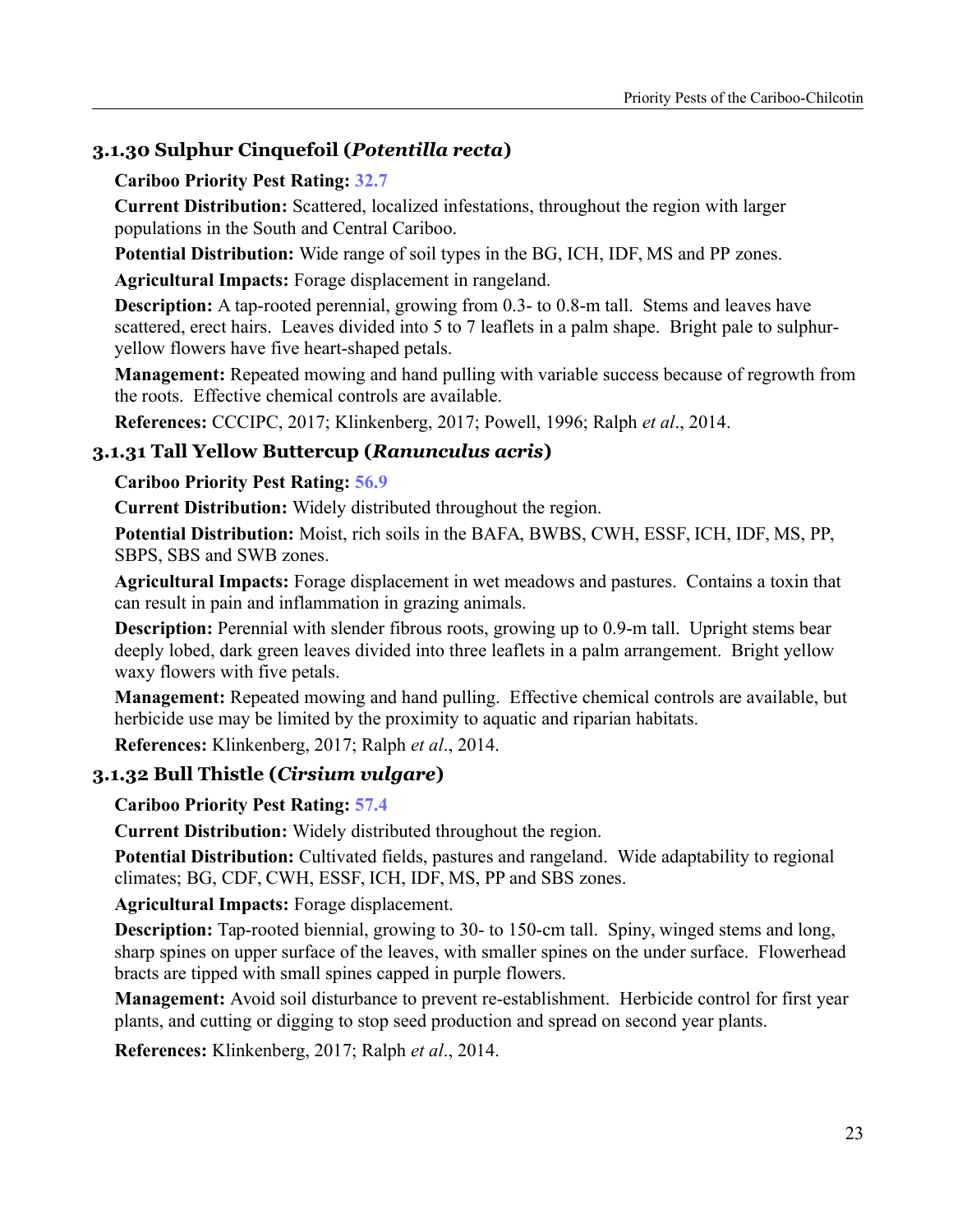# **3.1.33 Canada Thistle (***Cirsium arvense***)**

**Cariboo Priority Pest Rating: 71.9**

**Current Distribution:** Widely distributed throughout the region.

**Potential Distribution:** Cultivated fields, pastures and rangeland. Widely adapted to regional climates; BG, CDF, CWH, ESSF, ICH, IDF, MS, PP, SBS and SWB zones.

**Agricultural Impacts:** Forage displacement.

**Description:** Biennial to short-lived perennial, growing to 1.2-m tall. Extensive creeping roots system. Stalkless dark-green leaves with spiny lobes. White, rose, pink or purple flowers on small, spineless flower heads.

**Management:** Repeated cutting or mowing to deplete root reserves. Limited success with single application of chemical controls due to the extensive root system. Prescribed grazing is effective on new foliage before spines become firm.

**References:** CCCIPC, 2017; Klinkenberg, 2017; Ralph *et al*., 2014.

#### **3.1.34 Marsh Plume Thistle (***Cirsium palustre***)**

#### **Cariboo Priority Pest Rating: 29.7**

**Current Distribution:** Scattered, localized infestations, throughout the region, with larger populations in the North Cariboo.

**Potential Distribution:** Moist soils in the ESSF, IDF, ICH and SBS zones.

**Agricultural Impacts:** Forage displacement in pastures.

**Description:** Tap-rooted, biennial, growing to 2-m tall. Narrow, spiny leaves. Large clusters of purple to pink flowers form on the end of the stem.

**Management:** Hand pulling or mowing before seed-set. Does not tolerate cultivation. Complete control is possible with cultivation and reseeding of pastures. Effective chemical controls are available. Biological controls are available with variable success.

**References:** CCCIPC, 2017; Klinkenberg, 2017.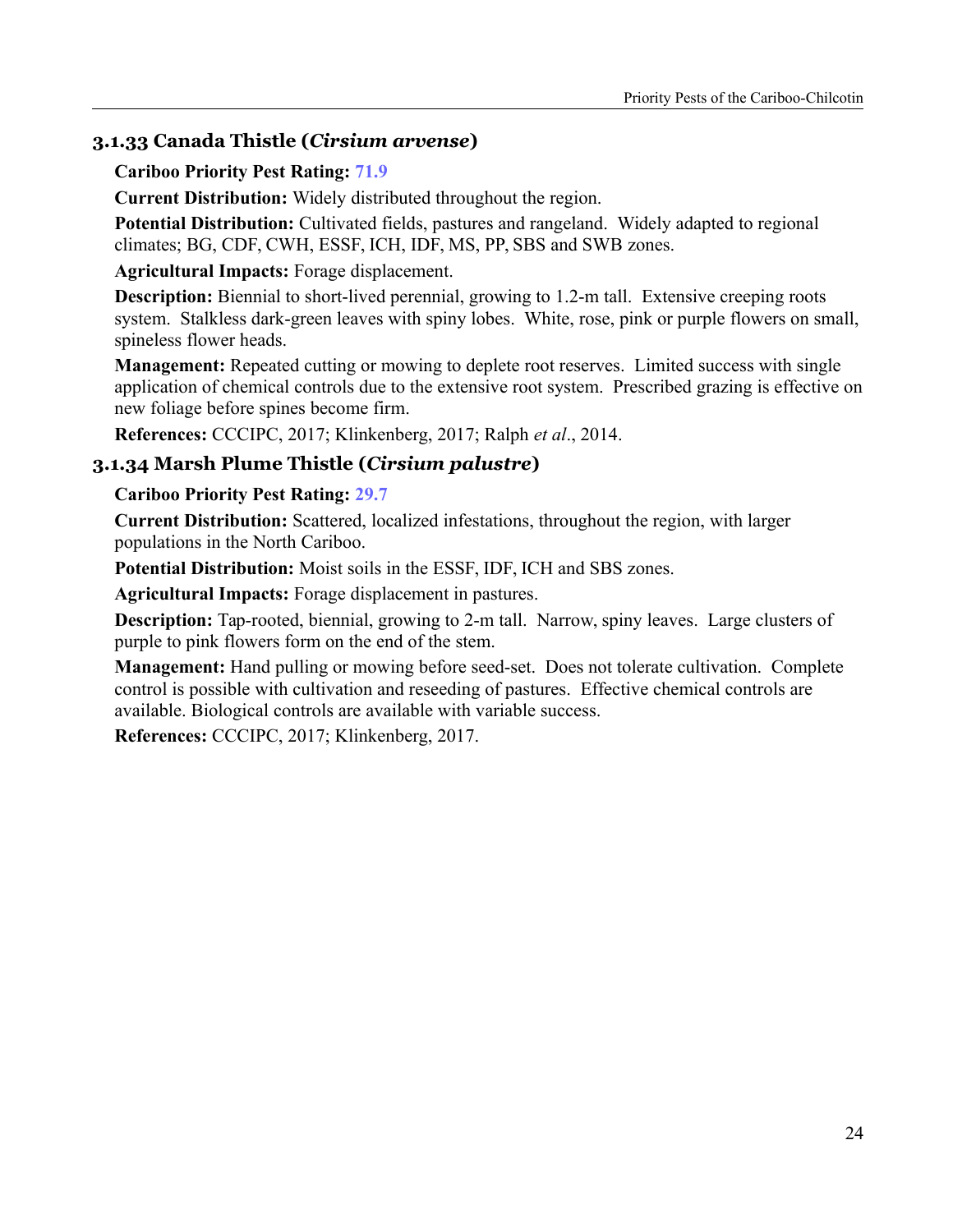# **3.1.35 Nodding Thistle (***Carduus nutans***)**

#### **Cariboo Priority Pest Rating: 23.5**

**Current Distribution:** Widespread infestations throughout the region.

**Potential Distribution:** Disturbed, overgrazed rangeland in the ICH, IDF, MS and PP zones.

**Agricultural Impacts:** Forage displacement in rangeland.

**Description:** A biennial, growing up to 2.1-m tall. Long dark-green leaves with a light green midrib, is spiny and deeply lobed. Flowers are solitary, lightly spiny and deep rose to violet in colour. Flower heads tilt or 'nod' at an angle from the stem.

**Management:** Mowing, cutting or hand pulling is effective if done before seed set; if the root crown is not removed, the thistles may re-bolt. Effective chemical controls are available. Biological control options include two weevils (*Rhynocyllus conicus* and *Trichosirocalus horridus*) and a seed feeding fly (*Urophora solstitialis*).

**References:** CCCIPC, 2017; Klinkenberg, 2017; Ralph *et al.*, 2014.

# **3.1.36 Plumeless Thistle (***Carduus acanthoides***)**

# **Cariboo Priority Pest Rating: 46.3**

**Current Distribution:** Scattered, localized infestations, in the Central Cariboo and Chilcotin.

**Potential Distribution:** Moist, rich soils in the PP, IDF and ICH zones.

**Agricultural Impacts:** Forage displacement in pastures and crop land.

**Description:** A tap-rooted biennial, growing up to 1.2-m tall. Stems and flower heads have spiny wings. Narrow, highly dissected leaves. Pink to purple flowers are solitary on the end of branches.

**Management:** Repeated mowing and hand pulling. Effective chemical controls available. Biological control options include two weevils (*Rhynocyllus conicus* and *Trichosirocalus horridus*).

**References:** CCCIPC, 2017; Klinkenberg, 2017; Ralph *et al*., 2014.

# **3.1.37 Wild Chervil (***Anthriscus sylvestris***)**

# **Cariboo Priority Pest Rating: 26**

**Current Distribution:** Localized infestation in the North Cariboo.

**Potential Distribution:** Moist, rich soils in the CWH and SBS zones.

**Agricultural Impacts:** Forage displacement in pastures and rangeland.

**Description:** A tuberous-rooted biennial to perennial, growing from 0.3 to 1.2-m tall. Roots can extend up to 1.8-m deep in the soil. Stems are hollow with a fringe of hairs. Leaves are fern-like. White flowers form in clusters.

**Management:** Repeated mowing and hand pulling has variable success because of the deep root system. Effective chemical controls are available.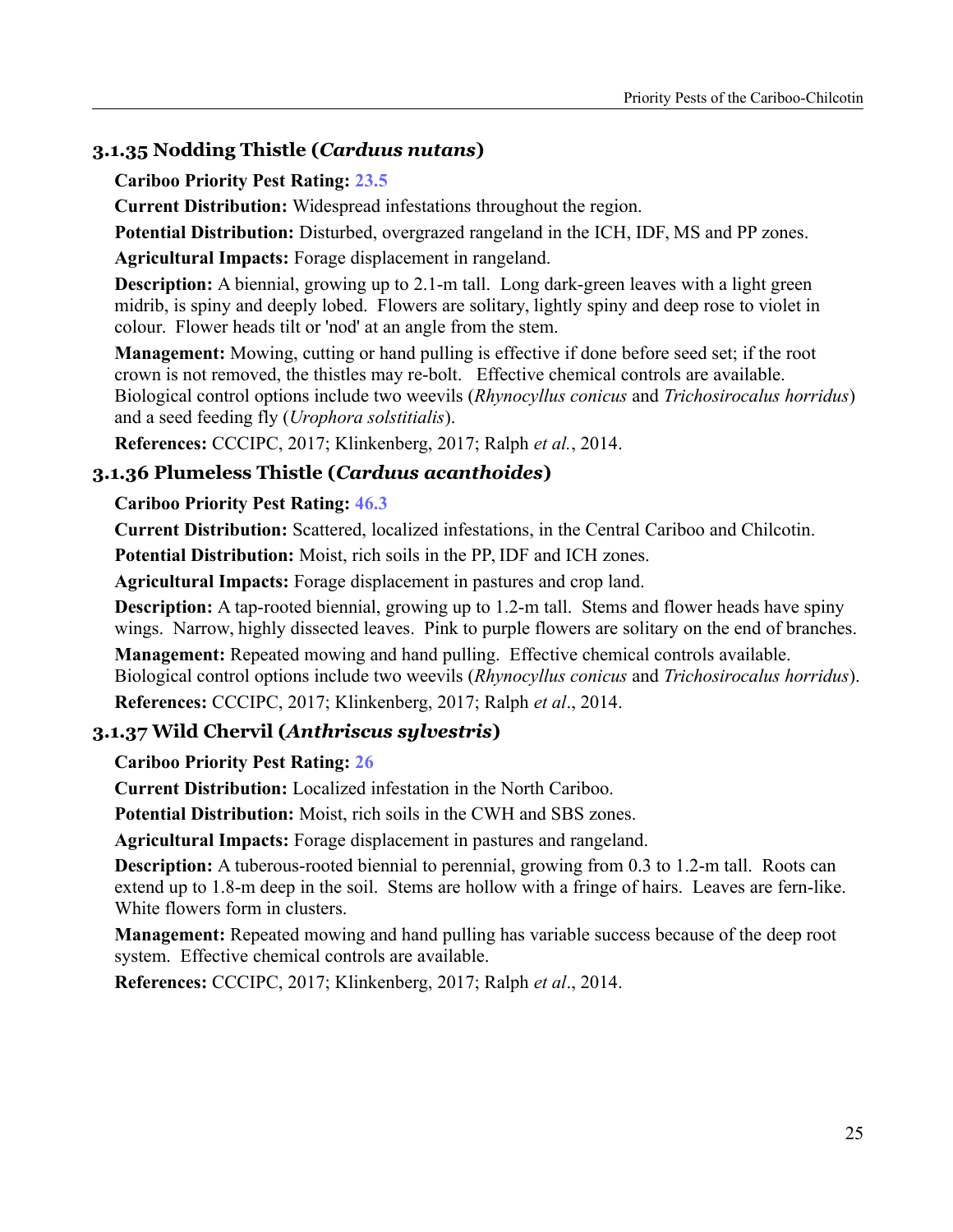# **3.1.38 Wild Parsnip (***Pastinaca sativa***)**

#### **Cariboo Priority Pest Rating: 28.5**

**Current Distribution:** Localized infestation in the North and Central Cariboo.

**Potential Distribution:** Wide range of soil conditions, though typically associated with past disturbance in the IDF zone.

**Agricultural Impacts:** Forage displacement in pastures and rangeland.

**Description:** A tap-rooted biennial, growing up to 1.5-m tall. A single stems with toothed leaves in pairs. Yellow-green flowers form in umbrella-shaped clusters. Narrow, highly dissected leaves. Pink to purple flowers are solitary on the end of branches.

**Management:** Repeated mowing and hand pulling. Effective chemical controls are available. **References:** CCCIPC, 2017; Klinkenberg, 2017.

# **3.1.39 Yellow Flag Iris (***Iris pseudacorus***)**

#### **Cariboo Priority Pest Rating: 29.6**

**Current Distribution:** Localized infestations in the Chilcotin, South and Central Cariboo.

**Potential Distribution:** Aquatic and riparian soils in the IDF zone.

**Agricultural Impacts:** Minor forage displacement in rangeland; toxic to cattle.

**Description:** A perennial growing from bulbs, 1- to 1.5-m tall. Erect, flat, sword-like leaves, 0.5to 1-m long. Large, yellow flowers with petal divided into 3.

**Management:** Hand pulling or digging. Chemical control options are limited because this plant only grows in riparian and aquatic habitats.

**References:** CCCIPC, 2017; Klinkenberg, 2017; Ralph *et al.*, 2014.

# **3.1.40 Yellow Hawkweeds (***Hieracium spp.***)**

# **Cariboo Priority Pest Rating: 46.4**

**Current Distribution:** Widely distributed throughout the region. More prominent in North Cariboo and Nazko subregions. Includes closely related species often conflated in identification: meadow hawkweed, also known as, yellow king devil (*H. caespitosum*), queen devil, also known as, yellow devil (*H. glomeratum*), tall hawkweed (*H. piloselloides*), and others.

**Potential Distribution:** Drier, disturbed phases in the IDF, ICH and SBS zones.

**Agricultural Impacts:** Forage displacement in pastures and rangeland.

**Description:** Shallow-rooted perennials, growing up to 1-m tall. Fibrous roots and stolons. Leafless stems branch into multiple flower heads each with a bright yellow, dandelion-like flower. Stems and leaves exude a milky latex when wounded.

**Management:** Repeated mowing and hand pulling has variable effect because these plants can vigorously re-sprout from underground stolons. Effective chemical controls are available.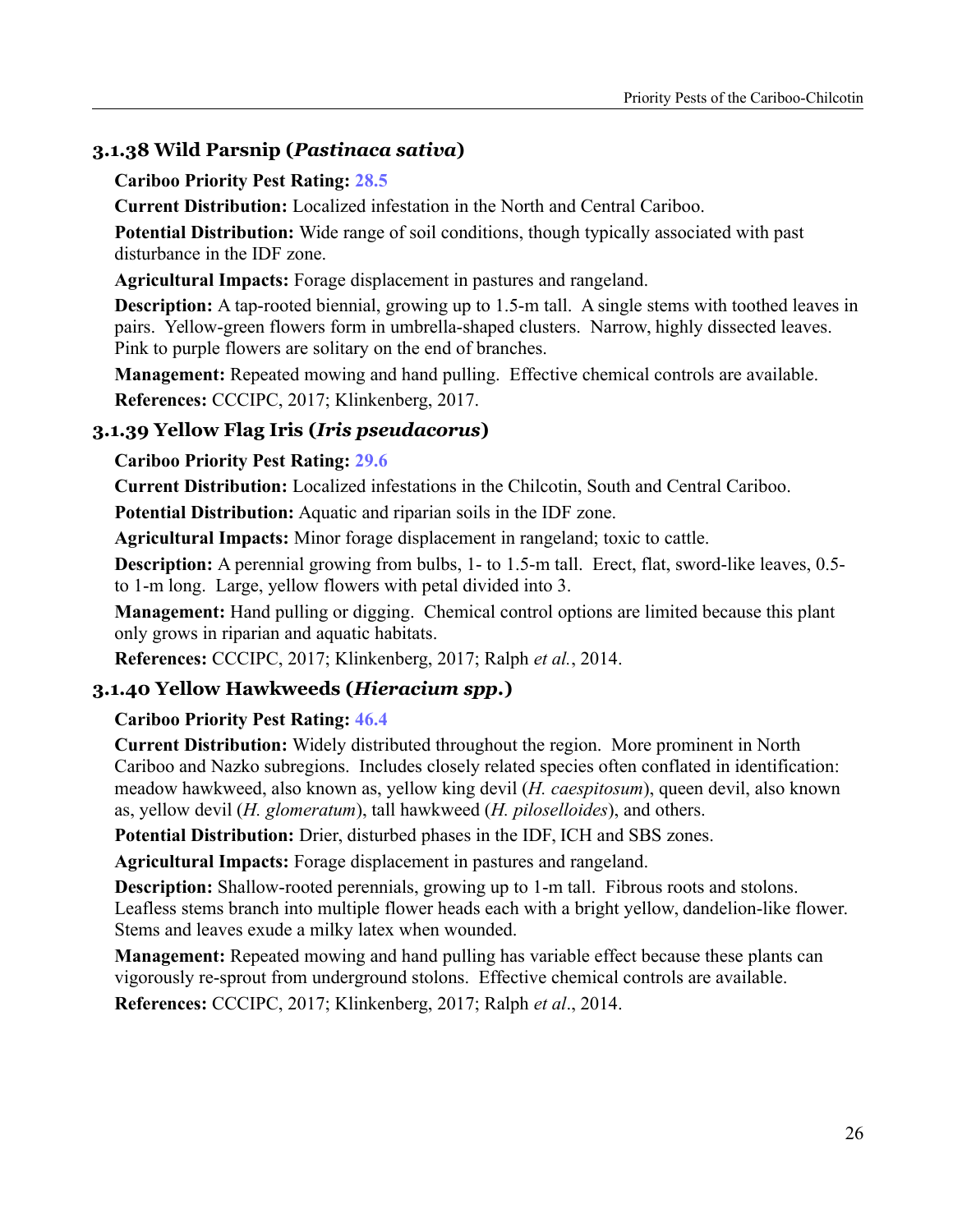# **3.1.41 Yellow Rattle (***Rhinanthus minor***)**

#### **Cariboo Priority Pest Rating: 56**

**Current Distribution:** Widely distributed throughout the region.

**Potential Distribution:** Wet meadows and moist soils in the BG, BWBS, CWH, ESSF, ICH, IDF, MS, PP, SBPS, SBS and SWB zones.

**Agricultural Impacts:** Forage displacement in pastures and rangeland.

**Description:** An annual growing 0.2 to 0.5-m tall. A mottled green-purple stem with opposite, simple leaves, with a serrated margin. Yellow-hooded flowers form in clusters on the end of branches. The seeds are borne in an inflated capsule, which rattles when ripened and dry. Yellow rattle is considered hemi-parasitic, meaning it takes some of its nutrients by tapping into the roots of neighbouring plants.

**Management:** Hand pulling before seed set. Effective chemical controls are available, though treatment may be restricted due to proximity of yellow rattle habitat to aquatic or riparian zones.

**References:** Klinkenberg, 2017.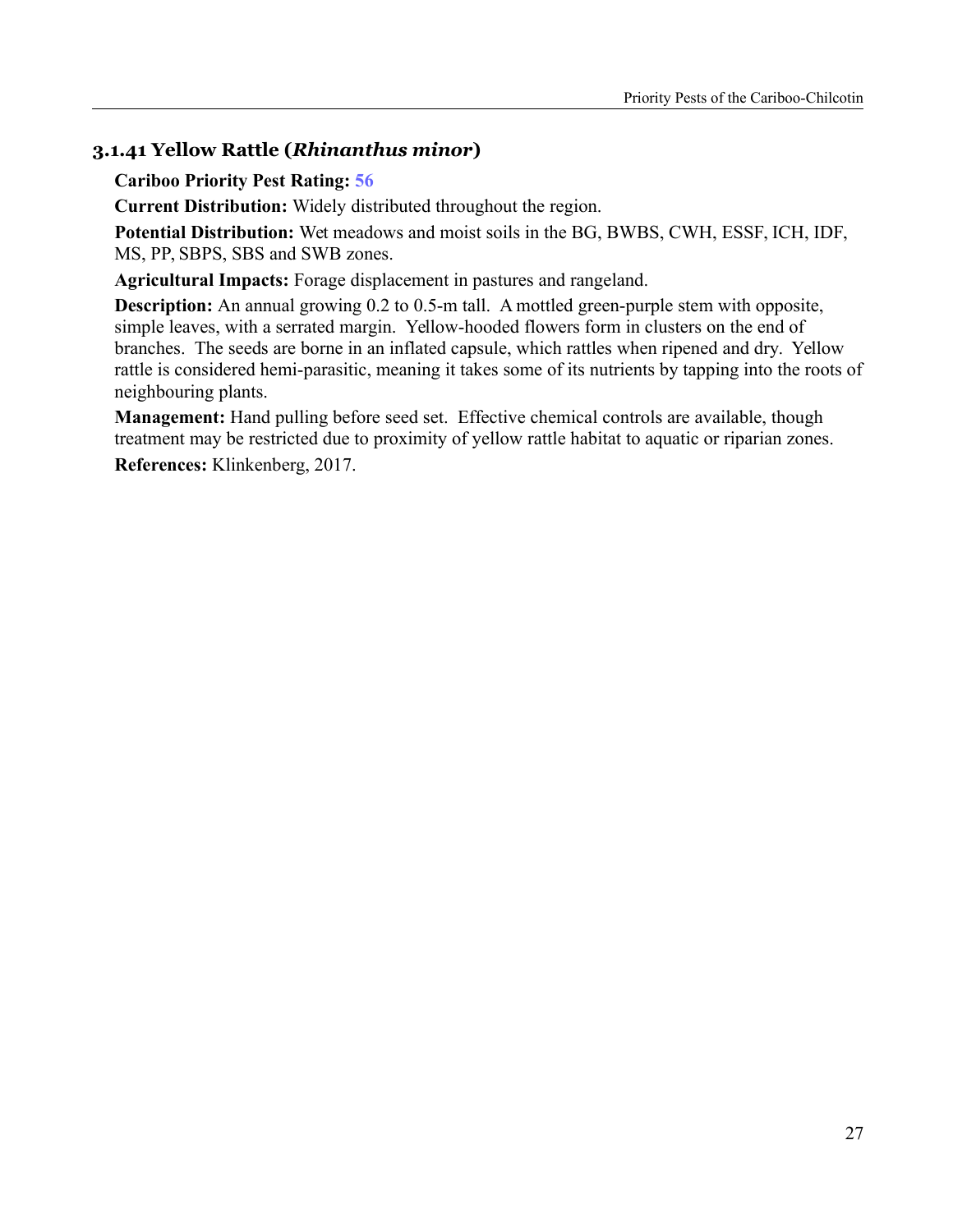# **3.2 Insects and Arachnids**

The agriculturally-related, priority insect and arachnid (e.g. mites, ticks) pests were identified from the Cariboo Adaptation Strategies plan, producer survey and follow-up interviews. The insect and arachnids identified were screened following methods described in Section 2.1 and the results are summarized in Table 5. A listing of all priority pests sorted by their rating is provided in Appendix 3. A brief description of each species together with details on the potential impacts on the agricultural sector and management options are provided in the sections that follow.

| <b>Species</b>                                                                                                                                               | $\text{CGS}^1$   | PGS <sup>2</sup> | ScOI <sup>3</sup> | SeOI <sup>4</sup> | <b>MMRS</b> <sup>5</sup> | <b>Rating</b> | Page |  |
|--------------------------------------------------------------------------------------------------------------------------------------------------------------|------------------|------------------|-------------------|-------------------|--------------------------|---------------|------|--|
| Alfalfa weevil                                                                                                                                               | 5                | 15               | 10.5              | 25                | $\mathbf{1}$             | 56.5          | 29   |  |
| Apple aphid                                                                                                                                                  | 10               | 10               | 1.8               | 1                 | $\mathbf{1}$             | 23.8          | 29   |  |
| Apple maggot                                                                                                                                                 | $\boldsymbol{0}$ | 10               | 1.8               | 25                | 10                       | 46.8          | 30   |  |
| Black army cutworm                                                                                                                                           | 5                | 15               | 25                | 25                | 10                       | 80            | 30   |  |
| Brown marmorated stink bug                                                                                                                                   | $\mathbf{0}$     | 15               | 25                | 25                | 10                       | 75            | 31   |  |
| Cabbage maggot                                                                                                                                               | 15               | 15               | $\overline{4}$    | 25                | 10                       | 69            | 31   |  |
| Carrot rust fly                                                                                                                                              | 15               | 15               | $\overline{4}$    | 10                | 10                       | 54            | 32   |  |
| European fire ant                                                                                                                                            | $\mathbf{0}$     | 5                | 6.5               | 25                | $\mathbf{1}$             | 37.5          | 32   |  |
| Face fly                                                                                                                                                     | 15               | 15               | 2.5               | $\mathbf{1}$      | $\mathbf{1}$             | 34.5          | 33   |  |
| Grasshopper, clear-winged                                                                                                                                    | 15               | 15               | 25                | 25                | 10                       | 90            | 33   |  |
| Grasshopper, migratory                                                                                                                                       | 15               | 15               | 25                | 25                | 10                       | 90            | 33   |  |
| Grey tortrix moth                                                                                                                                            | 5                | 15               | 10.5              | 10                | 10                       | 50.5          | 34   |  |
| Horn fly                                                                                                                                                     | 15               | 15               | 2.5               | $\mathbf{1}$      | $\mathbf{1}$             | 34.5          | 35   |  |
| Horse bot fly                                                                                                                                                | $\boldsymbol{0}$ | 15               | 1.5               | 10                | $\mathbf{1}$             | 32.5          | 35   |  |
| Japanese beetle                                                                                                                                              | $\boldsymbol{0}$ | 10               | 8.1               | 25                | 10                       | 53.1          | 36   |  |
| Large yellow underwing moth                                                                                                                                  | 15               | 15               | $\overline{4}$    | 25                | 10                       | 69            | 36   |  |
| Onion root maggot                                                                                                                                            | 15               | 15               | $\overline{4}$    | 25                | 10                       | 69            | 37   |  |
| Rocky Mountain wood tick                                                                                                                                     | 10               | 15               | 6.5               | 10                | $\mathbf{1}$             | 42.5          | 37   |  |
| Spotted wing drosophila                                                                                                                                      | $\mathbf{0}$     | 10               | 4.1               | 25                | 10                       | 49.1          | 38   |  |
| True army worm                                                                                                                                               | $\boldsymbol{0}$ | 5                | 25                | 25                | 10                       | 65            | 38   |  |
| Varroa mite                                                                                                                                                  | 15               | 15               | 0.5               | 25                | $\mathbf{1}$             | 56.5          | 39   |  |
| Western cherry fruit fly                                                                                                                                     | 10               | 10               | 1.8               | 25                | $\mathbf{1}$             | 47.8          | 39   |  |
| Western corn rootworm                                                                                                                                        | $\boldsymbol{0}$ | 10               | 14                | 25                | 10                       | 59            | 40   |  |
| Western flower thrips                                                                                                                                        | 15               | 15               | 6.3               | 10                | 10                       | 56.3          | 40   |  |
| 1. Current geographic scope; 2. Potential geographic scope; 3. Scale of impact; 4. Severity of impact;<br>5. Management, monitoring and/or research support. |                  |                  |                   |                   |                          |               |      |  |

**Table 5.** Summary of Priority Agricultural Insect and Arachnid Pests in the Cariboo Region.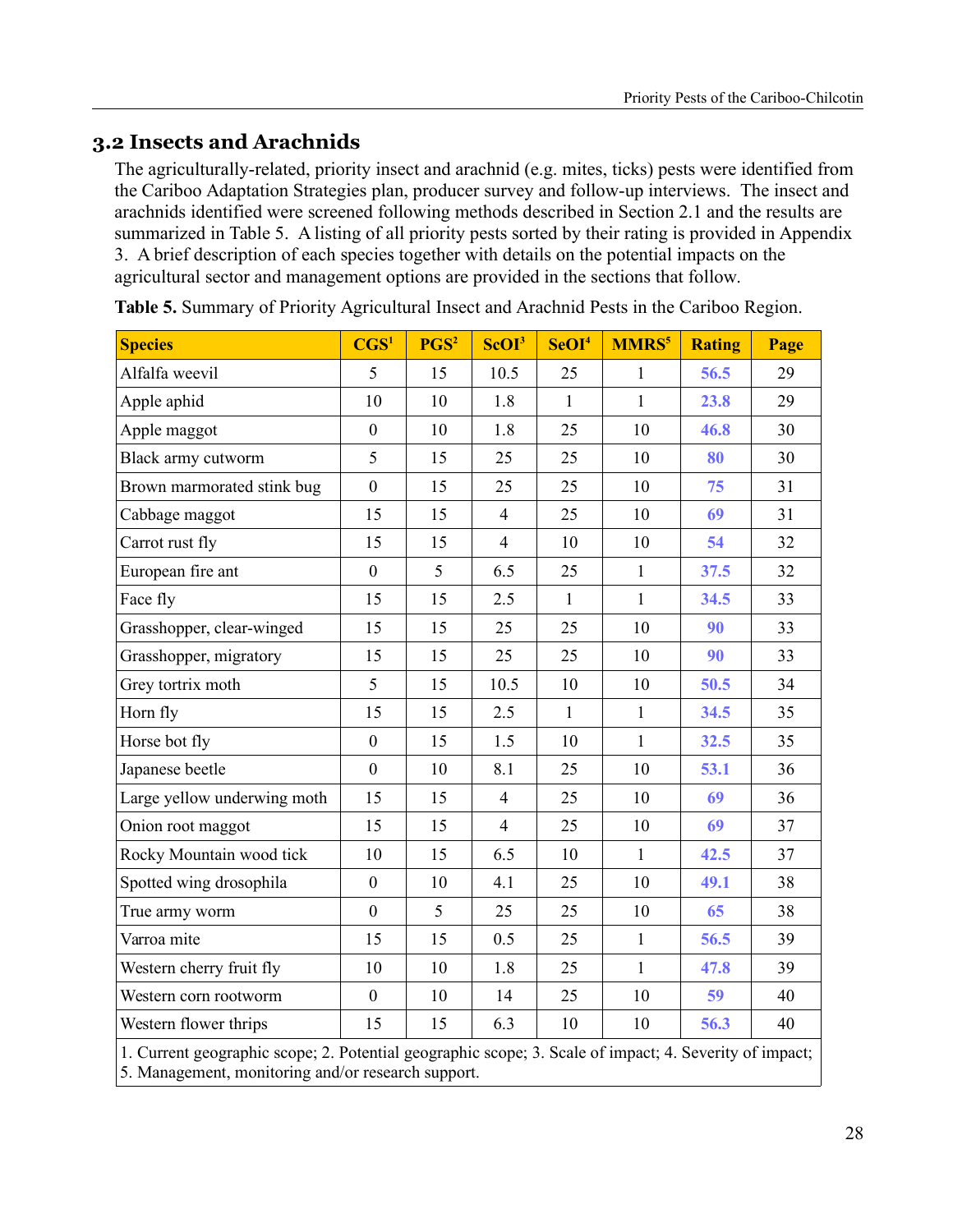# **3.2.1 Alfalfa Weevil (***Hypera postica***)**

**Cariboo Priority Pest Rating: 56.5**

**Current Distribution:** Isolated pockets throughout the region.

**Potential Distribution:** All areas.

**Agricultural Impacts:** One of the most destructive pests of alfalfa crops in Canada. Larvae feed on the young growing tips and then on opened leaves and flower buds.

**Description:** A snout beetle, approximately 5-mm long, with a stripe down the middle of the back. Larvae have a black head, yellow-green body with three white stripes down the back. Adults overwinter under plant debris and soil, in and around, alfalfa fields.

**Management:** Monitor fields for signs of feeding damage. Consider applying registered chemical controls at the following crop heights and larval densities:

30 cm height - 1 larvae/stem;

40 cm height - 2 larvae/stem; or,

Any height - 3 larvae/stem.

Timely harvest of the first hay cut interrupts this weevil's development and destroys eggs and larvae. Chemical controls may be required for larger infestations.

**References:** Goplen *et al*., 1982; Government of Saskatchewan, 2017.

# **3.2.2 Apple Aphid (***Aphis pomi***)**

**Cariboo Priority Pest Rating: 23.8**

**Current Distribution:** All areas.

**Potential Distribution:** All areas

**Agricultural Impacts:** A common pest of vegetables, ornamental and tree fruit crops. Aphids damage leaves or new growth which may weaken or deform plants. Some spread plant viruses and most secrete honeydew as they feed, which leaves a sticky coating on leaves and fruit and may attract secondary pests. Only reported as a regional agricultural issue on tree fruits.

**Description:** There are a large number of species in the aphid family can impact agricultural crops. Apple aphids are yellowish-green to light green, winged or wingless. They overwinter as eggs on water sprouts and shoot terminals. Hatching begins as apple leaf buds open in the spring. Females can produce many generations over the summer.

**Management:** Monitor orchards for infestations starting at flowering. Prevent new infestations by avoiding excessive nitrogen fertilization that promotes succulent growth. A variety of effective control options exist, including biological controls, dormant oil sprays, insecticidal soaps and registered chemical products.

**References:** BC Ministry of Agriculture, 2016a; BC Tree Fruit Production Guide, 2017.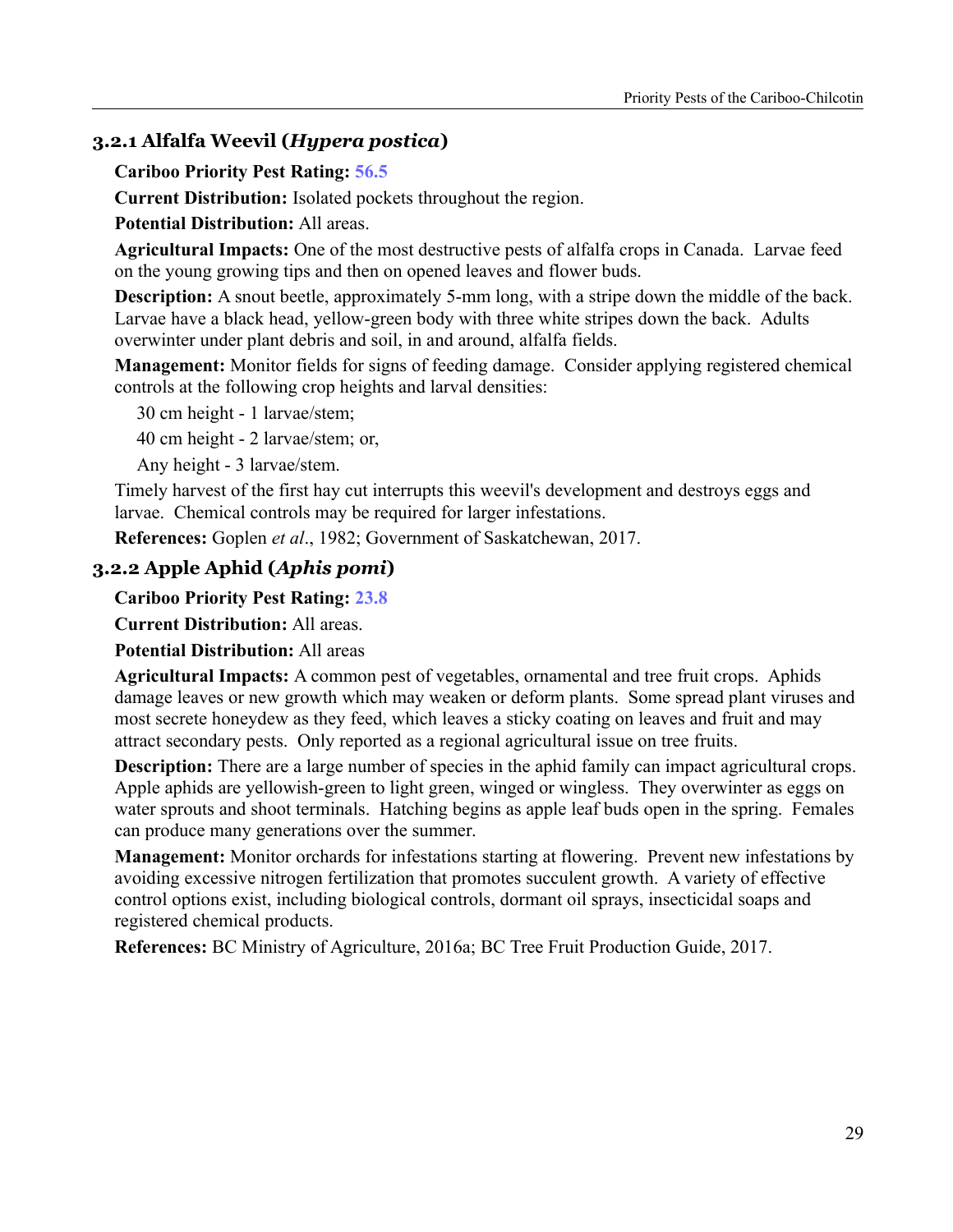# **3.2.3 Apple Maggot (***Rhagoletis pomonella***)**

#### **Cariboo Priority Pest Rating: 46.8**

**Current Distribution:** Not in the region, but has been detected in the Prince George area.

**Potential Distribution:** All areas of the region capable of growing apple (*Malus* spp.).

**Agricultural Impacts:** A serious pest of apple, crabapple and hawthorn crops. Heavily infested fruit can become mushy and drops prematurely. Light infestations result in rotted fruit in storage.

**Description:** A black bodied fly with yellowish head and legs, and green eyes. Larvae are white, legless and with no distinct head. Overwinters as pupae under host trees. Adults emerge in late June to early July, through until early October. Females are attracted to ripening fruit to lay eggs. Small depressions appear on the fruit surface where females have inserted eggs. Fruit infested early in the growing season may have a lumpy surface as it matures. Larval damage appears as brown tunnels winding through the fruit flesh. Larvae mature in 13 to 50 days, depending on temperature.

**Management:** Monitor orchards using sticky traps in host trees prior to June. Sticky traps may also provide a measure of control. Use registered chemicals if presence is confirmed. Do not store fruit bins under host trees to avoid risk of contaminating the bins with larvae or pupae. Clean up all fallen fruit and remove any unmanaged, wild or unsprayed trees within 500 m of the orchard to eliminate outside sources and alternate hosts of this pest.

**References:** BC Ministry of Agriculture, 2017a.

## **3.2.4 Black Army Cutworm (***Actebia fennica***)**

#### **Cariboo Priority Pest Rating: 80**

**Current Distribution:** Eastern Cariboo around Quesnel and Horsefly Lakes, south to Horse Lake. **Potential Distribution:** All areas of the region.

**Agricultural Impacts:** A serious forest pest, black army cutworms sporadically impacts a variety of forage, cereal, vegetable and horticultural crops.

**Description:** A brownish black moth with approximately 40-mm wingspan. Eggs hatch in the fall and overwinter in the soil as larvae. Larvae are velvety black on the top with two fine, white lines running the full length of each side; the underside is gray. Feeding on new vegetative growth begins soon after snow melt in the spring. Pupation and moth emergence occurs in July through September, depending on the weather.

**Management:** Monitor for larval emergence in early spring. A variety of control options exist including registered chemicals and biological agents. Provide adequate irrigation; plants with drought stress are more susceptible to cutworm impacts. Arid, drought-prone sites, with sparse vegetation cover are most vulnerable to this insect.

**References:** Ross and Ilnytzky, 1977.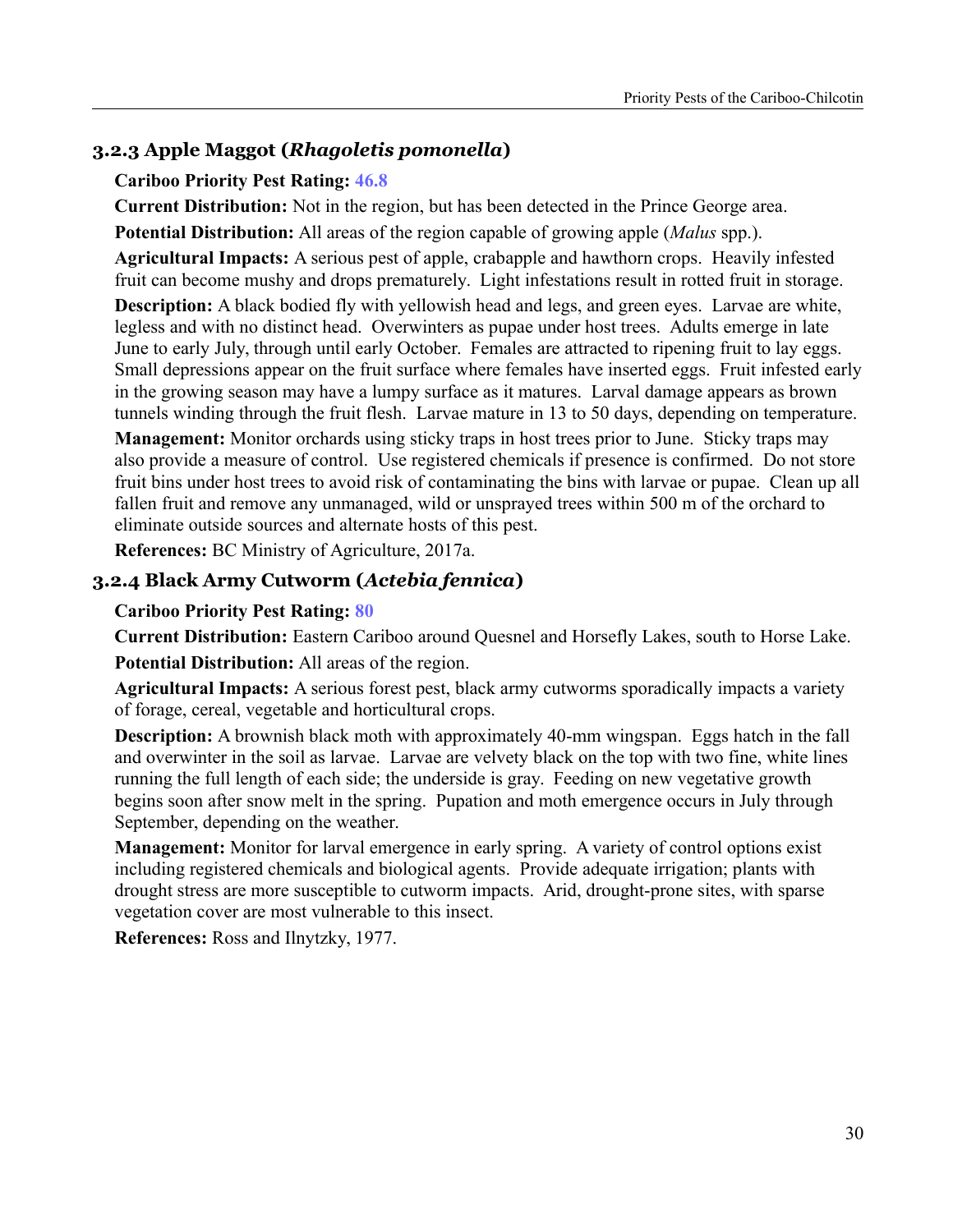# **3.2.5 Brown Marmorated Stink Bug (***Halyomorpha halys***)**

## **Cariboo Priority Pest Rating: 75**

**Current Distribution:** Not currently in the region.

**Potential Distribution:** All areas capable of supporting field and horticultural crops.

**Agricultural Impacts:** A highly damaging pest, feeding on a wide variety of berries and tree fruits, vegetables and ornamentals.

**Description:** Shield-shaped, 13- to 17-mm long, brown marbled appearance, alternating brown and white markings on the outer edge of the abdomen. Distinguished from other stinkbugs by smooth shoulders and white bands on the antennae.

**Management:** There are currently few registered chemical controls. This insect moves easily in shipping containers, wood products, wood packing material, shipping boxes and vehicles. Inspect any items or vehicles coming from infested areas. Report any sightings immediately to the BC Ministry of Agriculture.

**References:** BC Ministry of Agriculture, 2017b; Philip and Jesperson, 2008.

## **3.2.6 Cabbage Maggot (***Hylemya brassicae***)**

#### **Cariboo Priority Pest Rating: 69**

**Current Distribution:** Widely distributed throughout the region.

**Potential Distribution:** All horticultural operations of the region.

**Agricultural Impacts:** A destructive pest of cabbage, cauliflower, broccoli, Brussels sprouts, radish and turnip**.**

**Description:** This fly overwinters as pupae and emerges from late May through June. Adults are gray with black stripes on the thorax, and resemble houseflies. Eggs are laid in the soil near plants. Larvae emerge and feed on the roots, creating multiple tunnels. Root injury by the larvae results in stunted growth or death of the plants.

**Management:** Monitor for adult emergence with sticky traps. Treatments must be applied before eggs hatch. Registered insecticides incorporated into the soil prior to planting or seeding, or applied at regular intervals to the foliage and soil surface thereafter. Some cabbage maggot populations are resistant to organophosphate insecticides.

**References:** Alberta Agriculture Food and Rural Development, 1996.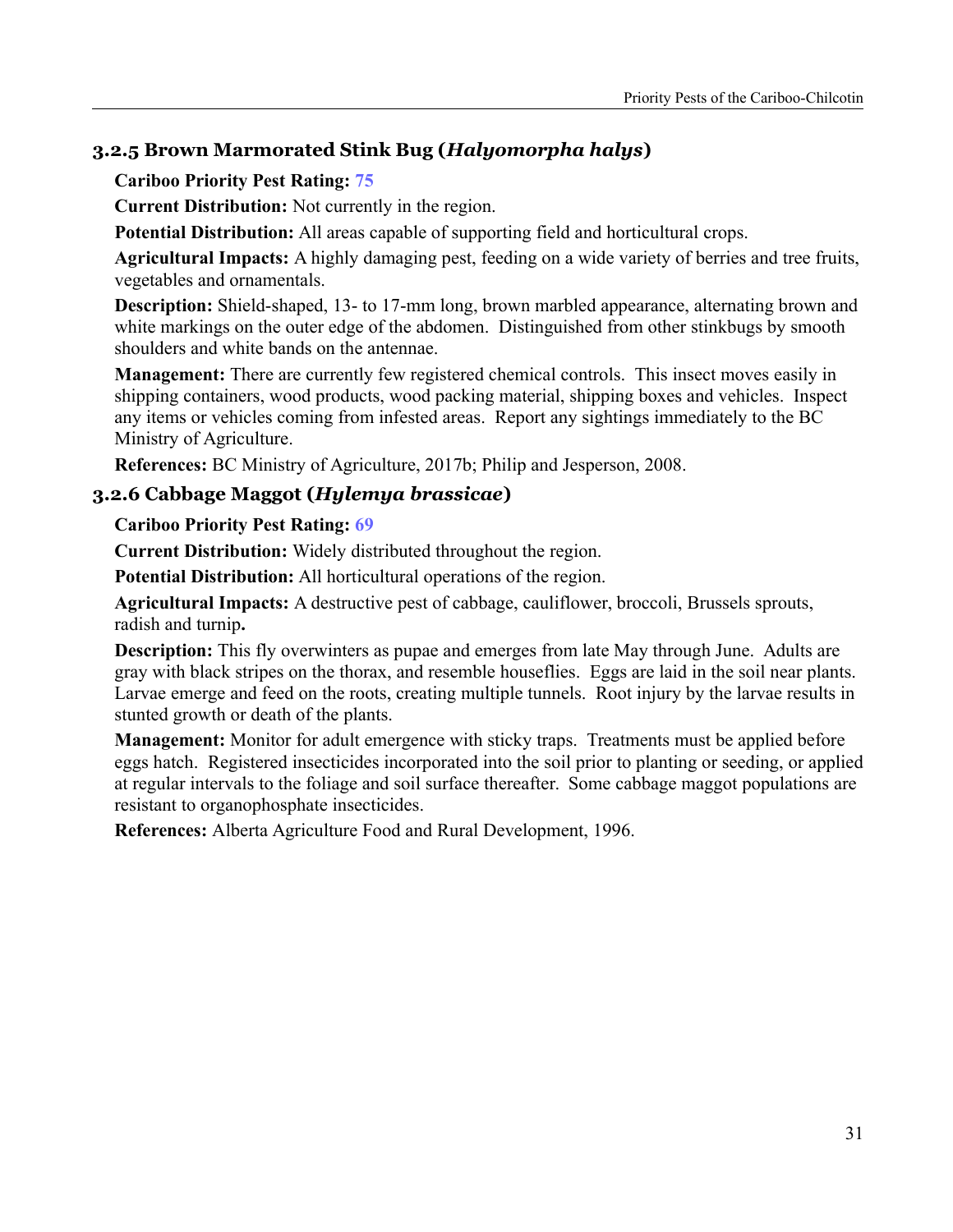## **3.2.7 Carrot Rust Fly (***Psila rosae***)**

#### **Cariboo Priority Pest Rating: 54**

**Current Distribution:** Widely distributed throughout the region.

**Potential Distribution:** All horticultural operations of the region.

**Agricultural Impacts:** Damage and dis-form carrots.

**Description:** A fly that overwinters in the soil in the pupal stage. Adults begin to emerge in late May, after an accumulation of 250 degree-days. Adult are slender, shiny black, about 6-mm long, with a small reddish head and long, yellow legs. Eggs are deposited into the soil around the base of carrots. Larvae feed on root hairs and small roots, progressing to their third moult, when they enter the main carrot root to complete their development.

**Management:** Adults can be monitored with yellow sticky traps and they also provide a measure of control. A low flier, high perimeter soil berms around carrot crops may interrupt adults from finding egg laying locations. Registered chemical controls can be applied after confirmation of adult presence.

**References:** Borsato, 2017; Stevenson and Chaput, 1993.

## **3.2.8 European Fire Ant (***Myrmica rubra***)**

#### **Cariboo Priority Pest Rating: 37.5**

**Current Distribution:** Not present in the region.

**Potential Distribution:** Can persist in areas with greater than 680 mm annual precipitation and a mean annual temperature above  $6^{\circ}$ C. Currently no areas in the region meet this profile. With climate change, all agricultural areas may surpass the temperature level, but none will have the required precipitation. This species, therefore, is only a future threat to irrigated pastures.

**Agricultural Impacts:** Painful stings on livestock; it can swarm and attack aggressively if disturbed. Pastured livestock are at risk, with the potential for young animals to be killed.

**Description:** A small (5-mm long) red to brownish-red coloured ant with two waist segments (native ant species have only one). Creates no visible mounds, but rather nests are formed below the soil surface with a small entry hole hidden by vegetation, debris or stones.

**Management:** Prevent new infestation through careful inspection of soil, mulch or plants imported from known areas of infestation. European fire ants primarily forage for food within 1-m of their nests. Locate nest sites by placing apple slices on the ground in a grid pattern and monitor ant density. Fire ants can also be baited to a 2% boric acid in sugar solution. Once nest sites are located, ants can be eradicated by treating the soil with registered insecticides. Reduce or eliminate irrigation and remove anything from the soil surface that will trap and hold heat and moisture.

**References:** Higgins, 2017; Invasive Species Council of BC, 2014.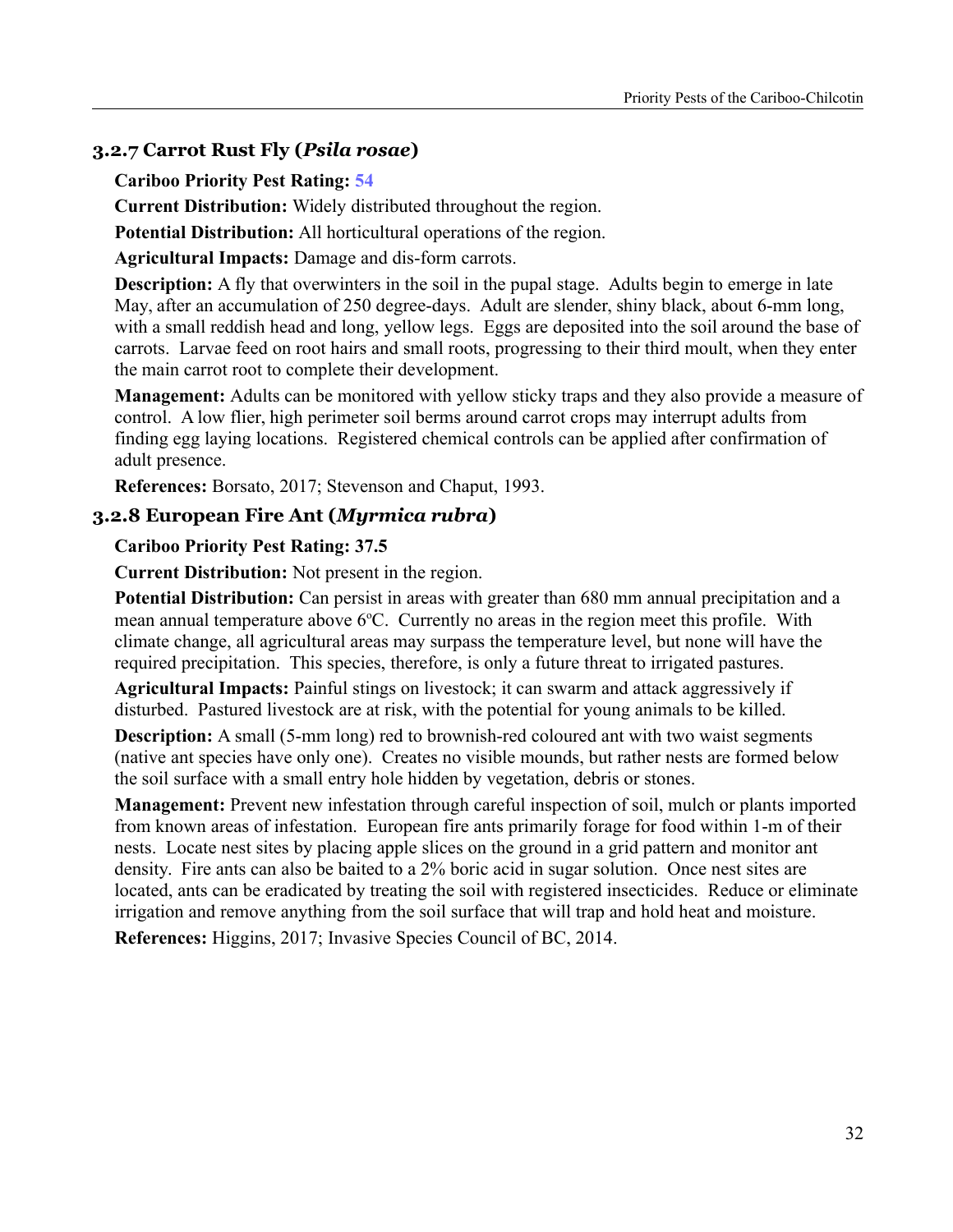## **3.2.9 Face Fly (***Musca autumnalis***)**

#### **Cariboo Priority Pest Rating: 34.5**

**Current Distribution:** All areas of the region.

**Potential Distribution:** All areas of the region.

**Agricultural Impacts:** Adults feed on secretions from the eyes, nose and lips of livestock. Face flies are bloodsuckers, but unable to pierce the skin, they are attracted to open wounds or sores. They distress cattle, resulting in less grazing time and lower weight gains or milk production. Blindness can result from flies feeding around the eyes.

**Description:** Face flies overwinter as adults, emerging in March to early April. Females lay eggs in cow dung or other excrement, where they hatch into larvae and feed within hours. Larvae are offwhite, 8- to 19-mm long. They pupate in the ground. Adults resemble the common housefly, though slightly larger. Face flies prefer moist, shaded pastures and may be seen in large numbers resting on rocks or fence posts. Several generations per year are possible.

**Management:** There are several repellents to discourage the feeding activities and registered topical insecticides are available, providing complete control. Keep barn and livestock confinement areas clean of manure. Rotational grazing systems will move animals away from infected fields. Promptly treat livestock injuries and sores to eliminate feeding sites on the animals.

**References:** Clark, 2015; Pickens and Miller, 1980.

## **3.2.10 Grasshoppers (***Camnula pellucida; Melanoplus sanguinipes***)**

## **Cariboo Priority Pest Rating: 90**

**Current Distribution:** Grasslands and openings in the dry forest (BG, PP and IDF zones); occasional outbreaks elsewhere when conditions are optimal.

**Potential Distribution:** All agricultural areas in the region.

**Agricultural Impacts:** The most destructive insect pest of forages in the region, impacting rangeland, pastures and field crops of all types. Normally light damage every year; episodic outbreaks can result in extensive damage. Large-scale grasshopper outbreaks have been recorded in the Chilcotin since the 1890s and have reoccured within every decade since. The oldest range reference area in the region was established at Riske Creek in 1923 for grasshopper monitoring.

**Description:** Clear-winged grasshopper (*Camnula pellucida*); the first instar is very small, dark brown-black with a clearly visible white stripe around the body. Adults have yellow-orange hindlegs. Migratory grasshopper (*Melanoplus sanguinipes*); adult forewings have rows of small, dark rectangular spots that look like aircraft windows. Eggs look like brown rice and are laid in the fall in pods, about 2-cm deep in the soil. Clear-winged grasshoppers tend to lay their eggs in around sloughs and depressions in rangelands, as well as unbroken sod along roadsides, fences and pastures. Migratory grasshoppers tend to lay egg pods on drier hillsides and in weedy areas, especially where the sod has been disturbed and the vegetation is sparse. Grasshoppers have only one generation per year in Canada, however, hatching may be turned on or off by periods of warmer or cooler weather, giving the appearance of multiples hatches. Larvae pass through five stages of maturation (instars) before mature adults form.

**Management:** Overgrazing and poor range condition contribute to favorable habitat for grasshopper development; use appropriate stocking and rotational grazing systems to retain plant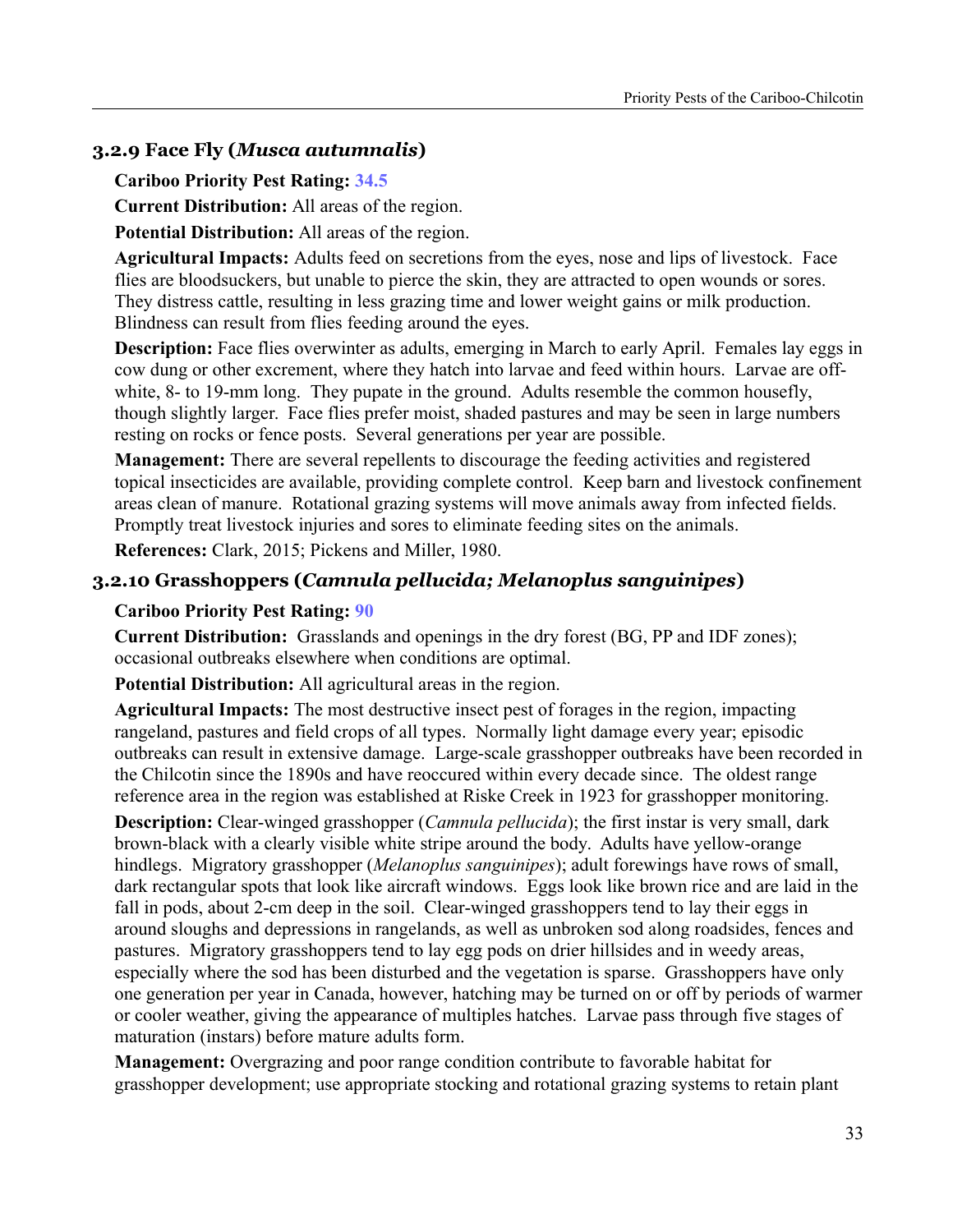cover in susceptible areas. Tillage of stubble land in the fall can destroy eggs beds of migratory grasshoppers.

Note where grasshoppers lay eggs in the late summer and fall to identify the hatching locations to begin monitoring the following spring. Weather conditions play a major role in grasshopper population increases. Monitor grasshopper density following the Agriculture and Agri-food Canada guidelines and apply chemical controls when threshold levels of 13 nymphs or 10 feeding adults per m<sup>2</sup> are exceeded. Grasshoppers that appear lethargic and hang on vegetation in mid to late summer may be infected with naturally occurring pathogens that can help reduce their numbers. Encouraging healthy bird populations may also provide a measure of control, though past efforts to promote mountain bluebird nesting in the Chilcotin as natural grasshopper control were deemed to have been difficult to quantify results.

**References:** BC Ministry of Agriculture, 2015a; BC Ministry of Agriculture, Fisheries and Food, 1994; Benn, 2016; Cannings and Scudder, 2005; Johnson, 2008; McLean, 1982; Thistle, 2008; Tisdale *et al*., 1954.

## **3.2.11 Grey Tortrix Moth (***Cnephasia stephensiana***)**

## **Cariboo Priority Pest Rating: 50.5**

**Current Distribution:** Isolated, localized populations in the Central and North Cariboo.

**Potential Distribution:** All areas capable of growing an alfalfa crop.

**Agricultural Impacts:** Feeding damage on alfalfa.

**Description:** A grayish-white moth with an 18-to 22-mm wing span. Larvae vary in colour from brownish-black to yellowish. Overwinter as young larvae in cocoons. Emerges in the early summer, larvae feed on alfalfa leaves and also spin and fold leaves together.

**Management:** Monitor alfalfa fields and harvest the hay crop before extensive feeding damage occurs. There are no registered chemical controls in Canada for this moth. Biological control can be provided by a parasitic wasp (*Scambus canadensis*).

**References:** Acheampong, 2016.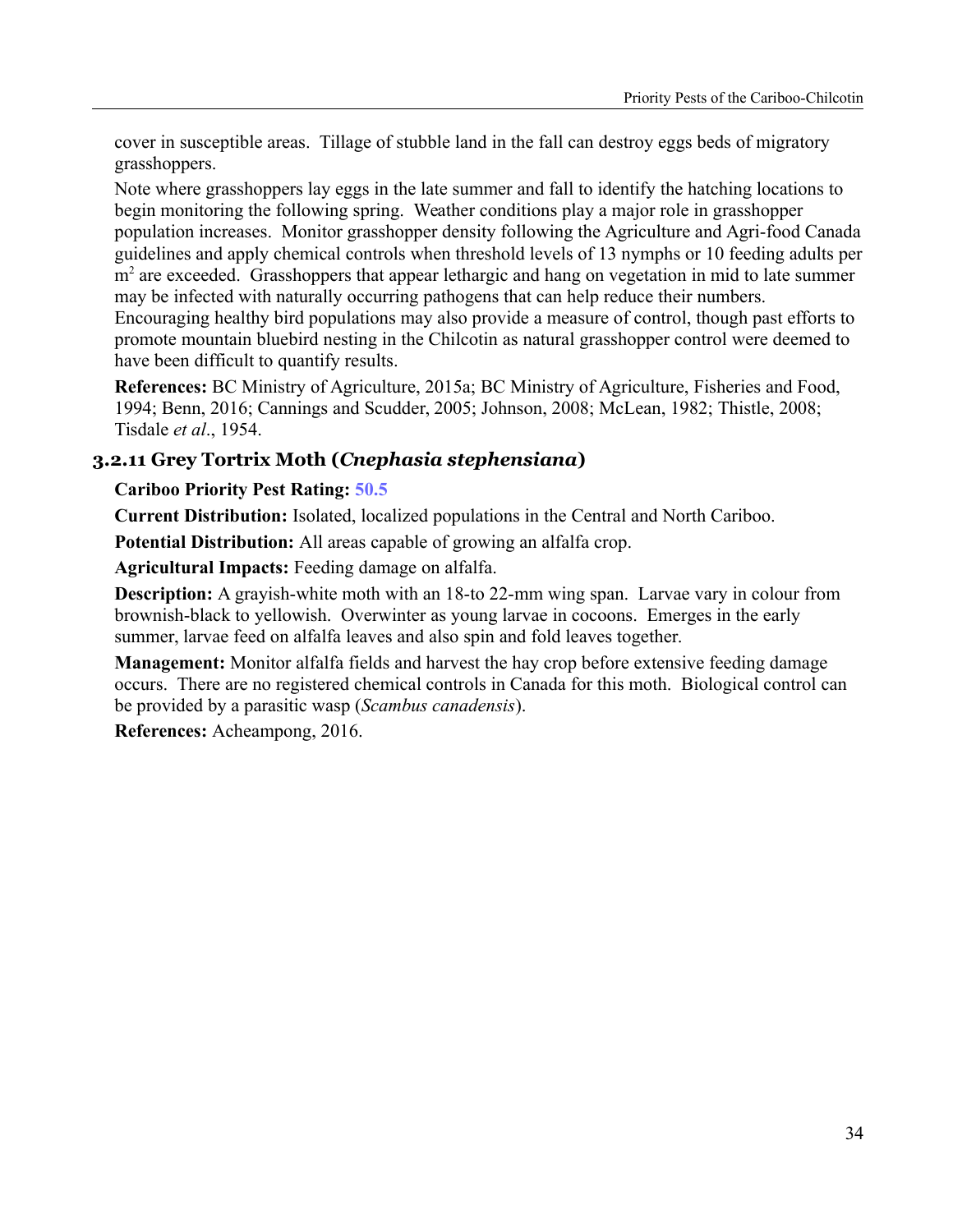## **3.2.12 Horn Fly (***Haematobia irritans***)**

**Cariboo Priority Pest Rating: 34.5**

**Current Distribution:** Present throughout the region.

**Potential Distribution:** All livestock producing areas.

**Agricultural Impacts:** Blood sucking from cattle.

**Description:** Small, gray flies (about one-half the size of house flies) that aggregate densely on the backs, sides, bellies and polls of cattle. They can feed on blood up to 20 to 30 times per day. Females deposit eggs in fresh manure; larvae migrate into the soil beneath the manure to mature. Adults emerge in 10 to 20 days and are capable of flying long distances in search of a host. Multiple generations are possible per season.

**Management:** Monitor fly numbers on cattle weekly in season and provide back rubbers, dust bags, insecticidal ear tags, pour-ons, oral larvicides and sprays when numbers reach more than 200 flies per animal. Keep barns and livestock confinement areas clean of manure. Rotational grazing systems will move animals away from infected fields. Patch burning of pastures has also been effective at reducing horn fly populations.

**References:** Clark, 2015.

## **3.2.13 Horse Bot Fly (***Gasterophilus intestinalis***)**

#### **Cariboo Priority Pest Rating: 32.5**

**Current Distribution:** Isolated occurrences in the region.

**Potential Distribution:** All equine are at risk.

**Agricultural Impacts:** Internal parasite of horses and donkeys. Loss of appetite, weight loss, and distress.

**Description:** A small fly, between 1.5- to 2-cm long; it resembles a bee with black and yellow hairs covering the body. Females lay yellow-colored eggs onto horse's legs, neck and around the nose and muzzle. The eggs hatch within five days, stimulated by the horse biting or licking them. Maggots either crawl into the mouth or are ingested and subsequently bury themselves in the tongue and gums. They remain in the oral cavity for approximately one month before migrating to the stomach where they attach to the lining with their hooked mouths. The larvae dig into the stomach tissue and can cause many gastric problems for the next 8 to 10 months. The larvae pass in the horse's manure and pupate in the excrement.

**Management:** Regularly clean manure from barn and livestock confinement areas. An insecticide can be applied weekly during the peak egg laying season to the areas of the body covered with bot eggs. Seek guidance from a veterinarian for treatments once the larvae are inside the horse.

**References:** University of Florida, 2017.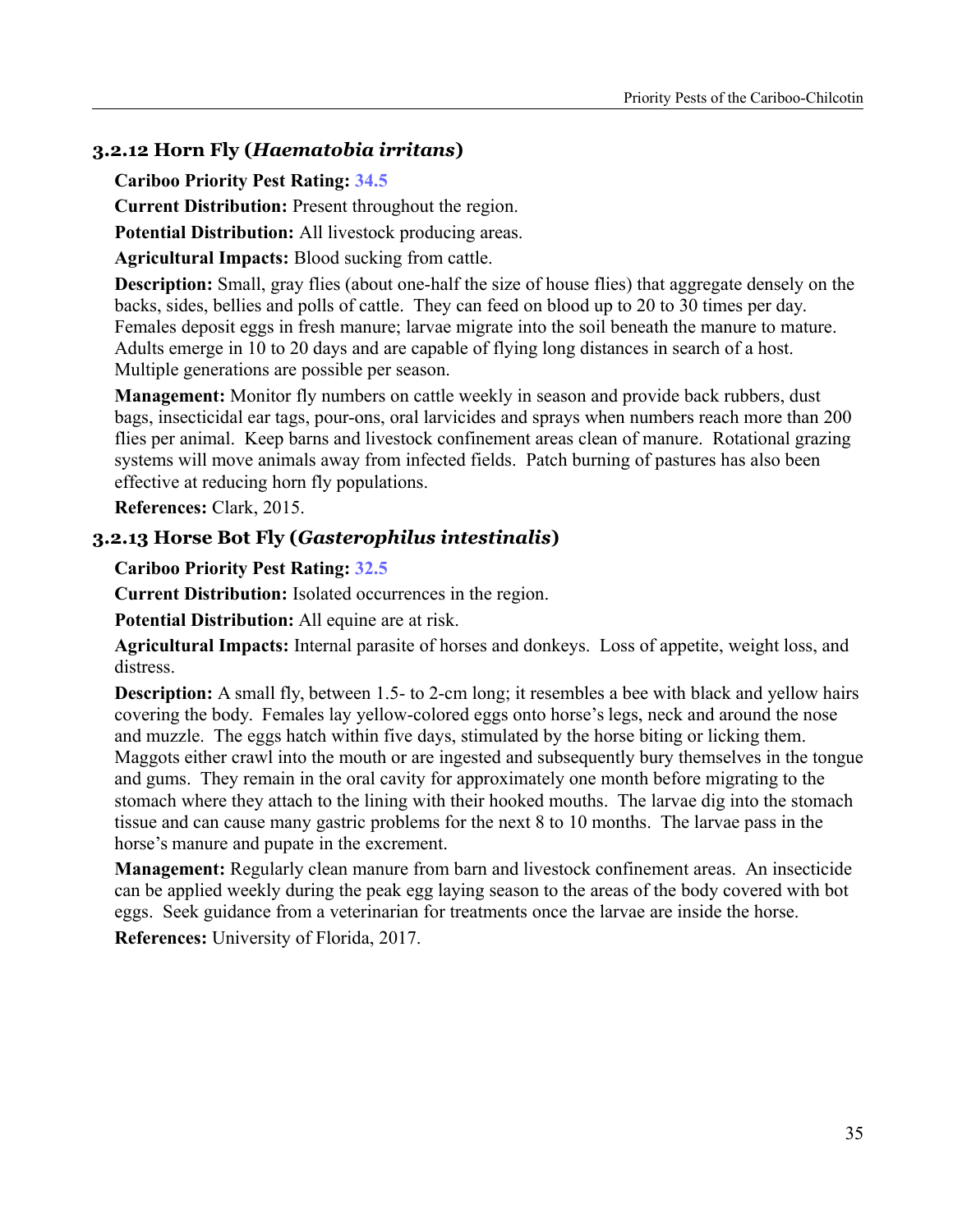# **3.2.14 Japanese Beetle (***Popillia japonica***)**

#### **Cariboo Priority Pest Rating: 53.1**

**Current Distribution:** Not in the region.

**Potential Distribution:** All areas with horticultural production are at risk.

**Agricultural Impacts:** Turf is the favoured host, but the roots of other plants are also attacked. Adults are heavy feeders, attacking both foliage and fruit of more than 250 different host species. Adult beetles consume the tissue between leaf veins, removing large, irregularly shaped portions or leaving a 'skeleton' of vein tissue.

**Description:** Oval-shaped beetles, approximately 10-mm long and 6-mm wide; the abdomen, thorax and head are metallic green with metallic copper-brown wing coverings and contrasting white tufts of hair along the sides and rear of the abdomen. There is only one generation per year. Adults appear in summer and are very active for about 6 to 8 weeks. Larvae are 'C'-shaped, creamy white with a yellowish-brown head.

**Management:** Monitor for infestations and report any sightings immediately to the BC Ministry of Agriculture. Start spraying affected plants with an approved insecticide at the first sign of attack. **References:** CFIA, 2017.

# **3.2.15 Large Yellow Underwing Moth (***Noctua pronuba***)**

#### **Cariboo Priority Pest Rating: 69**

**Current Distribution:** Occurs throughout the region.

**Potential Distribution:** All areas of the region.

**Agricultural Impacts:** The larvae, commonly referred to as a cutworm, are a common pest of many vegetable crops. Larvae chew through the main stem of seedlings, 'cutting' them off at ground level.

**Description:** The adult moth is relatively large, with a wingspan of 50- to 60-mm. Fore wings vary in colour from light brown to brown-black; hind wings are bright orange-yellow with a black band. Moths are active at night from the early summer to September. Larva are green or brown with two rows of black markings along the back. Underwing moths overwinter as larvae.

**Management:** Monitor for damage in the spring. The majority of cutworm damage occurs to vegetables early in the growing season and when plants are small seedlings. If fresh damage is noted, digging the soil in the immediate vicinity to a depth of 2 to 5-cm will expose the larvae for hand picking or applying a registered insecticide. Cutworms often overwinter in weedy areas, pastures or other vegetation in the field margin; control weeds, particularly in the late summer and autumn. Cutworm larvae have many natural predators including parasites, wasps and birds; preserve habitat for beneficial organisms in and around vegetable fields.

**References:** Chaput, 2000.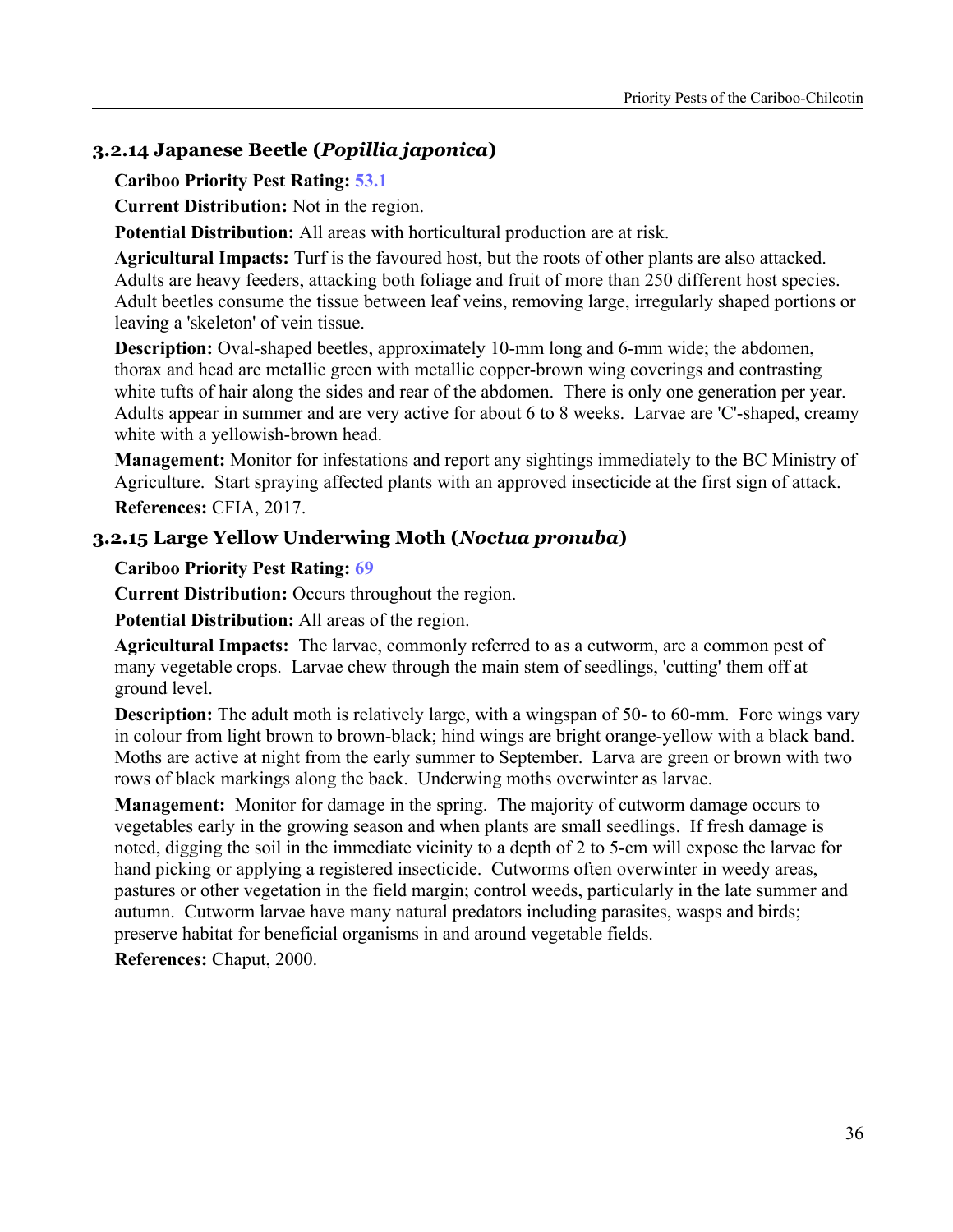# **3.2.16 Onion root maggot (***Delia antiqua***)**

#### **Cariboo Priority Pest Rating: 69**

**Current Distribution:** Occurs throughout the region.

**Potential Distribution:** All areas of the region.

**Agricultural Impacts:** Onion maggots are the most damaging insect pest of onions throughout Canada. Larval feeding can destroy an entire onion crop, because maggots continually move to new plants after they kill the host plants they start on.

**Description:** This fly overwinters as a brown, oval pupae, slightly larger than a grain of wheat. Gray-coloured adults, similar in appearance to a house fly, but with a narrower abdomen, emerge in the spring. In May and June, egg laying occurs coinciding with new onion growth. Adults may also be observed on dandelion stems. The 1-cm long, white maggots emerge and feed on onions at any stage of development. Three generations are possible per year.

**Management:** Onion root maggot can be very difficult to control and they have developed resistance to many insecticides. Sanitation of onion production fields is very important: regularly remove all dead onions and onion culls from the field. Adult files have many natural predators including wasps and birds; preserve habitat for beneficial organisms in and around vegetable fields. Granular application of registered insecticides can provide control of maggots if timed properly, or by planting onion seed treated with insecticides. Excessive spraying of adults has contributed to this pest building resistance, therefore it is very important to alternate control methods.

**References:** Ritcey and Chaput, 1998.

## **3.2.17 Rocky Mountain Wood Tick (***Dermacentor andersoni***)**

#### **Cariboo Priority Pest Rating: 42.5**

**Current Distribution:** Widespread throughout the region.

**Potential Distribution:** All dry, open forests and grasslands with tall ground vegetation.

**Agricultural Impacts:** Can excrete a toxin causing paralysis in livestock and stock dogs (also rarely in humans). Also a vector for livestock diseases.

**Description:** An arachnid, this common 5-mm long tick has four sets of legs and lacks antenna. Females have a semi-circular shield on the back. Rocky Mountain tick is a three-host tick; feeding on animal blood and then falling to the ground at each stage of development. Eggs are laid on the ground and larva, with only three sets of legs, emerge to feed on the blood of animals hosts. Nymphs also feed on blood and then develop into adults. Between March and early May, adults perch on the ends of tall grass waiting for a host to pass by. Once attached, females engorge themselves with blood, enlarging up to 10 times their original size to feed egg development.

**Management:** Regular grooming of horses and stock dogs during tick season. Care should be taken to properly remove ticks with a tick comb or forceps, without squeezing the tick body. Topical application (pour-on, sprays, dust) of a registered chemicals provides excellent control.

**References:** Higgins, 1999.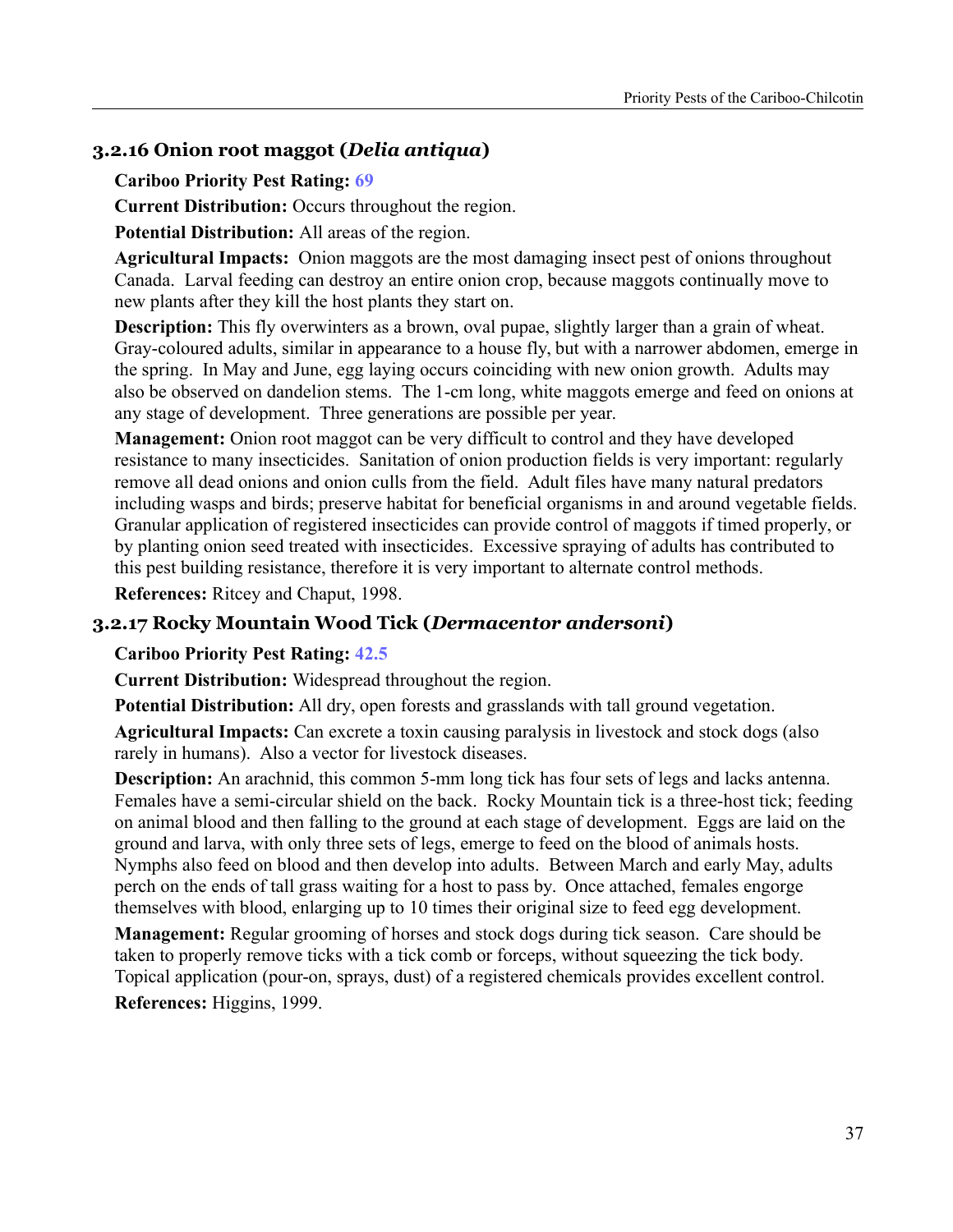# **3.2.18 Spotted Wing Drosophila (***Drosophila suzukii***)**

## **Cariboo Priority Pest Rating: 49.1**

**Current Distribution:** Not currently in the region.

**Potential Distribution:** All areas capable of supporting berry or tree fruit production; preferring summer temperatures of 20 to  $30^{\circ}$ C.

**Agricultural Impacts:** Infests a wide variety of soft fruits and berries, including cherry, plum, strawberry, blueberry, blackberry, raspberry, thimbleberry, grape, Oregon grape, currant, and honeysuckle/honey berry. Fruit contaminated with larvae soften, decay and become unmarketable.

**Description:** Adults flies are light yellow or brown with red eyes, about 2- to 3-mm long. Males have a single black spot on the end of each wing. Females have no spots, but have a distinctive saw-like appendage for depositing eggs. Females lay eggs inside intact ripening fruit leaving a small pin-hole dimple on the surface. Small, white larvae hatch and feed within the fruit; pupa are 3-mm long, legless and a dull brown colour.

**Management:** Good sanitation practices are key to controlling this fly. Clean up culls and fallen fruit and seal them in plastic bags or freeze for at least 48 hours before disposal; composting the fruit will not kill this fly. Monitor for flies from mid-May onward using apple cider vinegar traps. If detected in the trapping, spraying with registered insecticides provides adequate control.

**References:** Acheampong and Hueppelsheuser, 2013.

## **3.2.19 True army worm (***Mythimna unipuncta***)**

#### **Cariboo Priority Pest Rating: 65**

**Current Distribution:** Not in the region.

**Potential Distribution:** Warm, high precipitation subregions.

**Agricultural Impacts:** Cereals, forage grasses and corn are the primary hosts. When populations are high this insect will feed on broad-leaved plants as well, including many vegetable crops.

**Description:** Brown delta-shaped, large-bodied moths, about 30-mm long, are only active at night. Adults lay dense egg masses on new growth beginning in April. Larvae, up to 35-mm long, hatch and feed on leaves, and less frequently, seed heads, mostly at night or during cool mornings. Once a crop area is defoliated, the larvae move on mass to adjacent stands.

**Management:** Outbreaks are unpredictable and extensive crop damage can occur quickly. Field scouting for larvae should being in mid to late June, just after sunset or early in the morning. Apply registered chemical controls if more than 54 larvae per  $m<sup>2</sup>$  are detected. Consider cutting, baling, or grazing forage crops earlier to limit crop loss. Don't move crops from infected farms to other locations. Army worm larvae have many natural predators including parasites, wasps and birds; preserve habitat for beneficial organisms in and around production fields.

**References:** Hueppelsheuser, 2017.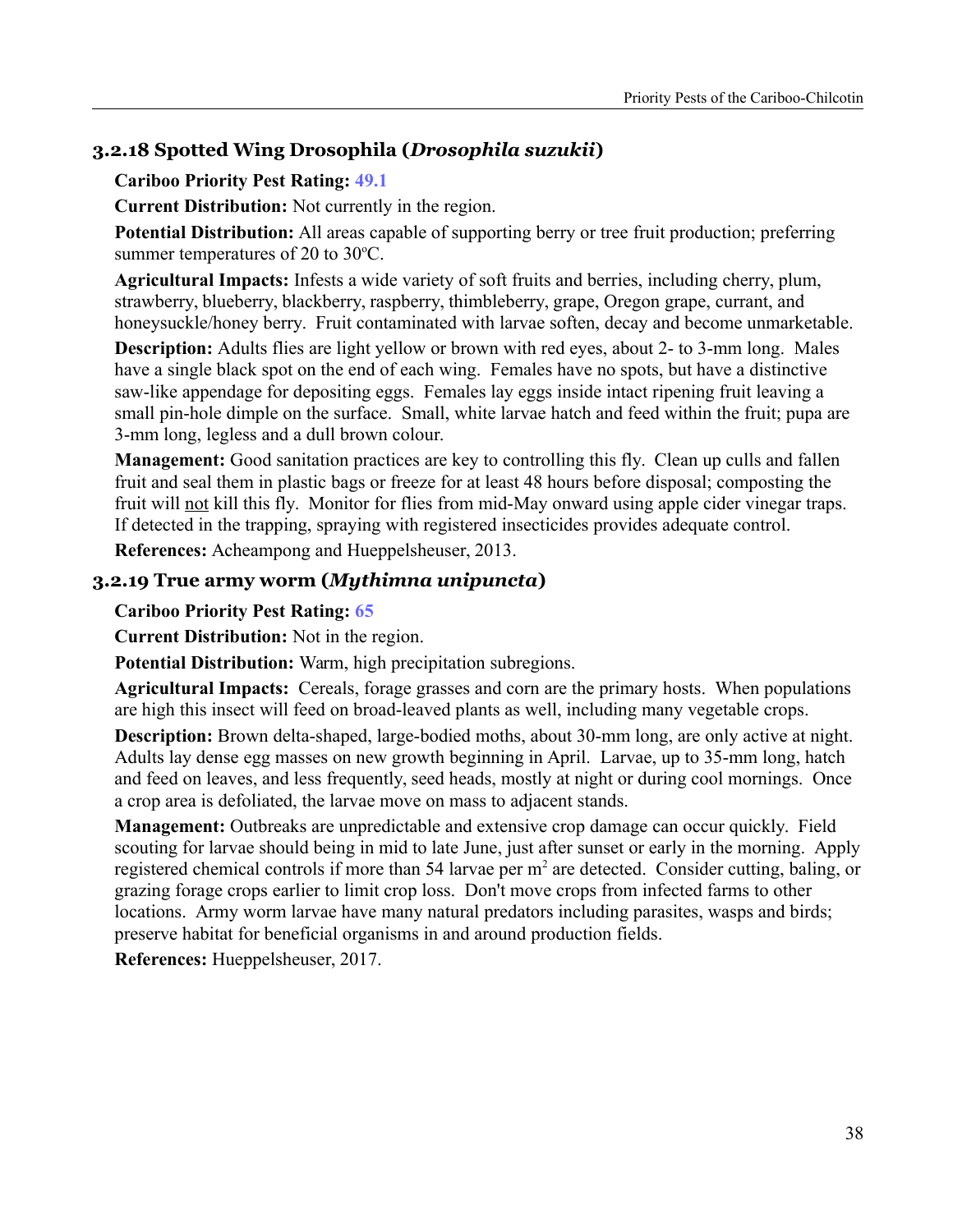# **3.2.20 Varroa Mite (***Varroa destructor***)**

**Cariboo Priority Pest Rating: 56.5**

**Current Distribution:** All agricultural areas in the region.

**Potential Distribution:** All agricultural areas in the region.

**Agricultural Impacts:** Parasitizes honey bees. Can cause total colony loss if unmanaged.

**Description:** Varroa mite was introduced into BC in the early 1990s and rapidly spread to all beekeeping areas of the province. Here, as elsewhere in the world, it remains the most virulent pest of European honeybee production. Mites feed on bee brood and adult honeybees.

**Management:** Mite eradication is not feasible due to the complex and dynamic interactions between bee and mite populations. Individual chemical and non-chemical controls are usually insufficient on their own for control and mites can re-invade hives quickly after treatment. Successful management of requires integrated approaches, including:

- 1. Coordinated use of different controls, where none are sufficient on their own;
- 2. Frequent monitoring of mite population levels;
- 3. Recording monitoring results to analyze mite population trends; and
- 4. Application of registered chemical, including oxalic acid, and non-chemical controls (screen floors over sticky traps) to keep mites at manageable levels instead attempting eradication.

**References:** BC Ministry of Agriculture, 2015b; van Westendorp, 2017.

## **3.2.21 Western Cherry Fruit Fly (***Rhagoletis indifferens***)**

**Cariboo Priority Pest Rating: 47.8**

**Current Distribution:** Isolated pockets throughout Central and South Cariboo.

**Potential Distribution:** All areas capable of growing sour or sweet cherry.

**Agricultural Impacts:** Larvae feeding on cherry flesh renders them unmarketable.

**Description:** Adult flies are slightly larger than a house fly, with a black body and yellow markings near the wing base, and white stripes across the abdomen. Wings have black bands. Adults are weak fliers and attack the first cherry tree they encounter. Females deposit eggs into ripening fruit leaving a small shot-hole. Tiny, 5-mm long, white maggots hatch and feed within the cherry for 1 to 2 weeks before dropping to the ground to pupate in the soil.

**Management:** Good orchard sanitation is key. Remove all fruit from the orchard floor and destroy. Monitor for adult flies with yellow sticky traps; these traps may also provide a low level of control. When presence is noted apply a registered chemical control within 6 days of first detection. For heavy infestations, harvest and destroy the cherry crop to prevent recurrence the following year.

**References:** BC Tree Fruit Production Guide, 2017.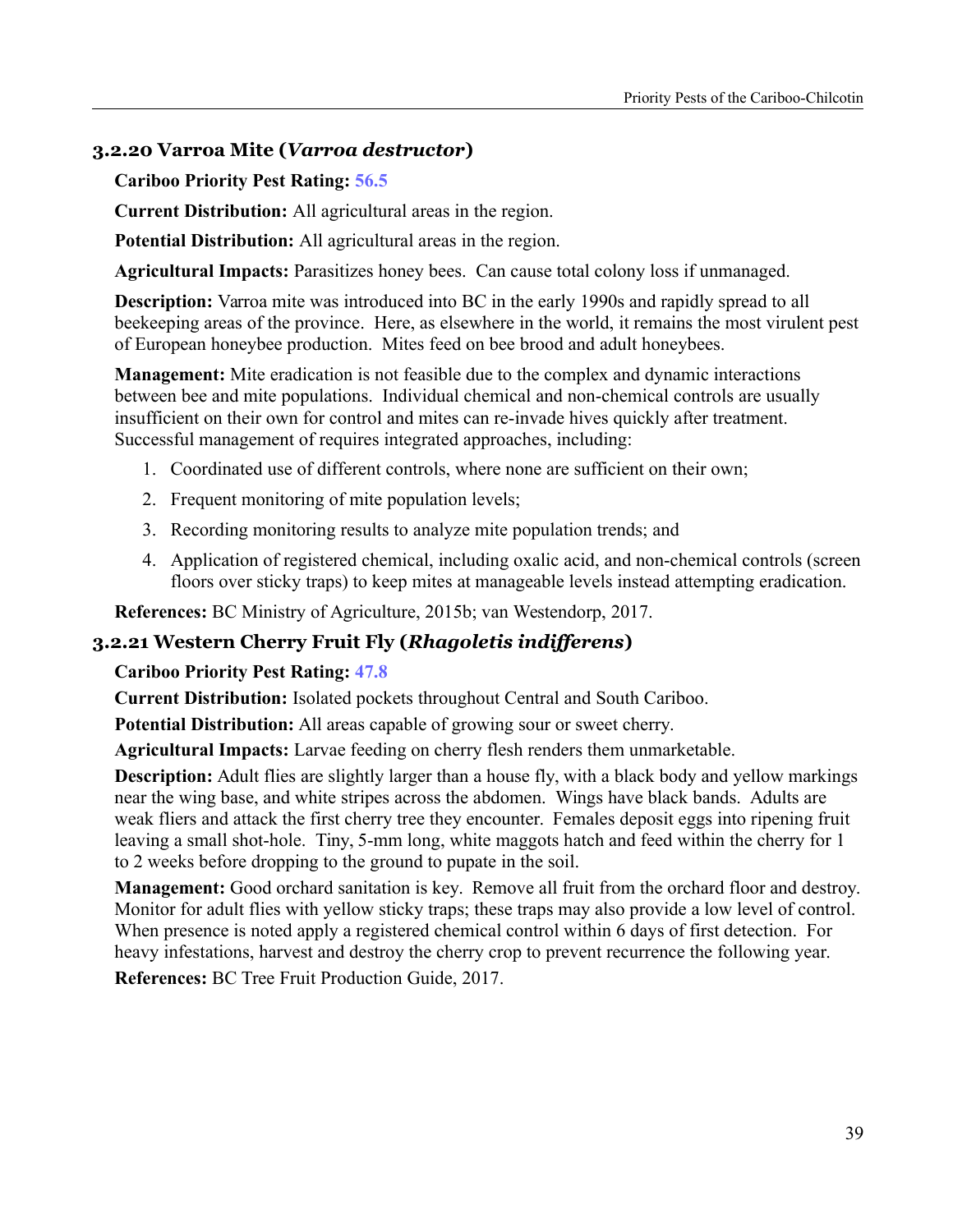# **3.2.22 Western Corn Rootworm (***Diabrotica virgifera***)**

## **Cariboo Priority Pest Rating: 59**

**Current Distribution:** Not in the region.

**Potential Distribution:** All areas capable of growing field or sweet corn.

**Agricultural Impacts:** Damages or destroys the root systems of corn, leading to crop loss.

**Description:** This beetle overwinters as an egg, hatching in the spring, where the tiny, white football-shaped larvae feed on corn roots for 1 month. Larvae pupate in the soil, and adults emerge in July. Adults feed on corn foliage and pollen. The adult beetles are active fliers and will feed on many plants and move to new fields. Adult beetles are 6-mm long, with very long antenna, yellowish-brown in colour with a black stripe on each wing cover.

**Management:** This pest can be disrupted by crop rotation out of corn every 2 to 4 years. Field scouting should be conducted throughout the growing season. In-furrow sprays of registered chemical controls at planting, or foliar sprays for adults in July or August provide good control.

**References:** BC Ministry of Agriculture, 2017c.

# **3.2.23 Western Flower Thrips (***Frankliniella occidentalis***)**

## **Cariboo Priority Pest Rating: 56.3**

**Current Distribution:** Isolated pockets, associated with greenhouse production.

**Potential Distribution:** All areas of the region.

**Agricultural Impacts:** Feeds on the blossoms of over 500 different plants, including fruit, vegetable and ornamental crops; most problematic for greenhouse flower growers.

**Description:** Thrips go through six developmental stages: egg, two larval stages, a pre-pupal and pupal stage, and an adult. At the end of the second larval stage, thrips drop to the ground to pupate on or just below the soil surface. Emerging adults are small, 1-mm long, and vary in colour from yellowish to dark brown. Adults have small feather-like wings and a highly segmented abdomen.

**Management:** Take preventative measures to keep thrips out; inspect transplants for thrips before introducing them into a greenhouse or other production areas. Cover greenhouse openings with 0.16-mm mesh to prevent insects from entering. Eliminate weeds that may serve as alternate hosts. Monitor greenhouse and production areas with yellow or blue sticky traps; one trap for every 100 m<sup>2</sup>. If detected, apply a registered chemical control; rotate between classes of chemical controls to avoid the thrips from developing resistance. There are a number of commercially available biological agents to control thrips in a greenhouse setting.

**References:** BC Ministry of Agriculture, 2016b.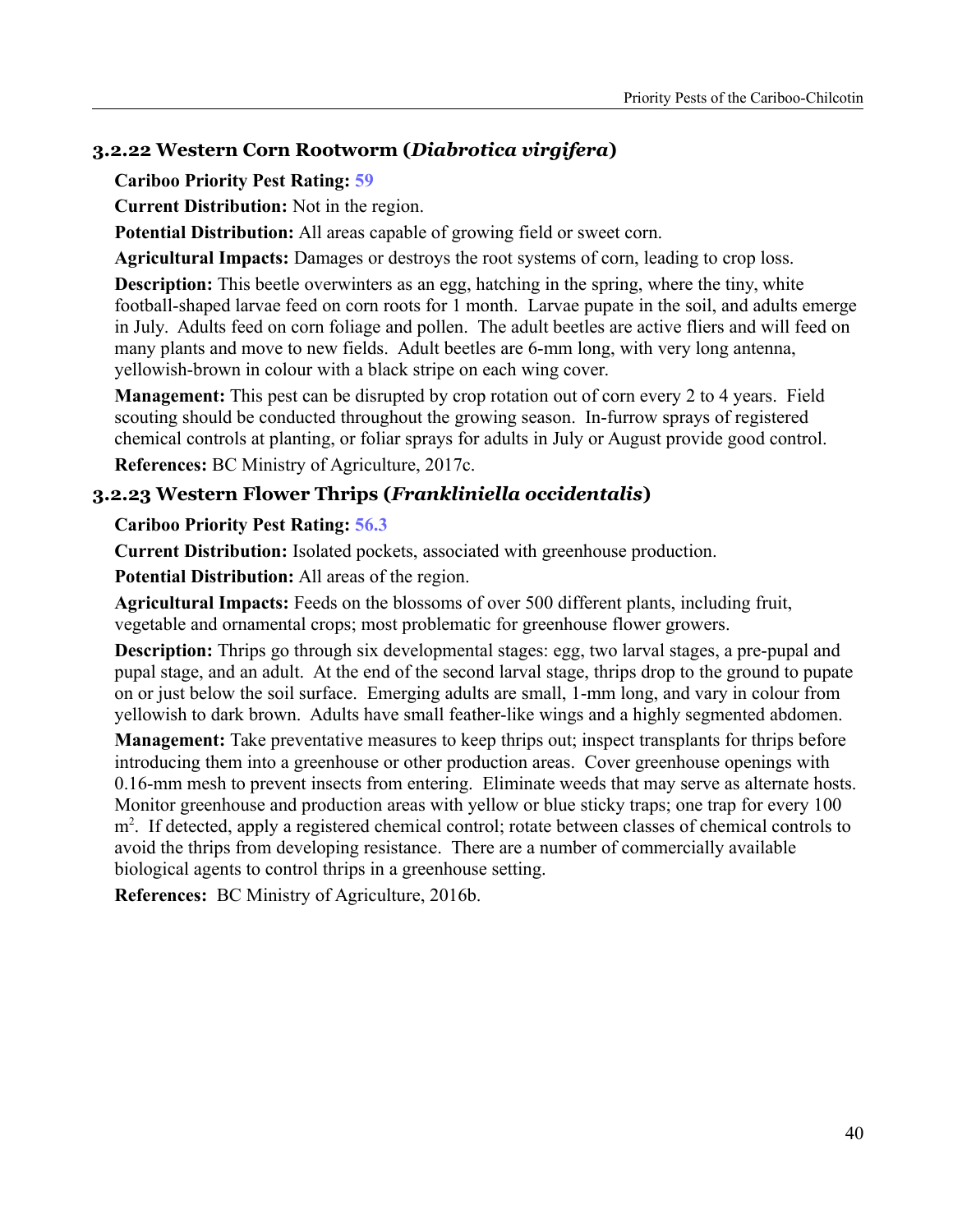# **3.3 Pathogens**

The priority diseases of crops and livestock were identified from the Cariboo Adaptation Strategies plan, producer survey and follow-up discussions. These species were screened following methods described in Section 2.1 and the results are summarized in Table 6. A listing of all priority pests sorted by their rating is provided in Appendix 3. A brief description of each species together with details on the potential impacts to the agricultural sector and management options are provided in the sections that follow.

| <b>Species</b>                 | $\mathbf{CGS}^1$ | PGS <sup>2</sup> | ScOI <sup>3</sup> | SeOI <sup>4</sup> | <b>MMRS</b> <sup>5</sup> | <b>Rating</b> | Page |
|--------------------------------|------------------|------------------|-------------------|-------------------|--------------------------|---------------|------|
| Anaplamosis                    | $\boldsymbol{0}$ | 15               | 2.5               | 25                | 10                       | 52.5          | 42   |
| Apple scab                     | 10               | 10               | 1.8               | 10                |                          | 32.8          | 42   |
| Botrytis blight                | 15               | 15               | $\overline{4}$    | 25                | 1                        | 60            | 43   |
| Botrytis neck rot              | 15               | 15               | $\overline{4}$    | 25                | 10                       | 69            | 43   |
| Brown root rot                 | 5                | 15               | 10.5              | 10                | 1                        | 41.5          | 44   |
| Ergot                          | 15               | 15               | 25                | 25                | $\mathbf{1}$             | 81            | 45   |
| Fusarium head blight           | $\boldsymbol{0}$ | 15               | 16.5              | 10                | 1                        | 42.5          | 45   |
| Late blight, potato $&$ tomato | 5                | 15               | $\overline{4}$    | 25                | 1                        | 50            | 46   |
| Phytophthora root rot          | 5                | 15               | 10.5              | 25                |                          | 56.5          | 46   |
| Rhizoctonia                    | 5                | 15               | $\overline{4}$    | 10                | 1                        | 35            | 47   |
| Verticilium wilt               | 5                | 15               | 10.5              | 10                | 1                        | 41.5          | 47   |
| West Nile virus                | $\boldsymbol{0}$ | 15               | 1.5               | 25                | 10                       | 51.5          | 48   |
| 1. Current geographic scope    |                  |                  |                   |                   |                          |               |      |

**Table 6.** Summary of Priority Agricultural Disease Pests in the Cariboo Regional District.

2. Potential geographic scope

3. Scale of impact

4. Severity of impact

5. Management, monitoring and/or research support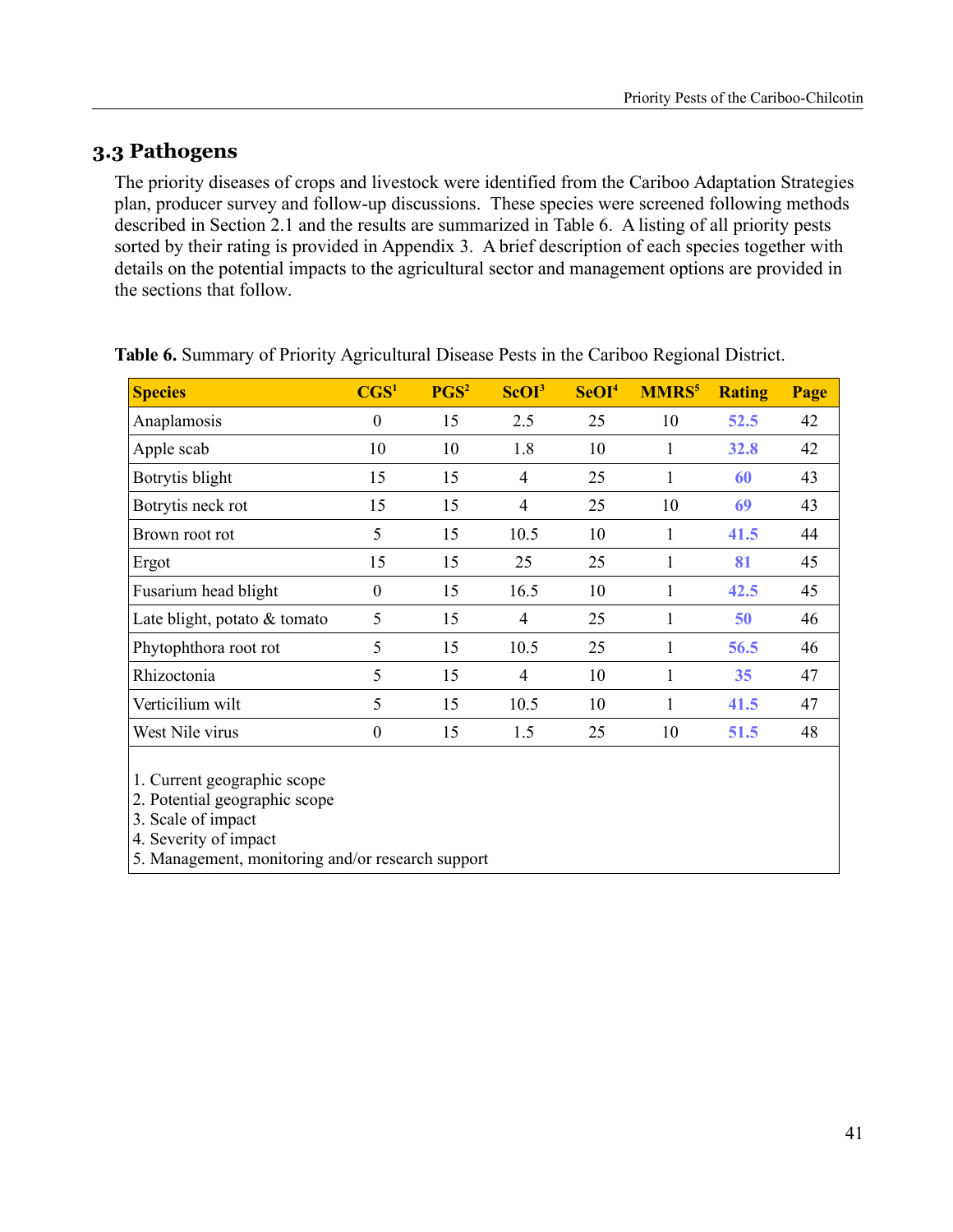## **3.3.1 Anaplasmosis (***Anaplasma marginale, A. ovis***)**

#### **Cariboo Priority Pest Rating: 52.5**

**Current Distribution:** not present in the region.

**Potential Distribution:** all cattle, sheep, goats and bison at risk.

**Agricultural Impacts:** ruminant production; impact on animal health ranges from mild anemia in young animals to sudden death in older animals.

**Description:** Anaplasmosis is an infectious disease of the red blood cells caused by bacteria. It may cause mild to severe impacts in cattle, sheep, deer and goats, and is spread by ticks.

**Management:** Monitor and report to the Provincial Veterinarian. Outbreaks are usually seasonal and occur during or immediately after the tick breeding season, from March to mid-May in interior BC. Test livestock before importing them from endemic regions: tropical and subtropical regions of the southern United States, Australia, central and south America, Africa and southern Asia. Control the tick vectors: *A. marginale* can be transmitted by Rocky Mountain wood tick (*Dermacentor andersoni*), American dog tick (*D. variabilis*) and winter or moose tick (*D. albipictus*). Examine and treat livestock coming off rangeland with a registered pesticide.

**References:** Lew-Tabor, 2016; Sharma, 2015.

## **3.3.2 Apple Scab (***Venturia inaequalis***)**

#### **Cariboo Priority Pest Rating: 32.8**

**Current Distribution:** All areas of the region capable of growing apples (*Malus* spp.).

**Potential Distribution:** All areas of the region capable of growing apples.

**Agricultural Impacts:** Fruit lesions resulting in skin ruptures and malformed apple crops. Infected fruit may only be suitable for processing, not the fresh market, with reduced yield and value.

**Description:** Apple scab is a common fungal disease of BC apple crops*,* particularly with wetter, more humid growing areas. Fruit is the most susceptible when young. As apples mature and the skin thickens, it becomes more resistant to scab, requiring increasingly longer wet periods for infection. Apple scab generally does not kill the trees outright but it can cause premature defoliation, which may weaken the tree and influence its winter survival. The fungi overwinter in infected leaves on the orchard floor. Spores are produced in these dead leaves in the spring when new growth appears on the trees (the green tip stage). The spores are discharged during rainy periods and can be carried long distances by the wind.

**Management:** Monitor for new scab lesions throughout the growing season, but particularly at green tip stage of leaf growth and ending about two weeks after fruit-set. Plant scab-resistant varieties; minimize overhead sprinkler irrigation to prevent leaf wetting; use pruning, spacing and row orientation to ensure good airflow through the orchard to speed drying of trees when wet; chop, shred, burn or remove infected leaf litter from the orchard floor in the autumn. Apply fungicides after the first sign of new infections; alternate between registered fungicide groups to prevent fungicide-resistant populations from developing. Fungicides may need to be applied every 7 to 14 days during the primary scab season.

**References:** BC Tree Fruit Production Guide, 2017; Carisse and Jobin, 2006.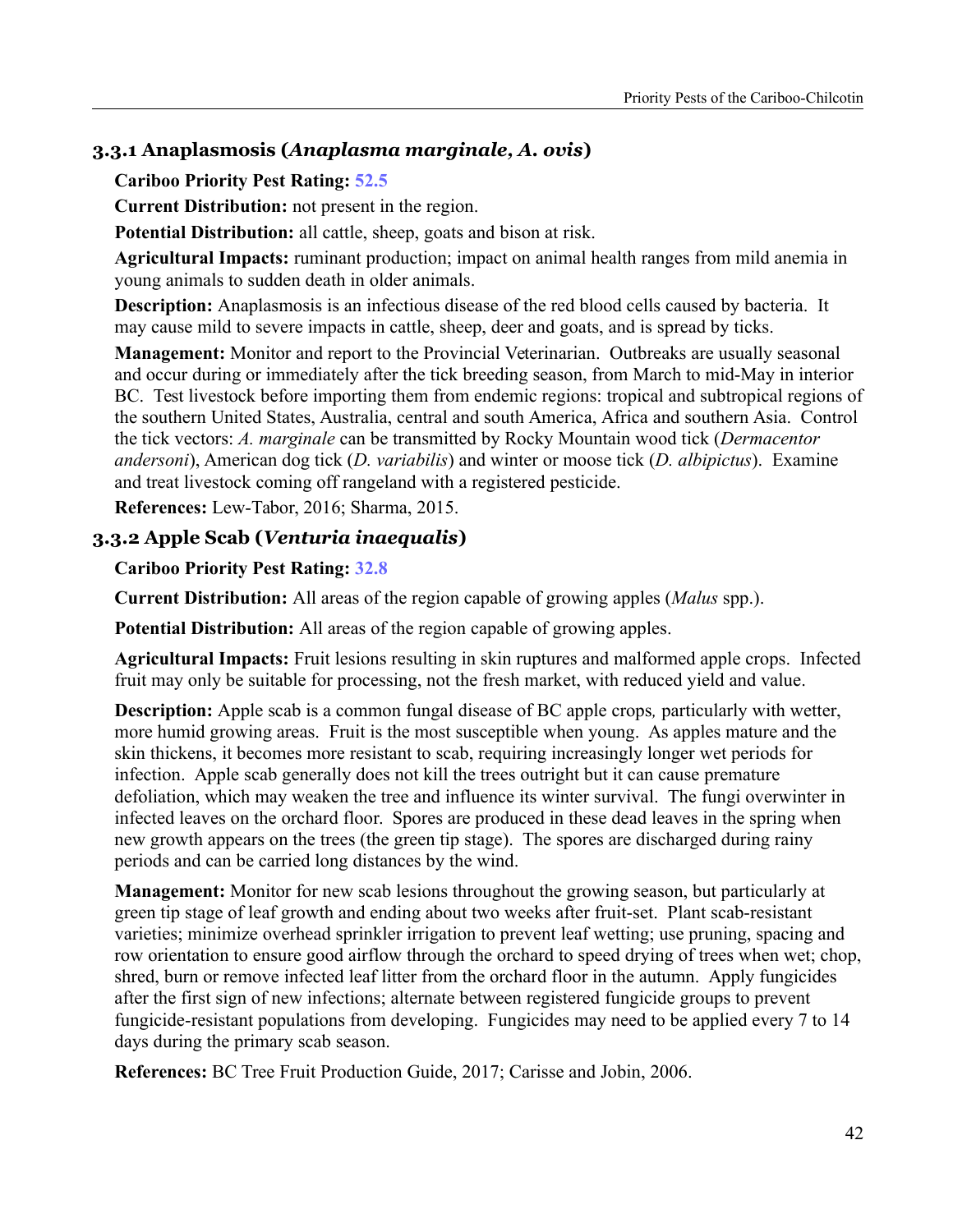# **3.3.3 Botrytis Blight (***Botrytis cinerea***)**

#### **Cariboo Priority Pest Rating: 60**

**Current Distribution:** All agricultural areas in the region.

**Potential Distribution:** All agricultural areas in the region.

**Agricultural Impacts:** Wide range of hosts, including tomato, pepper and lettuce crops. Partial to full crop loss in greenhouses, outdoor hoop houses or covered crop tunnels.

**Description:** Botrytis blight, also known as gray mold, is a fungal disease that appears as a white to smoky-gray coloured dusting that forms lesions, which can result in withering and death of tissues or the entire plant. Infection can occur on all parts of the plant. Stem infections often lead to stem canker, the most destructive form of the disease. Botrytis needs a source of nutrients prior to infection, usually in the form of fluids leaking from plant injuries or dying tissues, such as withering flowers. The mold grows under conditions of high relative humidity  $(>80%)$  and is spread by air flow, irrigation or sprays, tools and horticultural workers.

**Management:** Sanitation is important. Remove dead or dying tissue from plants and the soil surface and dispose of it away from the growing area. If possible, avoid injuring plants and do not leave large stubs on plant stocks when taking cuttings or pruning. Avoid pruning on cool, high humidity days and sanitize pruning equipment before and during work. Provide adequate heat and air flow (e.g. fans) to prevent prolonged high humidity conditions and do not overcrowd plants. Monitor for early signs of infection. Spore formation and spread can be stopped with a spray solution of household dish soap in water. Infections can be treated with registered fungicides or biological controls. Note that some *Botrytis* populations are resistant to certain chemicals.

**References:** Catherall, 2017; .Holz *et al.*, 2007; Sabaratnam, 2016a.

## **3.3.4 Botrytis Neck Rot (***Botrytis allii***)**

**Cariboo Priority Pest Rating: 69**

**Current Distribution:** All agricultural areas in the region.

**Potential Distribution:** All agricultural areas in the region.

**Agricultural Impacts:** A post-harvest disease of onion and garlic causing the bulb to rot in storage.

**Description:** Fungi which can be found on allium crops (onion and garlic) all over the world. Infected bulbs may have a sunken or depressed appearance due to the dried up tissue and feel spongy soft in the neck area. Infections occur during the growing season in the field, residing mainly in the soft, green tissue of the plant 'necks'. Generally the pathogen remains dormant until bulbs start rotting one to two months after they go into storage. Spores are produced on infected, dry leaf tissue or fungal tissue in the soil (viable for up to 2 years) and spreads with the wind.

**Management:** Prevent spread by burying or disposing of cull plants off-site; infected tissue can provide a source of spores for two or more years. Rotation to non-allium crops for at least 3 years can also decrease soil reservoirs. Plant only uninfected or treated bulbs or seeds. Do not apply nitrogen fertilizers after bulbs have formed to minimize late season green neck tissue. Apply registered fungicides if harvest conditions are anticipated to be wet or humid. Properly dry bulbs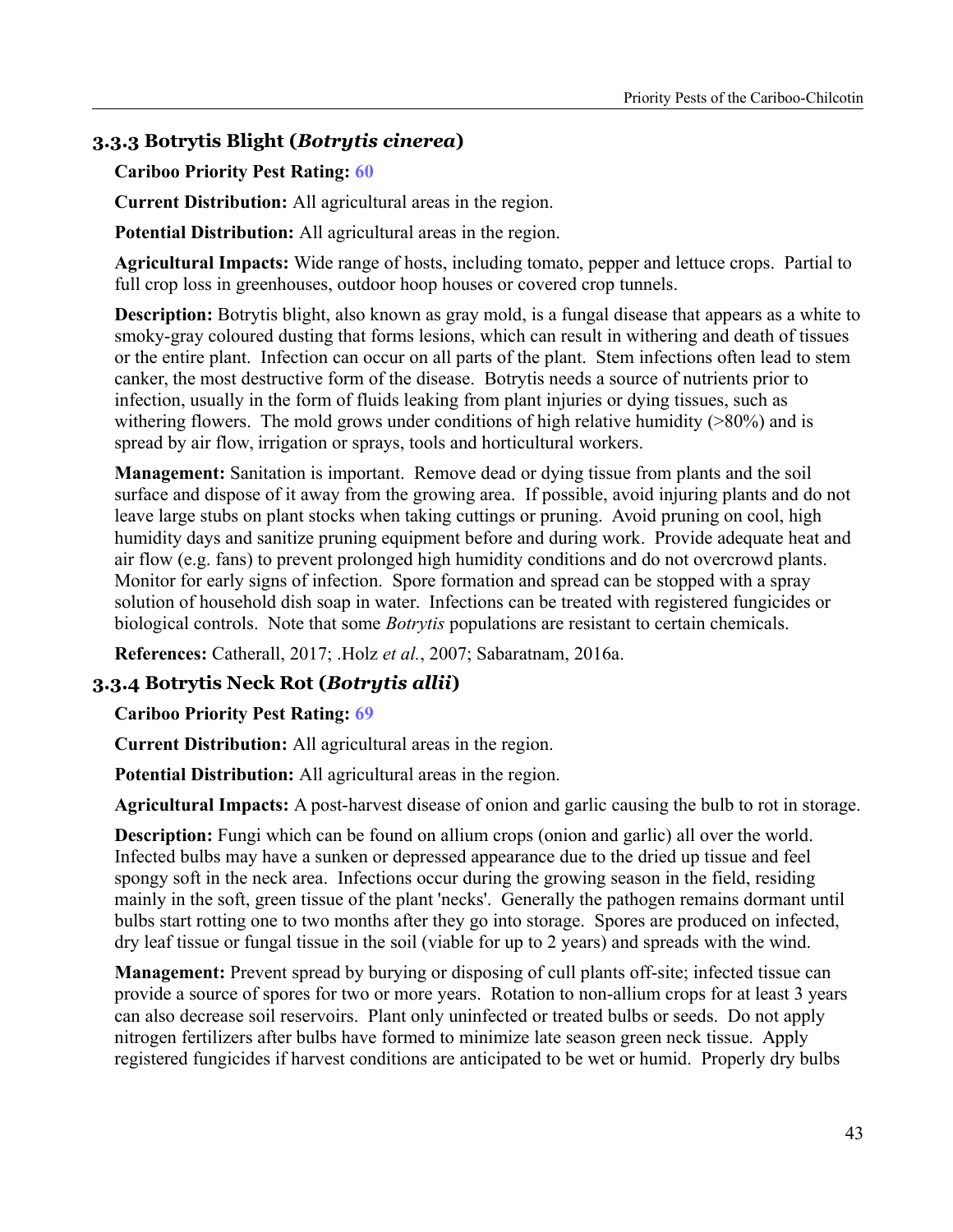prior to placing in storage. Infections and impacts are worst under storage conditions of high humidity, temperatures above  $4^{\circ}$ C and poor ventilation.

**References:** Holz *et al*., 2007; Nischwitze *et al.*, 2013.

# **3.3.5 Brown Root Rot (***Phoma sclerotioides***)**

**Cariboo Priority Pest Rating: 41.5**

**Current Distribution:** isolated pockets, mainly in eastern and northern subregions of the Cariboo.

**Potential Distribution:** all cultivated forage fields.

**Agricultural Impacts:** Brown root rot (BRR) can kill single forage plants or patches, or weaken the plants, reducing yields or making them more susceptible to winter damage or other pests. BRR can infect alfalfa, sweet clover, alsike clover, perennial grasses and winter cereal crops.

**Description:** A low-temperature tolerant, soil-borne fungi that can destroy forage roots. Sometimes referred to as a "snow mold" because it can grow rapidly when the ground is not yet frozen but is covered by snow. Infections appear as dark-brown, circular lesions that expand until the entire root is covered. Dead, shrunken roots may become gray. and brittle, or under prolonged wet conditions, dark and mushy. BRR infections occur sporadically and are highly weather dependent. The fungi becomes active when the ground cools in the fall. Development stops during the coldest parts of winter, but resumes with warmer spring conditions.

**Management:** Plant winter-hardy cultivars with root crowns set lower into the soil profile, or plant a mixture of forage species in the same crop to minimize exposure to susceptible species. BRR builds up in the soil over time, making older field more susceptible. Rotate crops to nonsusceptible species at least every 3 years in infected fields.

**References:** Goplen *et al*., 1982; Friesen, 2013.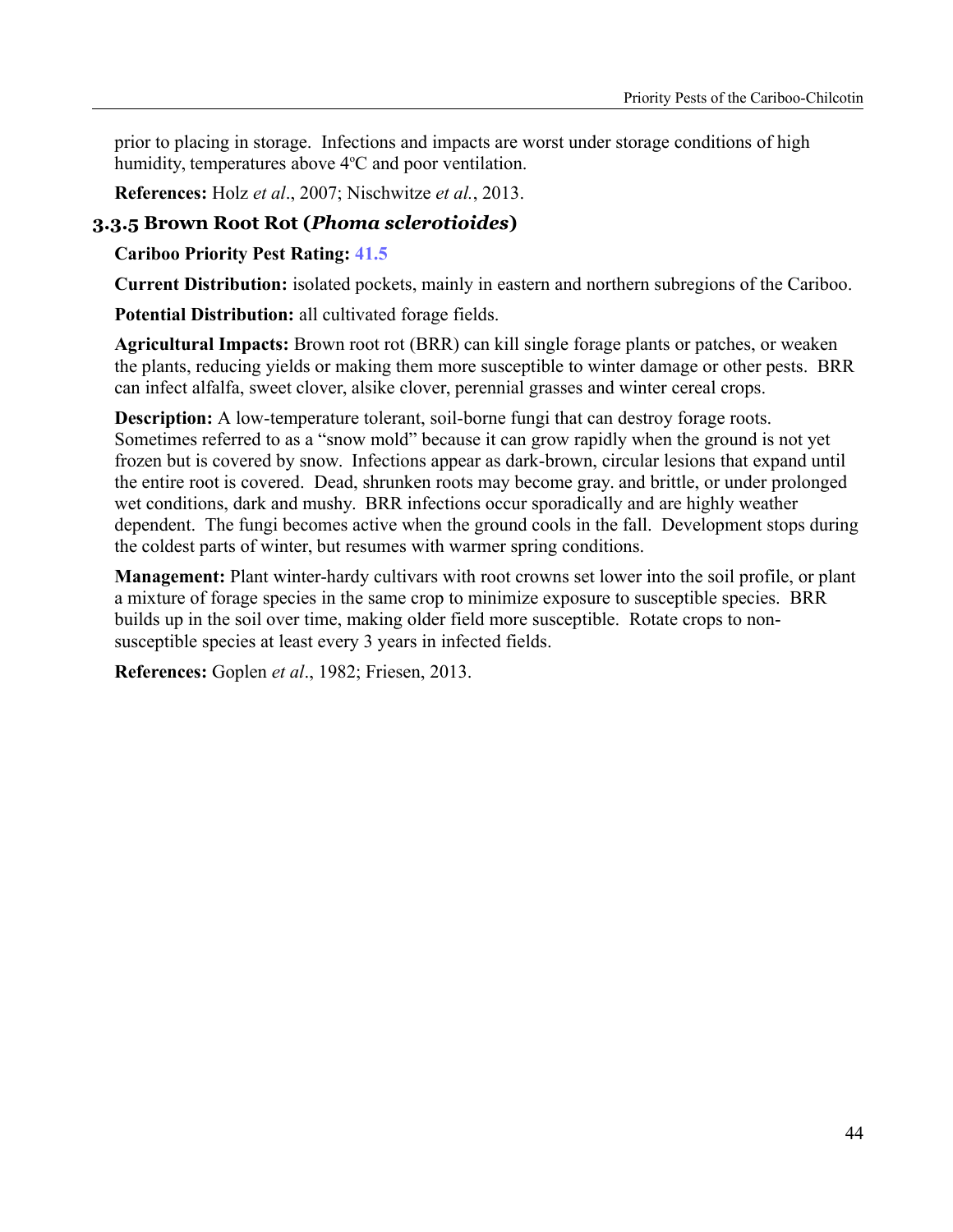# **3.3.6 Ergot (***Claviceps purpurea***)**

#### **Cariboo Priority Pest Rating: 81**

**Current Distribution:** All agricultural areas in the region.

**Potential Distribution:** All agricultural areas in the region.

**Agricultural Impacts:** Fungi fruiting bodies in the seed heads of grass species displace grain production and is also highly toxic to livestock, resulting in weight loss leading to death.

**Description:** A fungus infecting many grass crops, including forages (bromegrass, orchardgrass, wild rye, wheat grasses, fescues, timothy and reed canary grass) and cereals, including wheat, rye, barley and triticale. Oats are rarely affected. The fungus forms a black body (sclerotia) in the seed head of similar size to the seed kernel. Symptoms of ergot poisoning in livestock include lameness, excitability, belligerence, loss of appetite and weight loss. It can take up to 8 weeks for symptoms to become evident. Pregnant, breeding and lactating animals are the most sensitive to ergot.

**Management:** Scout fields for early signs of infection and do not allow infected crops to be used as livestock feed. Plant seeds treated with a registered fungicide. Rotate between grasses or cereal crops with broadleaf crops. Deep tillage can be used to bury infected material at the time of seeding. Cut hay or silage before grasses form seed heads to prevent formation of the fungal sclerotia. Do not feed infected forages to livestock. The sclerotia are only capable of infecting other crops for one year but remain toxic to livestock indefinitely.

**References:** Bailey *et al*., 2003; Manitoba Agriculture, no date.

#### **3.3.7 Fusarium Head Blight (***Fusarium graminearum***)**

#### **Cariboo Priority Pest Rating: 42.5**

**Current Distribution:** Not **i**n the region.

**Potential Distribution:** All agricultural areas in the region, particularly where high humidity occurs in the spring and early summer.

**Agricultural Impacts:** A disease of wheat, barley, oats and other small cereal grains and corn causing small yield reductions. Contains a mild toxin resulting in weight loss in livestock.

**Description:** Fungi, recognized in the crops by the premature bleaching of infected spikelets and the production of orange, spore-bearing structures called sporodochia at the base. Infected grains may be chalky white and shrunken, or encrusted in an orange or black coating.

**Management: S**cout fields for early signs of infection and do not use infected crops as livestock feed. Plant seed treated with a registered fungicide to prevent the disease from establishing. Rotate between grasses or cereal crops with broadleaf crops. Use deep tillage to bury infected material at the time of seeding or on heavily impacted crops in lieu of harvest.

**References**: Calpas *et al*. 2003.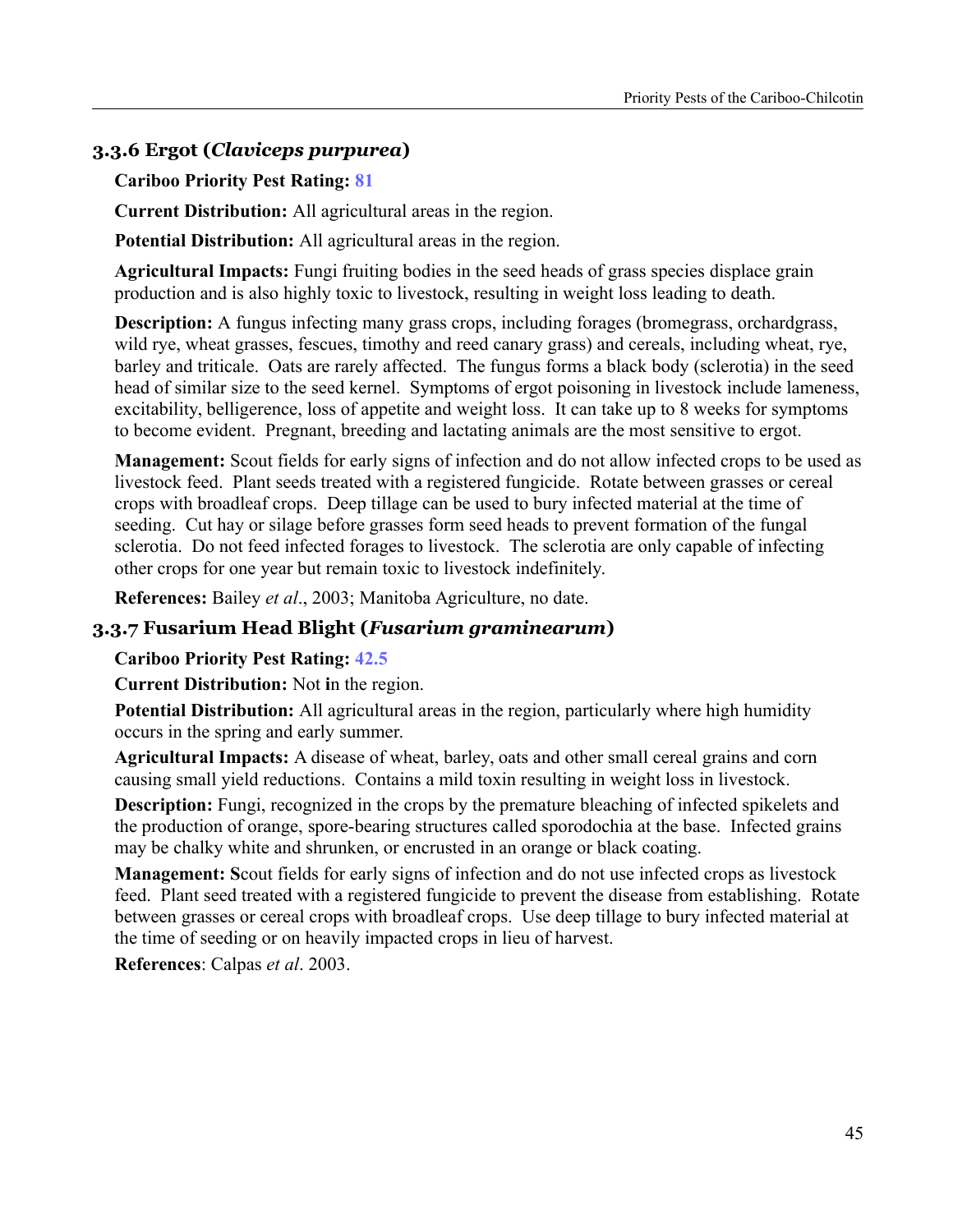# **3.3.8 Late Blight of Potato and Tomato (***Phytophthora infestans***)**

## **Cariboo Priority Pest Rating: 50**

**Current Distribution:** isolated pockets, mainly in eastern and northern subregions of the Cariboo. **Potential Distribution:** All agricultural areas in the region.

**Agricultural Impacts:** The most destructive disease of potato in BC, can result in total crop loss. It can also infect other plant species in the nightshade family, such as tomato.

**Description:** Late blight is caused by an oomycete (a fungal-like organism)*.* Development depends on wet weather conditions, high humidity and cool to moderate temperatures. It first appears on leaves as small, circular or irregularly shaped, dark lesions. As the infection progresses, the entire plant may decay. Infected potato tubers turn brown and rot from the outside. On tomato, leaf infections are similar, spreading onto the fruit, and eventually destroying it before it ripens. A white, fuzzy mold may develop on the underside of leaves.

**Management:** Scout fields for early signs of infection and monitor weather conditions. Plant blight resistant varieties. Do not over irrigate with overhead sprinklers. Infections require leaves to be wet for longer than 10 hours and under moderate temperatures favorable to spore production. Do not over fertilize crops with nitrogen; early succulent plant growth is most susceptible to infection. Remove culls and volunteer plants for destruction or deep burial. Avoid replanting fields previously infected with late blight. Control weeds in the night shade family. Selectively use registered fungicides as part of an integrated pest management strategy. Late blight is developing fungicide resistance; rotate controls between different families of fungicides.

**References:** Philip and Jesperson, 2008; Sabaratnam, 2016b; Smith, 2016.

## **3.3.9 Phytophthora Root Rot (***Phytophthora megasperma* **f.s.** *medicagensi***)**

#### **Cariboo Priority Pest Rating: 56.5**

**Current Distribution:** Isolated pockets, mainly in eastern and northern subregions of the Cariboo. **Potential Distribution:** All agricultural areas in the region.

**Agricultural Impacts:** Alfalfa roots rot below the soil surface resulting in plant death.

**Description:** This oomycete disease occurs primarily under wet conditions, on poorly drained soils when temperatures are cool. Yellowish-brown patches form on the root surface, extending to the root crown and may eventually kill the plant, or result in spindly, yellowed plants with poor nodulation.

**Management:** Plant resistant cultivars. Scout fields for early signs of infection and monitor weather conditions. Drain fields or use other water management (interception ditches, irrigation scheduling) that prevents soils from becoming saturated for prolonged periods.

**References:** Bailey *et al*. 2003; Goplen *et al*., 1982; Philip and Jesperson, 2008.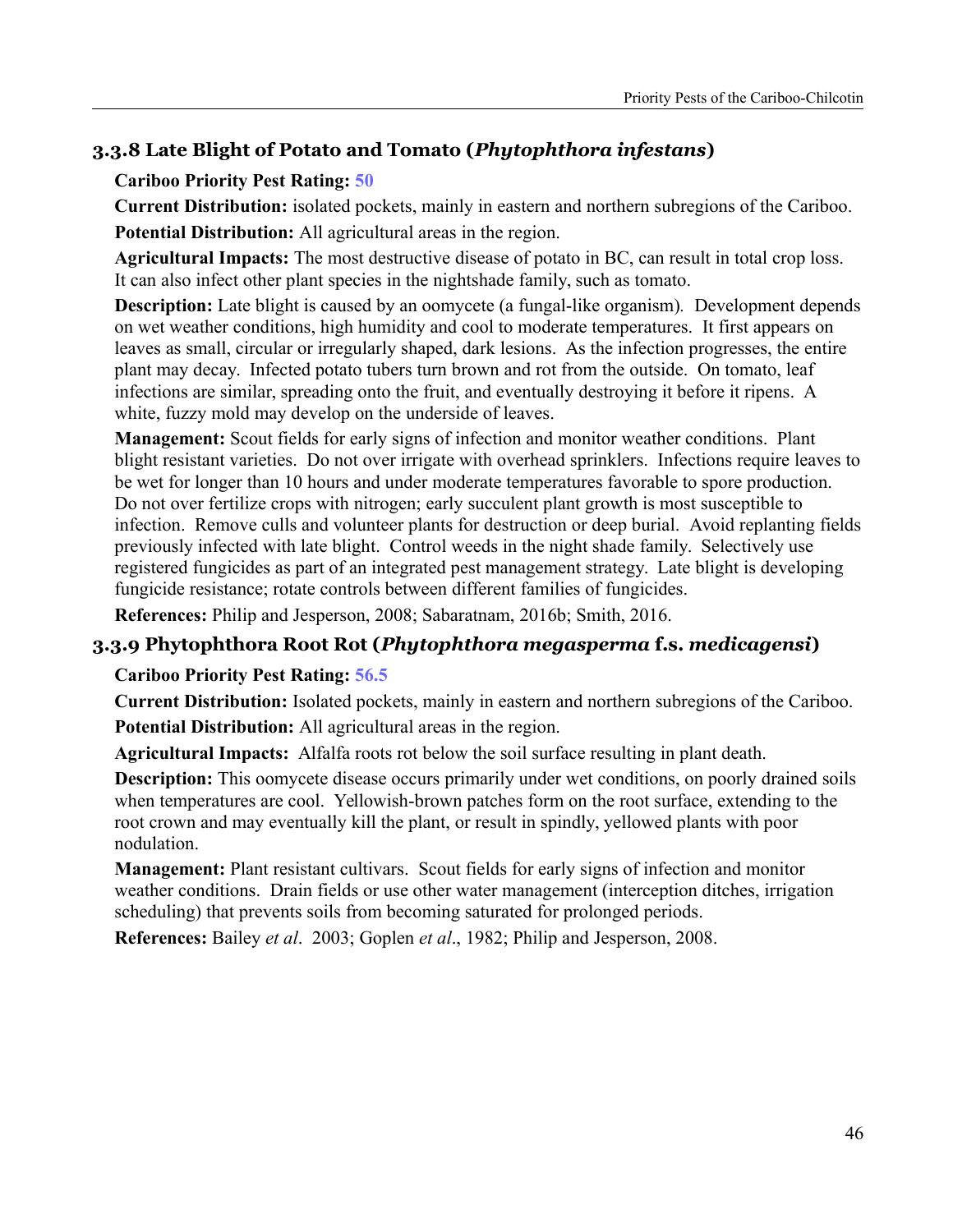## **3.3.10 Rhizoctonia (***Rhizoctonia solani***)**

#### **Cariboo Priority Pest Rating: 35**

**Current Distribution:** Isolated pockets throughout the region.

**Potential Distribution:** All agricultural areas in the region.

**Agricultural Impacts:** Reduces potato tuber quality and can also kill potato and other crop seedlings.

**Description:** A common fungi infecting potato crops. It causes misshapen tubers and a black scurf on the surface, reducing yields and decreasing quality for sale. *Rhizoctonia* can prevent seeds from germinating (pre-emergent damping off), or it can infect and kill very young seedlings (postemergent damping off). Infected seeds have reddish-brown lesions and seedlings have cankers on the stems and roots.

**Management:** Plant certified seed, free of infection into warm soil (>8<sup>o</sup>C). Harvest crops as soon as the tubers have set; late harvest allows additional time for onset of infection. Increasing the soil organic matter tends to reduce *Rhizoctonia.* The fungi can survive in the soil for many years in the form of sclerotia. Treat tubers with a registered fungicide to prevent scurf from spreading.

**References:** Ontario Ministry of Agriculture, Food and Rural Affairs, no date; Syngenta Canada, 2017.

## **3.3.11 Verticillium Wilt of Alfalfa (V***erticillium albo-atrum***)**

**Cariboo Priority Pest Rating: 41.5**

**Current Distribution:** All agricultural areas in the region.

**Potential Distribution:** All agricultural areas in the region.

**Agricultural Impacts:** Kills or weakens alfalfa, making them susceptible to winter damage or other pests. Can cause major yield reductions by the end of the second and third year after planting.

**Description:** Verticilium wilt is caused by a fungus. The first signs of infection are temporary wilting of the upper leaves and is followed by a general wilting of the entire plant. The affected leaves and stems generally turn white or yellow in colour and the base of the stems may turn gray, dark brown or black.

**Management:** Early detection and isolation of infected fields is key to slowing dispersal. Wilt can survive on volunteer alfalfa plants and some broad-leaf weeds at the margins of fields and these plants should be treated when alfalfa fields are reseeded. Plant resistant cultivars. The wilt fungi can spread in plant material moved from field to field (such as during winter feeding), or in contaminated hay or manure. Wilt is most severe under irrigation. Reducing irrigation on infected fields can slow the spread.

**References:** Dobb, 2013; Goplen *et al*. 1982; Manitoba Agriculture, no date.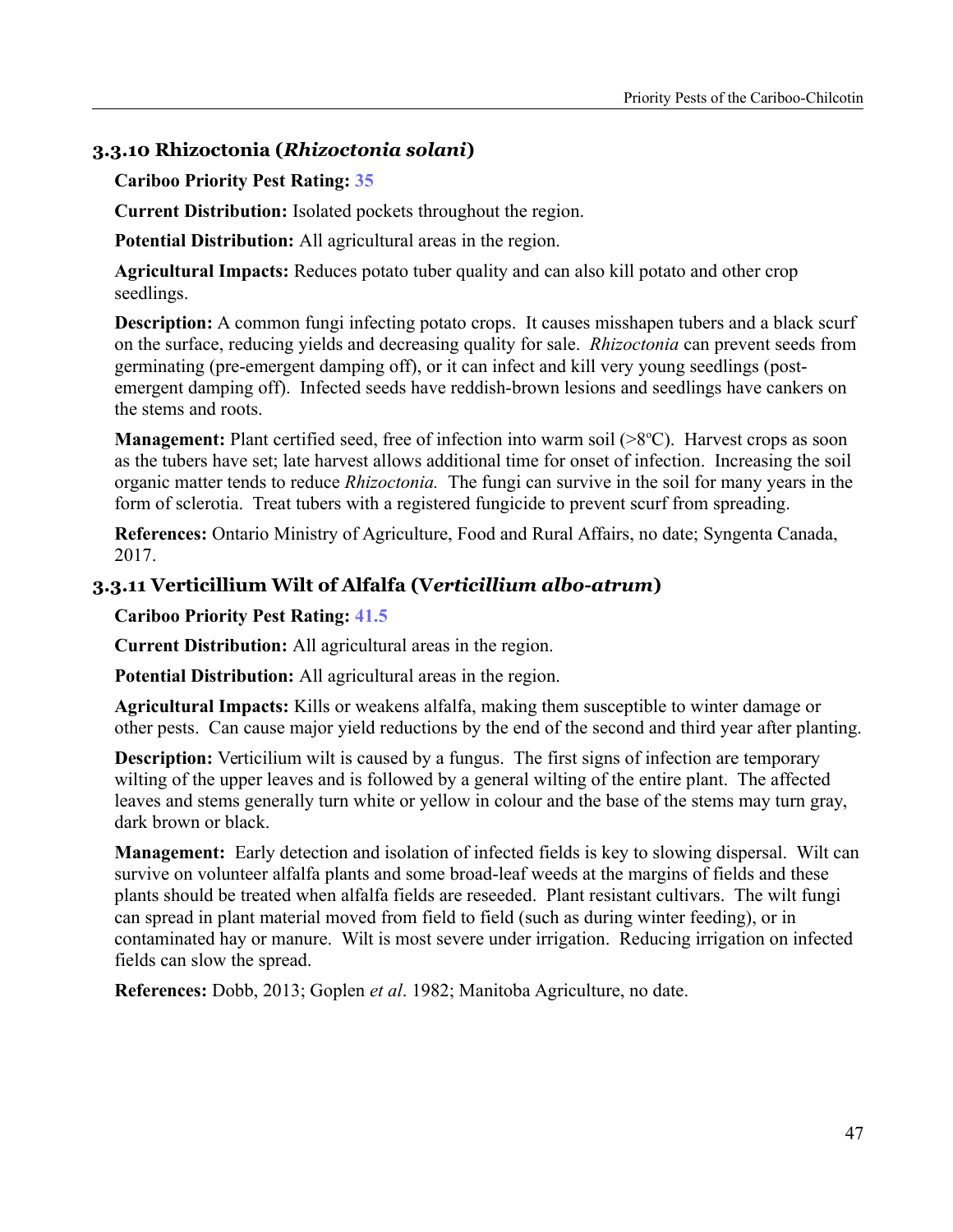## **3.3.12 West Nile Virus**

**Cariboo Priority Pest Rating: 51.5**

**Current Distribution:** Not present in the region.

**Potential Distribution:** All equine and avian species.

**Agricultural Impacts:** Domestic geese, horses, mules and donkeys have the greatest potential to be severely affected, though others may be carriers. Infections can result in impairment or mortality.

**Description:** West Nile Virus (WNV) is a mosquito-transmitted disease that can cause inflammation of the brain and spinal cord. Horses with WNV can exhibit a range of signs including stumbling, confusion, listlessness, head pressing, lack of appetite, inability to stand, seizures and weakness. In severe cases animals will die. Some horses may have permanent neurological impairment and will need to be euthanized.

**Management:** There is no treatment for WNV infections. Management centres on prevention through control of the vectors that spread the disease. WNV is transmitted by mosquitoes and can be carried in wild birds including crows and other corvids (ravens, magpies, jays). These species can be used as an early warning of its presence in an area. Only specific mosquitoes spread WNV. In Western Canada, *Culex tarsalis* is the main species of concern, therefore, livestock exposure to mosquitoes should be minimized with insect repellents or smudges, using screened housing and avoiding outdoor activities during dawn and dusk, the peak times of this mosquito's feeding. *C. tarsalis* breeds in small bodies of warm water. Poorly drained eaves troughs, bird baths, discarded rubber tires, mud puddles or any other source of pooled water should be eliminated.

WNV infection in horses, mules and donkeys is a provincially "Notifiable Disease" in BC, requiring a report be made to the Chief Veterinarian within 24 hours if you have reasonable grounds to suspect it has occurred.

**References:** BC Ministry of Agriculture, 2016c; Office of the Chief Provincial Veterinarian, 2012.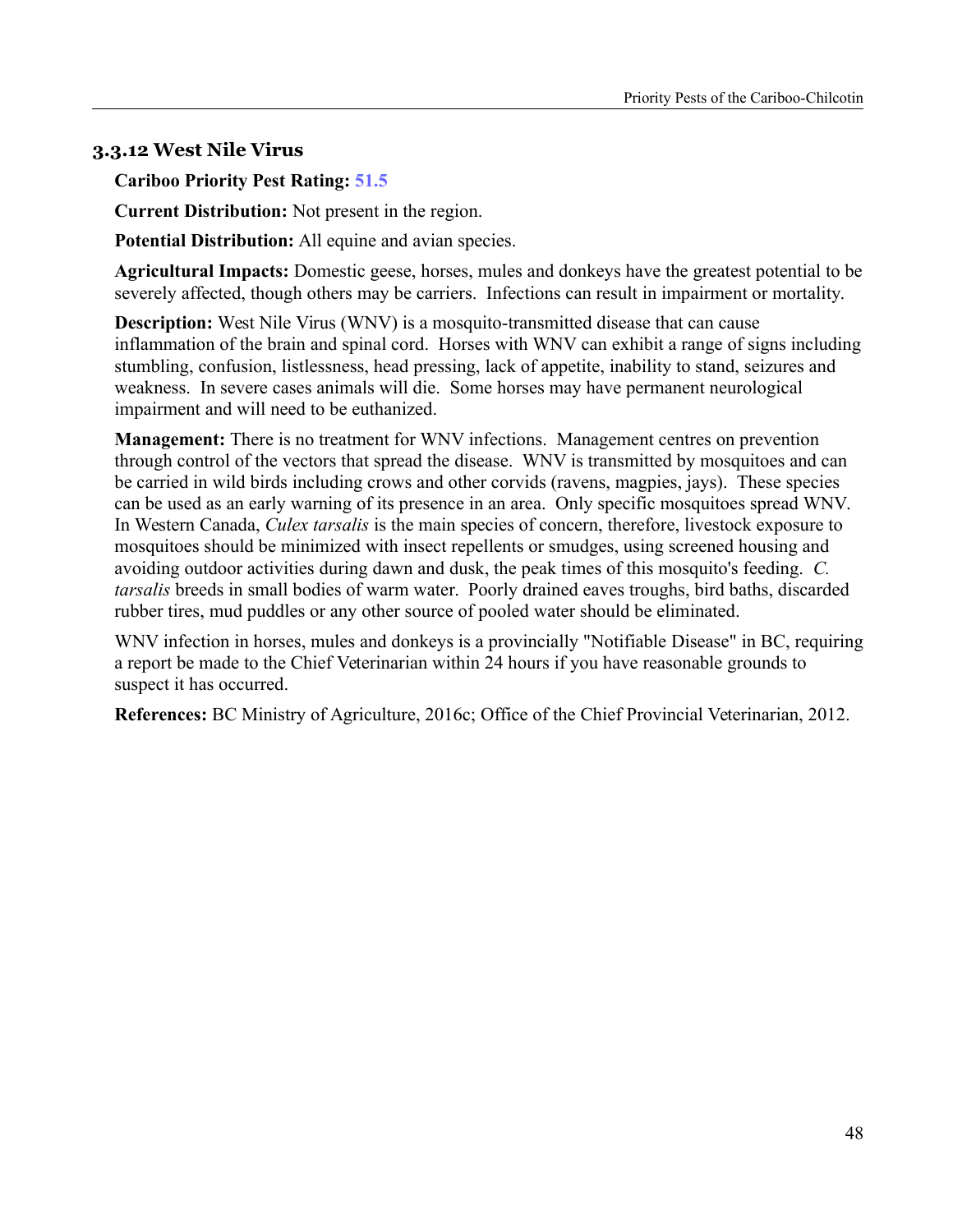# **4. Analysis and Recommendations**

## **4.1 Summary of Issues**

#### *Overview of Regional Pest Concerns*

Consultations with regional stakeholders, together with a scan of relevant information, identified 77 priority agricultural pests, including 41 weed species, 24 insects and arachnids and 12 pathogens. While there are differences in the expression of various pest problems, there was a high degree of overlap in the pest species identified in the Cariboo-Chilcotin, with those in other major farming regions of the province (Eisen, 2016; Jesperson, 2017; RDNO, 2012; Scholefield *et al*. 2016; van Westendorp, 2017). And, indeed, there are no agricultural pest problems unique to the Cariboo Regional District.

The pests identified can be classified into three groupings to inform the regional management strategy (Table 7):

- 1. Endemic pests, with existing wide or pan-regional distribution, and variable impacts on production;
- 2. Pests with limited regional distribution, but potentially for expansion; and,
- 3. Pests not known to be within the region, but which would cause significant impacts if they arrive.

Pests can also be grouped by their relative priority rankings (Table 7). The agricultural pests evaluated had an average priority ranking of 46.9/100 with a standard deviation of 15.2. In consideration of the relative risks, the following categories were established:

- High: Pests with ranking greater than 1 standard deviation above the average;
- Average: Plus or minus 1 standard deviation from the mean rank; and,
- Low: Those with a rating less than 1 standard deviation below the mean.

Most of the agricultural pest problems in the Cariboo Regional District are endemic and of average relative risk (Table 7). Contrary to other areas where climate change is implicated in the northward migration and elevated risk from warm-season (C4) weeds (Holm, 1997; Patterson *et al*., 1999; Walthall et *al.*, 2014), the regional weeds identified are overwhelmingly cool-season (C3) adapted. The projected regional climate shifts appear to have a more pronounced effect on extending the ranges of some established weed problems, rather than making conditions suitable for new entrants.

In contrast, the warming temperatures and extended growing seasons evidenced in the climate envelope modeling (Section 2.2), suggests that new, and potentially very damaging, insect and pathogen problems could establish in the region. This is in agreement with the climate change forecasting for expansion in the ranges of insects, arachnids and pathogens across North America (Bale and Hayward, 2010; Hartley *et al*., no date; Scholefield *et al*. 2016; Walthall et *al*., 2014).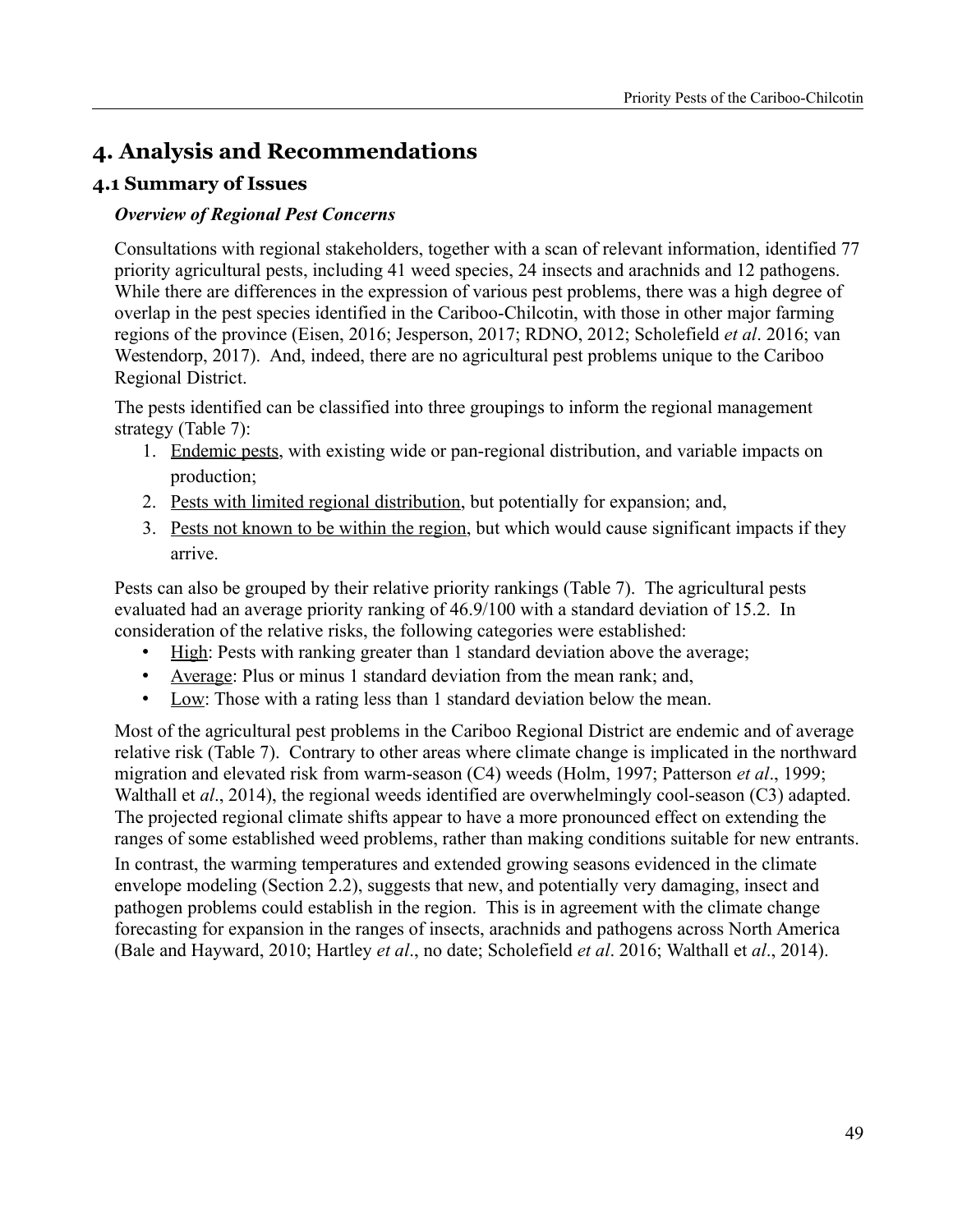| <b>Rating</b> | <b>Endemic</b>                                                                                                                                                                                                                                                                                                                                                                                                                                                              | <b>Limited Distribution</b>                                                                                                                                                                                                                                                                                                            | <b>Not in the Region</b>                                                                                                                                           |
|---------------|-----------------------------------------------------------------------------------------------------------------------------------------------------------------------------------------------------------------------------------------------------------------------------------------------------------------------------------------------------------------------------------------------------------------------------------------------------------------------------|----------------------------------------------------------------------------------------------------------------------------------------------------------------------------------------------------------------------------------------------------------------------------------------------------------------------------------------|--------------------------------------------------------------------------------------------------------------------------------------------------------------------|
| <b>High</b>   | Thistle, Canada<br>Orange hawkweed<br>Oxeye daisy<br>Botrytis neck rot<br>Ergot<br>Grasshoppers<br>Cabbage maggot<br>Large yellow underwing moth<br>Onion root maggot                                                                                                                                                                                                                                                                                                       | Black army cutworm                                                                                                                                                                                                                                                                                                                     | Brown marmorated stink bug<br>True army worm                                                                                                                       |
| Average       | Burdock, common<br>Burdock, giant<br>Common groundsel<br>Common tansy<br>Field bindweed<br>Goat's beard<br>Knapweed, spotted<br>Marsh arrowgrass<br>Mustard, field<br>Mustard, wild<br>Quackgrass<br>St. John's wort<br>Tall yellow buttercup<br>Thistle, bull<br>Yellow hawkweeds<br>Yellow rattle<br>Carrot rust fly<br>Face fly<br>Horn fly<br>Rocky Mountain wood tick<br>Varroa mite<br>Western flower thrips<br>Botrytis blight<br>Brown root rot<br>Verticilium wilt | <b>Black henbane</b><br>Blueweed<br>Hoary alyssum<br>Hoary cress<br>Hound's tongue<br>Perennial pepperweed<br>Russian knapweed<br>Sulphur cinquefoil<br>Thistle, plumeless<br>Alfalfa weevil<br>Grey tortrix moth<br>Horse bot fly<br>Western cherry fruit fly<br>Late blight, potato & tomato<br>Phytophthora root rot<br>Rhizoctonia | Apple maggot<br>European fire ant<br>Japanese beetle<br>Spotted wing drosophila<br>Western corn rootworm<br>Anaplamosis<br>Fusarium head blight<br>West Nile virus |
| Low           | Dalmatian toadflax<br>Knapweed, diffuse<br>Leafy spurge<br>Scentless chamomile<br>Thistle, nodding<br>Aphids<br>Apple scab                                                                                                                                                                                                                                                                                                                                                  | Baby's-breath<br>Field scabious<br>Knapweed, meadow<br>Mountain bluet<br>Thistle, marsh plume<br>Wild chervil<br>Wild parsnip<br>Yellow flag iris                                                                                                                                                                                      |                                                                                                                                                                    |

**Table 7.** Priority Pest Groupings for Management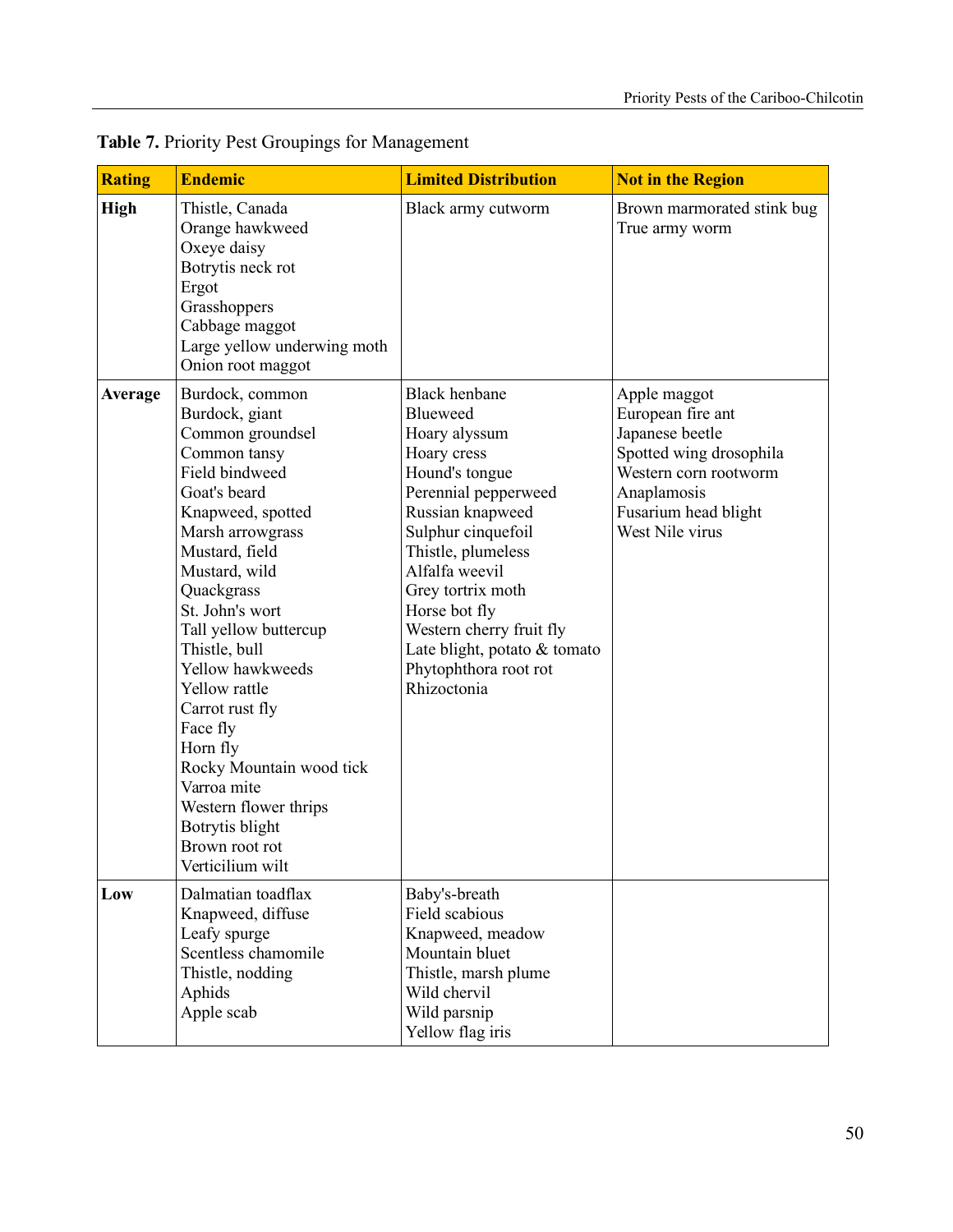## *Integrated Pest Management*

Integrated pest management (IPM) is a decision-making process that contributes to effective, economically and environmentally responsible decisions (BC Ministry of Agriculture, 2010). IPM practices are universally recommended as beneficial to adapting agriculture to a changing climate (BC Ministry of Agriculture, 2010 ; Scholefield *et al*., 2016; Walthall *et al*., 2012; Wolfe *et al*., 2014). The primary steps and information needed in an IPM plan are:

- 1. Planning and managing production to avoid pest problems;
- 2. Being able to identify and understand pests life cycles, preferred foods and environments;
- 3. Monitoring pests and beneficial organisms, pest damage and environmental conditions;
- 4. Using economic thresholds and past experience in making pest control decisions;
- 5. Choosing appropriate control methods from the full suite of biological, cultural, mechanical and chemical options; and,
- 6. Evaluating the effects and efficacy of the management undertaken.

As evidenced by the results of the producer survey and interviews, IPM planning is not widely practiced in the region, nor are the elements of an IPM system used extensively. Only one respondent to the survey indicated they follow a formal IPM plan. While 70% indicated they could identify the pest impacting their operation and understood their life cycles, only 29% consider a range of management options before taking action, and less than 15% keep records of their pest control actions and formally evaluate the effectiveness of their management.

## *Regional Pest Management Support*

Regional support for education, monitoring, research and adaptive management are recognized throughout the province and elsewhere as contributing to an effective and efficient agricultural pest management response (Benn, 2016; CCCIPC, 2017; CAI, 2012a; CAI, 2012b; Nadler, 2014; Scholefield and Dessureault, 2016; Scholefield *et al*., 2016).

Producers and producer groups identified a lack of adequate programmatic support for agricultural pest management in the region as a barrier to addressing new and existing pest issues. There are, however, many programs available to the agricultural community, although the producer awareness and connection to these resources appears highly variable. Support includes:

- 1. BC Ministry of Agriculture provides information and technical support at many levels, based within and outside the region, including,
	- a. Regional Agrologists provide information and help producers connect to services within the region and throughout the province, including dedicated provincial Ministry specialists with expertise in integrated pest management for livestock, crops, and apiculture; organic production, biological controls and pesticides;
	- b. Plant Health Laboratory [https://www2.gov.bc.ca/gov/content/industry/agricultureseafood/animals-and-crops/plant-health/plant-health-laboratory] provides diagnostic services for a modest fee covering crop pests including insects, diseases and nonpathogenic disorders; and,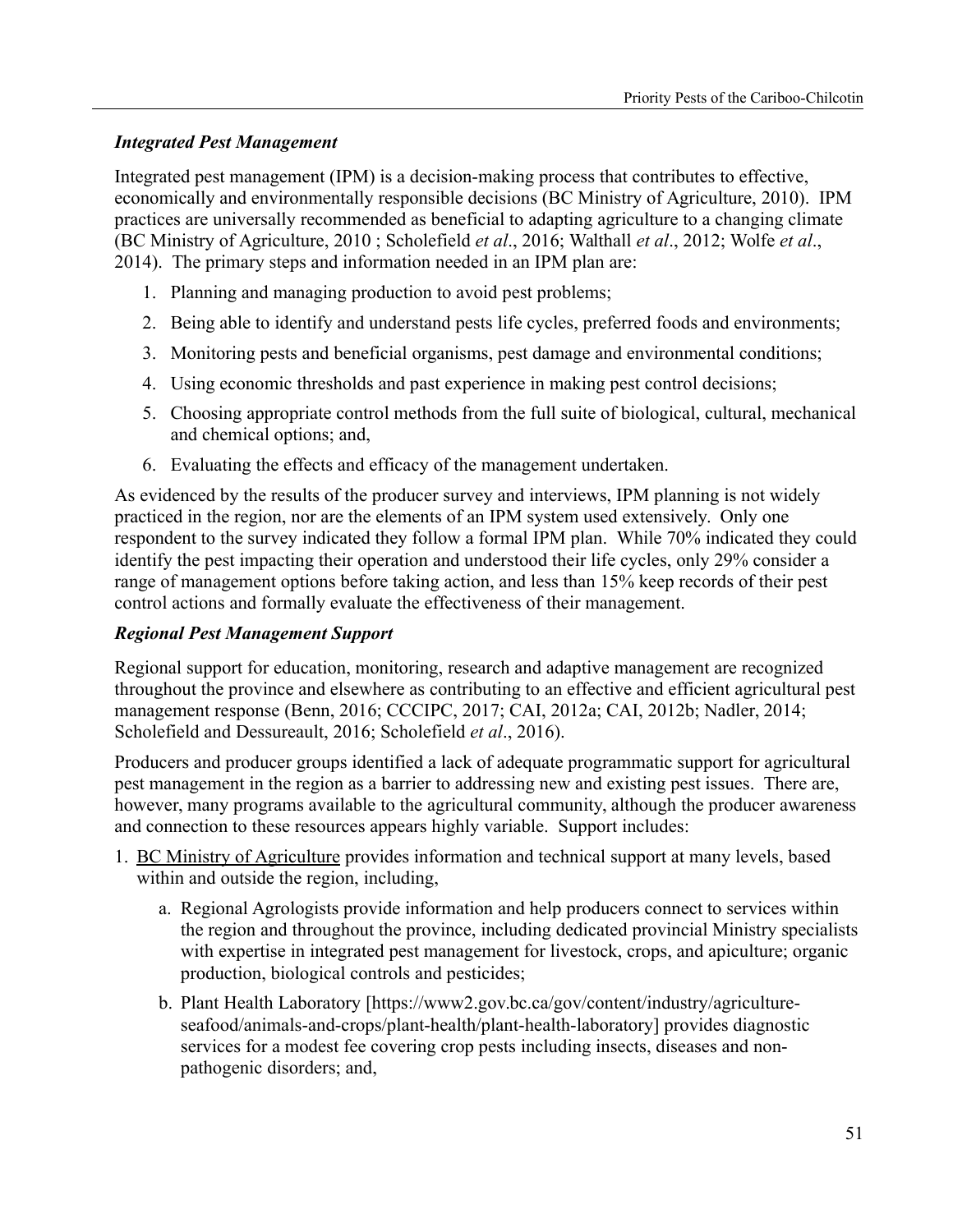- c. Animal Health Lab [https://www2.gov.bc.ca/gov/content/industry/agricultureseafood/animals-and-crops/animal-health] provides veterinary diagnostic services for livestock production.
- 2. Cariboo Agricultural Research Alliance (CARA). This newly launched initiative does not yet have programs or other support in place for pest management, though their mandate of producer focused research and extension support aligns with the intent;
- 3. Cariboo Coast Chilcotin Invasive Plant Council (CCCIPC) provides robust extension of information for invasive plant identification, monitoring and control [http://cccipc.ca/]. The Council provides direction on invasive plant species for control, inventory and monitoring work, and supports regional education, coordination and strategic planning (CCCIPC, 2017). The CCCIPC has supported research and adaptive management, including follow-up monitoring of biological controls released in the region, and targeted grazing of weeds ('Cows eat weeds'). The CCCIPC is linked to, and supplies information into, a provincial, inter-agency weeds database;
- 4. Cariboo Regional District [http://www.cariboord.ca/services/invasive-plants/invasive-plants-2] provides information and support for noxious weed control, including cost-share funding on herbicides, equipment loans for applying pest control products, and limited treatment service for weed infestations on private property (typically for small land parcels);
- 5. Environmental Farm Plan (EFP) and Beneficial Management Practices (BMP) Programs, [http://ardcorp.ca/programs/environmental-farm-plan/] delivered by the BC Agricultural Research and Development Corp, provides all agricultural producers with free, confidential, onfarm risk assessment and education, which includes basic education on IPM methods. Qualifying producers who complete an EFP are eligible for funding support for professional development of an IPM plan for their farm or ranch;
- 6. Forage Council of BC [http://www.farmwest.com/] has weather-based calculator tools for determining pest degree days, temperature and degree days in support of IPM. Farmwest maintains a library of extension articles and other resources related pest management;
- 7. Invasive Species Council of BC [http://bcinvasives.ca/] has extensive resources online to assist with the identification and management of non-native, invasive plants and insects; the Council hosts research forums and webinars; and, offers training programs for the identification, reporting, inventory and management of invasive species;
- 8. Ad hoc support in pest management has been provided regionally on many levels from many organizations, several of which have expressed interest in future partnerships or collaboration on research and extension projects, as their time and resources permit:
	- a. BC Cattlemen's Association, regional and local associations;
	- b. Certified Organic Associations of BC;
	- c. College of New Caledonia, Horticulture Program;
	- d. Kersley Farmers' Institute;
	- e. Thompson Rivers University.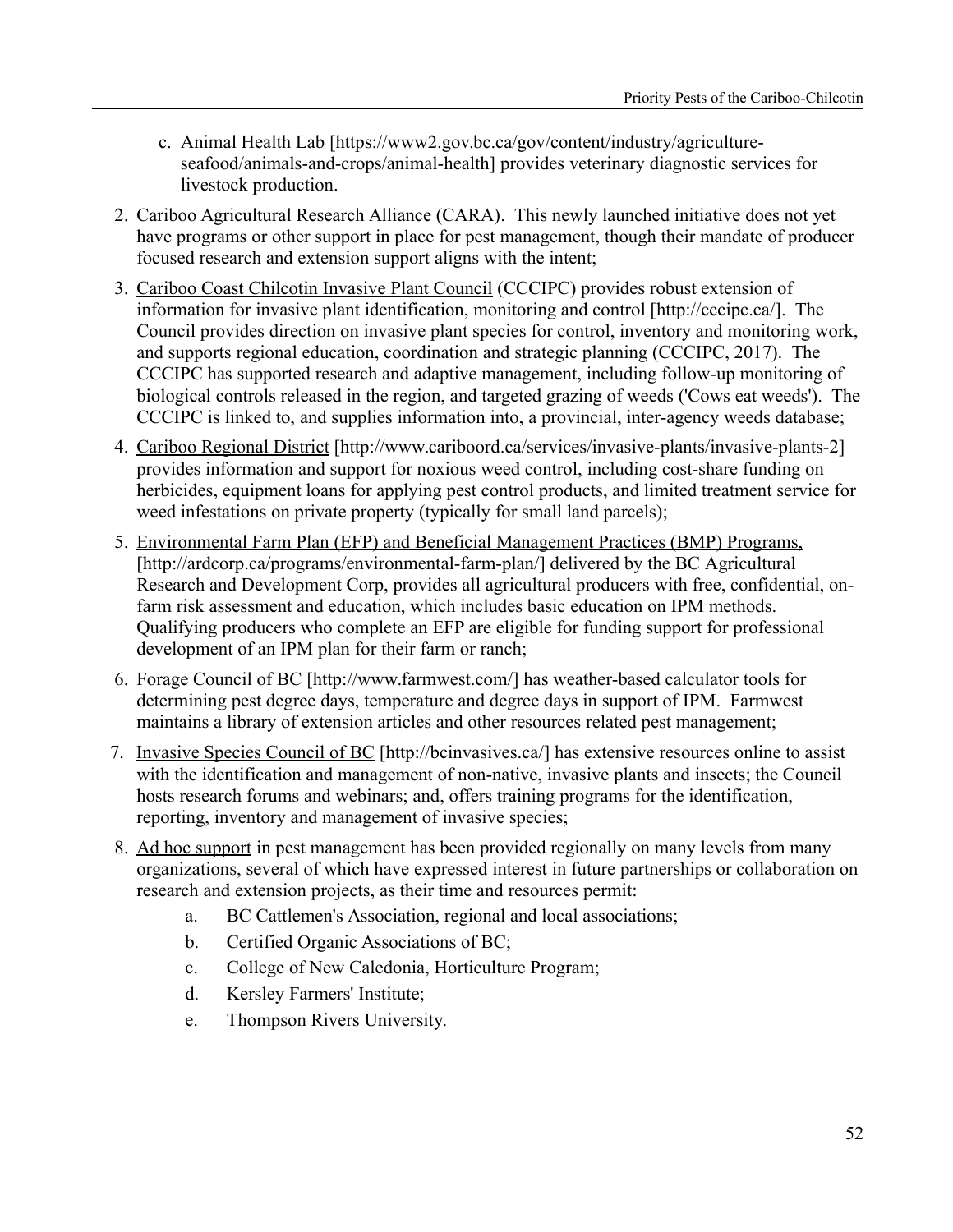## *Complexity and Cumulative Impacts*

Climate change can underpin complex, multi-factored and cumulative pest impacts in agricultural production (Crawford and Beveridge 2013; Walthall, 2012). In the Cariboo-Chilcotin, several producers emphasized that forest pest outbreaks have had direct and indirect impacts on their agricultural operations. Mountain pine beetle (*Dendroctonus ponderosae*), Douglas-fir beetle (*D. pseudotsugae*) and spruce bark beetle (*D. rufipennis*) have directly impacted farm and ranch timber resources, elevated fire hazards, damaged fencing and other infrastructure, blocked roads and trails and changed regional hydrology and micro-climates.

Forest pest outbreaks, coupled with an increased frequency in drought and wildfire, and changes in wildlife distributions (which are also likely responding to forest pests, drought and fire), are contributing to cumulative impacts being expressed in regional farming and ranching. Examples include:

- In the south Cariboo, drought and mountain pine beetle impacts have significantly reduced surface water sources for stock watering on rangeland. The decrease in traditional water sources has impacted livestock distributions with a greater risk of localized overgrazing within trailing distance of water, often coupled with greater foraging competition from wild ungulates in these same areas. And these factors, cumulatively, have created habitat favourable to grasshopper outbreaks, which through a negative feedback, accelerates the forage losses and deterioration of the range condition.
- In the central Cariboo, changes in surface water and wind patterns resulting from beetlekilled forests, have altered the spring soil moisture, temperature and humidity profiles for market garden operations. The supplemental irrigation that is now required to keep seed beds suitable for germination, also elevates the risk of some fungal and insect pests.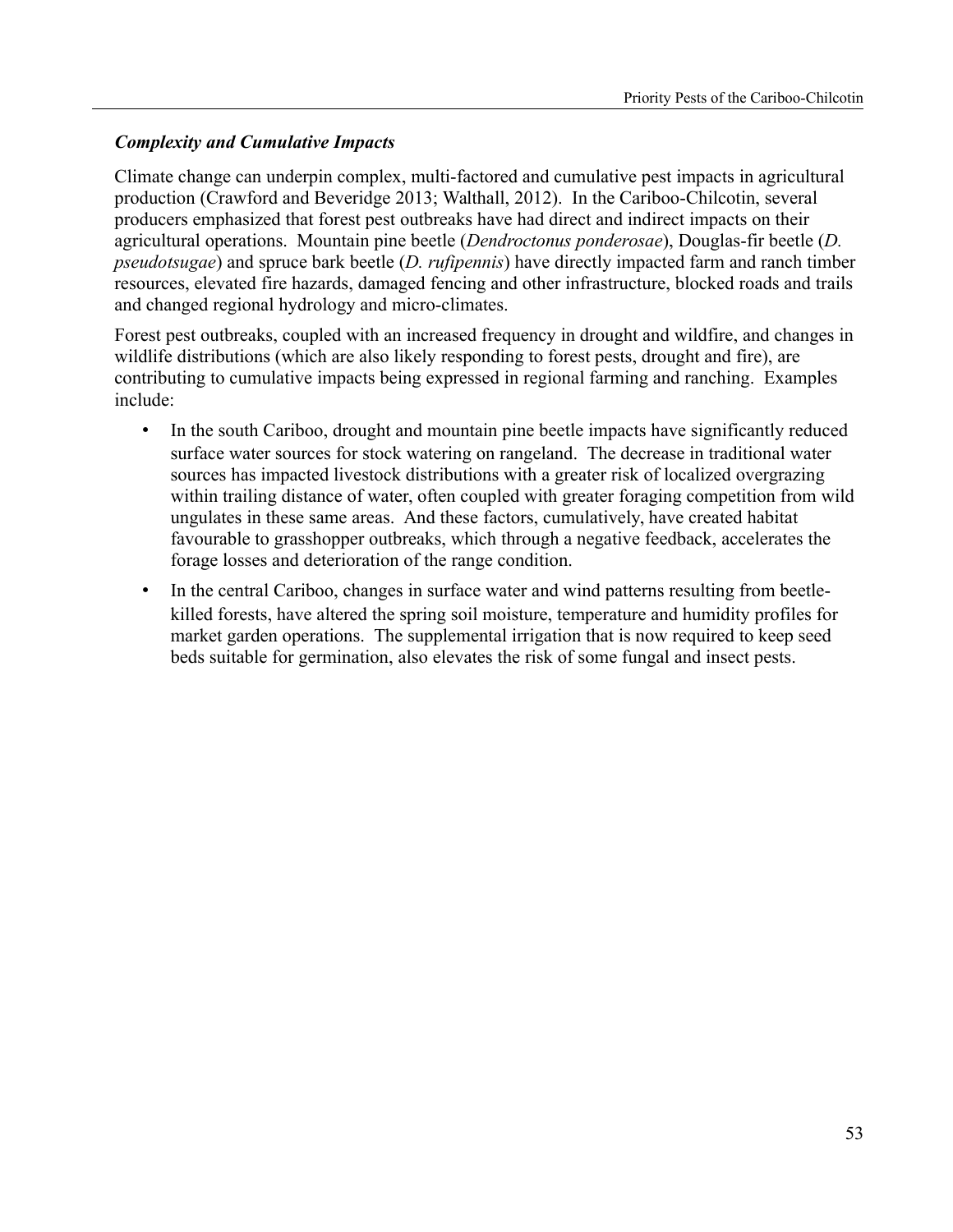## *Other Issues Identified*

In the course of the consultations, stakeholders identified other climate- and non-climate related impacts affecting regional agriculture, that are outside the scope of this review and analysis. These factors, though sometimes only peripheral to pest management, may factor into the decisions around future support for pest-related support in the region.

The issues identified include the following:

- The fate of native pollinators in relation to pesticide use, drought and wildfire smoke and degree to which they are impacted by climate change;
- Native plants, not considered noxious or invasive, but that are poisonous to livestock (e.g. pine needles causing abortion in cattle, water hemlock causing livestock poisoning) and their relationship to climate variables (e.g. whether the potency increases with drought);
- Perception that crops damaged or consumed by black bears, wild ungulates and waterfowl generally exceeds all losses attributed to insects, weeds and pathogens combined;
- Perception that livestock killed or maimed by wild predators (notably wolves) generally exceeds all losses to livestock insect pests and diseases;
- An observed decrease in bat populations with potential consequences for increased disease conveyed by mosquitoes and flies, or direct impacts from insect pests;
- An observed increase in corvids, including mag pies and crows, with the risk of increased incidence of disease (e.g. West Nile virus) carried by these wild birds.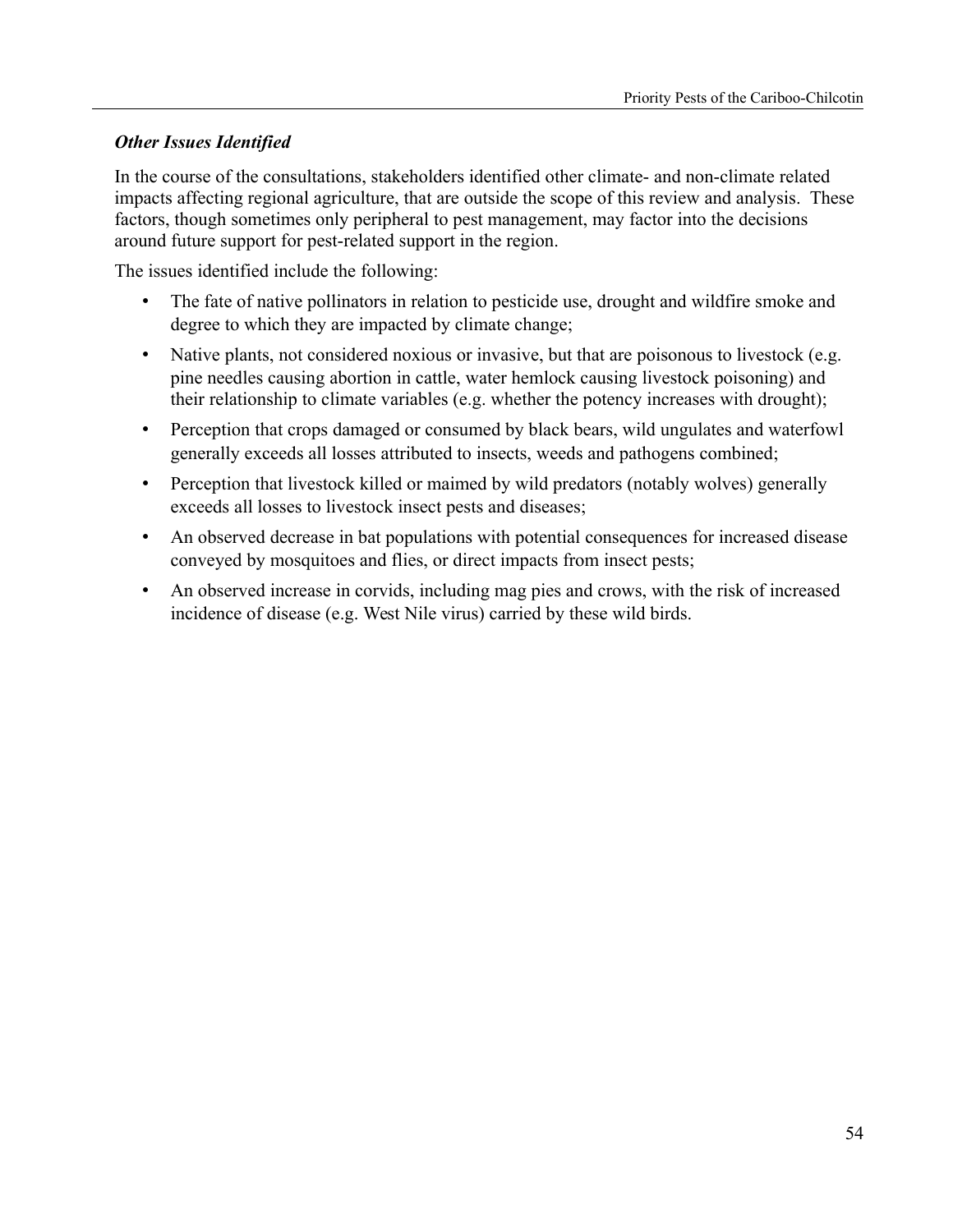# **4.2 Gap Analysis and Recommendations**

Based on the review of literature and input from agricultural stakeholders, the following knowledge or management gaps are noted with recommendations for supporting agricultural pest management activities in the Cariboo-Chilcotin.

## *1. Employ Layered Management Strategies*

An effective and comprehensive management approach is in place for some of the agriculturallyrelated, regional weeds (CCCIPC, 2017), but none exists for the full spectrum of agricultural pests identified in this review. It is recommended, conforming to the regional strategy for invasive plants in the regional (CCCIPC, 2017) and pest management activities in other jurisdictions (Wolfe *et al*. 2014), that a layered management approach be employed, based on the relative risks and existing distribution of the priority pest species (Table 7):

Endemic pests, with wide or pan-regional distribution; support should focus on extending beneficial practices information to producers to manage an ongoing presence within their production setting, and where possible, to direct efforts to manage species into an equilibrium using cultural methods or biological controls;

Pests with limited regional distribution; support should focus on containment or eradication to prevent their spread and impacts in other areas of the region; and,

Pests not known to be within the region; support should primarily be directed to helping producers and the general public identify and report any incidence of these pests to allow for a rapid response to contain and eradicate, if and when they are detected.

Most of the agricultural pest problems in the region are endemic, and can be managed in the current and future climate scenarios with producer education on beneficial management practices, with an emphasis on IPM. Special emphasis should be given to extending identification and reporting protocols for the high priority pests, not yet in the region: brown marmorated stink bugs and true army worms. Both potentially impact a wide range of agricultural crops across the spectrum of regional production and are very destructive once established.

#### *2. Enhance Producer Education and Connection to Information*

Existing producer knowledge regarding many pest management issues and management options is insufficient. Agricultural producers are at the front line of all pest management issues, and their ability to effectively address existing and emerging pest management issues hinges on key information in the areas of:

- 1. Integrated pest management concepts and planning;
- 2. Identification of priority agricultural pests and their damage patterns;
- 3. Scouting and monitoring protocols, particularly for insect and pathogens; and,
- 4. The full range of cultural, biological, mechanical and chemical control options suited to individual pest problems.

Producer education should start by improving the connection of regional producers to existing free or low cost, and sometimes underutilized, support programs that are already in place: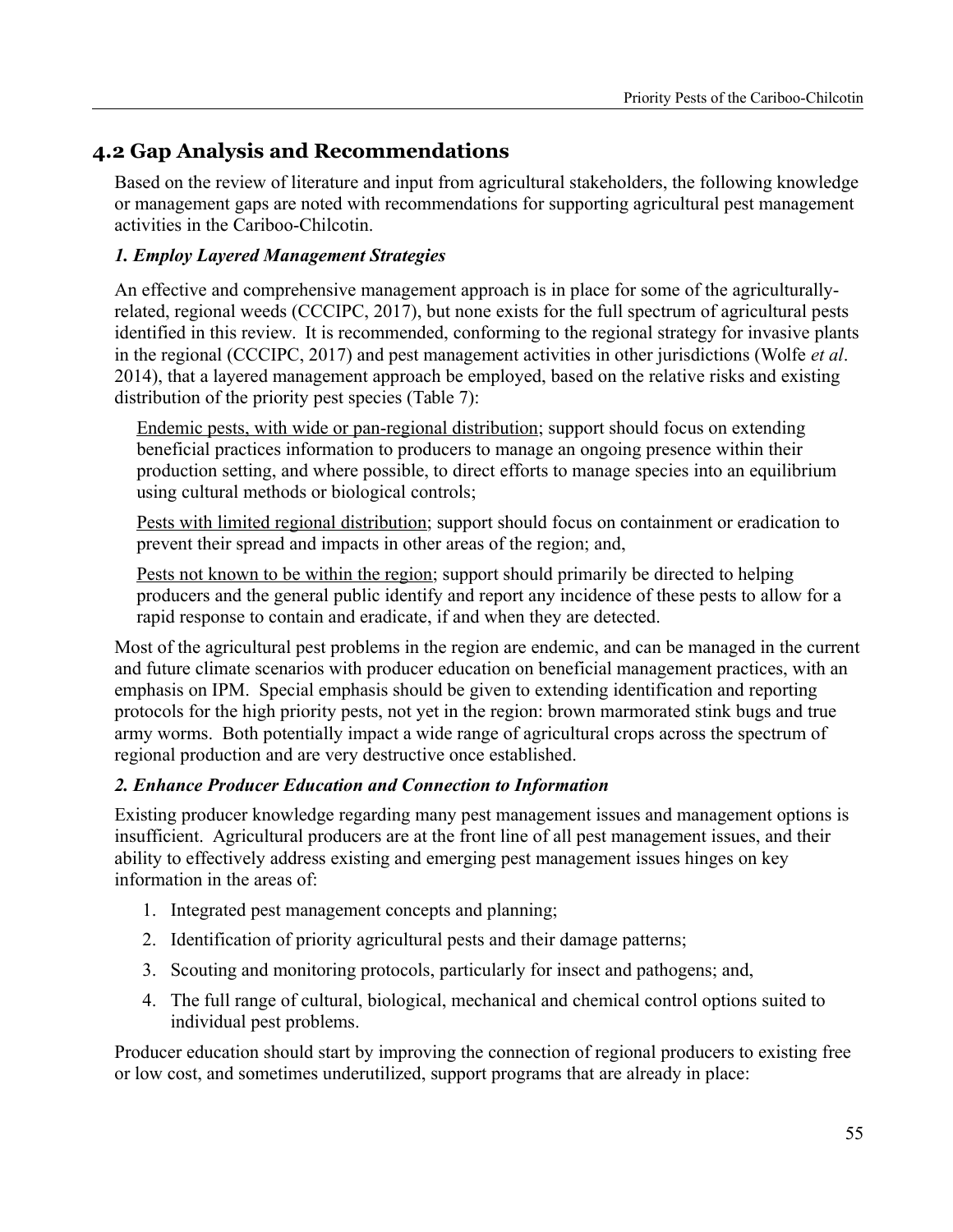- 1. CCCIPC education resources for weed identification and management options;
- 2. EFP and BMP Programs for IPM education and planning support. No regional producers have accessed support cost-share funding for IPM planning or activities in the past 8 years;
- 3. Invasive Species Council of BC for education and training resources; and,
- 4. BC Ministry of Agriculture Plant and Animal Health Laboratories. The plant diagnostic lab in Abbotsford notes that they receive very few samples for identification from the Cariboo - Central Interior which limits their ability to prepare support responses (Jesperson, 2017).

#### *3. Expand and Refine Regional Pest Monitoring*

Existing regional support for monitoring and managing plant pests is far more advanced than for either insects or pathogens. Moreover, for weeds, greater emphasis has been placed on regional monitoring and extension activity related to species invading rangelands and natural areas, than on either cultivated fields or improved pastures.

A pan-agricultural, monitoring network should be established that is focused on early detection and is linked to a rapid response protocol for new and emerging pest issues. This would enable improved access and sharing of pest information across the region. Options for the monitoring network include:

- Resourcing a standalone system under the direction of CARA with responsibility for keeping this strategy up-to-date, and coordinating information from the CCCIPC, BC Ministry of Agriculture and individual agricultural producers; and,
- Resourcing an expanded role for the CCCIPC (transitioning it to an invasive species organization) to include a broadened range of plant pests (to include weeds impacting agricultural operations that may not be invasive) as well as insects, arachnids and pathogens.

With any option for pest monitoring, there needs to be increased emphasis on making the information available to individual producers, in a format they can readily understand, allowing them to make better informed IPM decisions.

Existing protocols for scouting and monitoring insects and pathogens, such as Agriculture and Agri-Food Canada's insect monitoring protocols should be employed when available (Benn, 2016).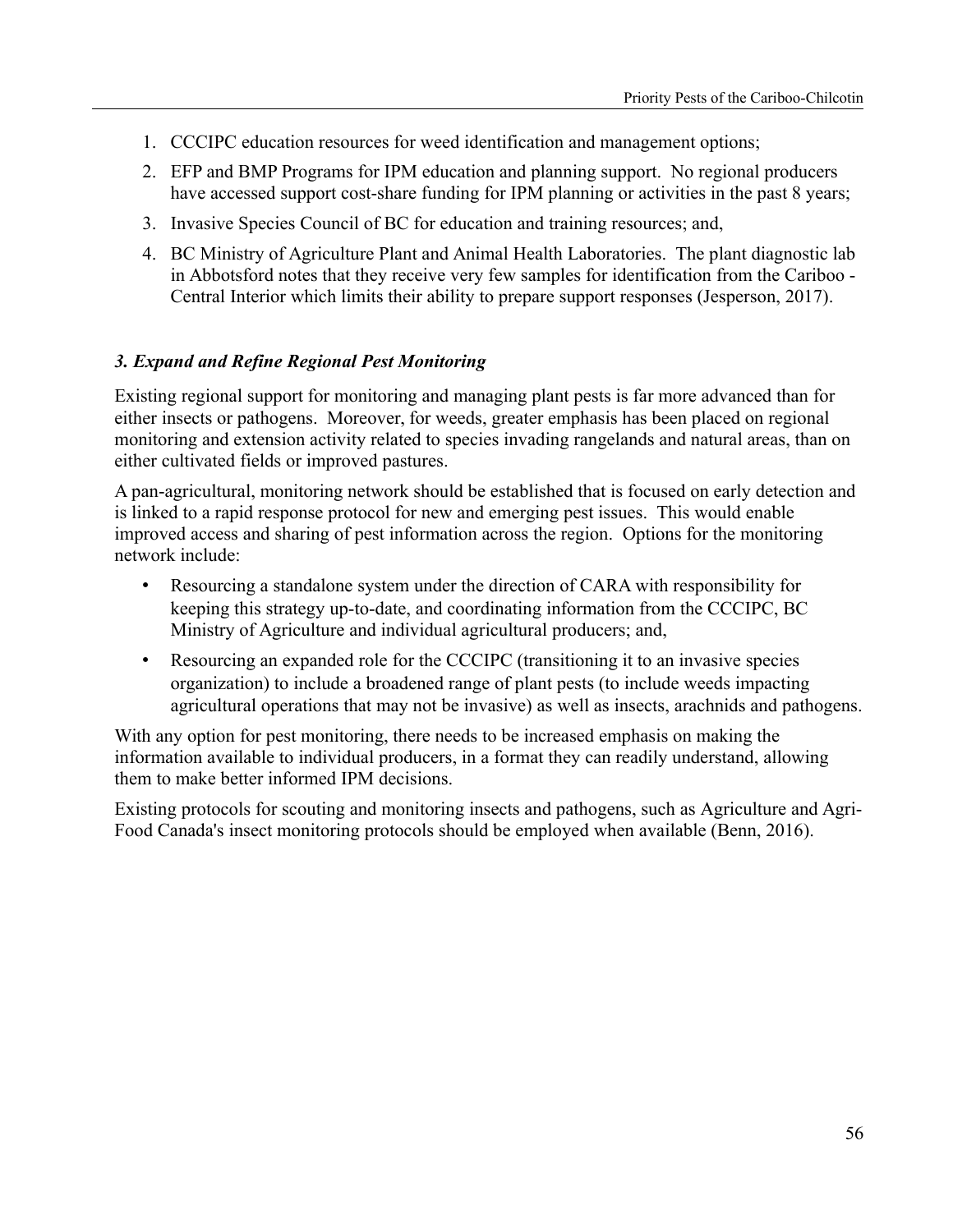## *4. Establish, or Link to Existing, Climate Monitoring Networks*

Insect and disease problems are generally more dynamic than plant pests and rely more heavily on annual weather patterns and local conditions before they manifest. There is, therefore, a more acute need for reliable local or sub-regional climate information to forecast pest problems and recommend IPM actions. As in other jurisdictions (Nadler, 2014), there are few agriculturallyrelated weather information providers, and none dedicated to supporting this region. The large geographic area covered by the Cariboo-Chilcotin, and relatively sparse network of existing networked climate stations, however, present major challenges.

It is recommended that a network of sub-regional agricultural climate stations be established. The \$2,000 to \$3,000 cost of these stations will be prohibitive for many individual producers to participate. Resourcing should be directed to subsidizing climate station establishment until a representative distribution is present across the major agricultural areas in the region. Individual agricultural producers can also access cost-share funding for climate monitoring equipment through the BMP Program if they have completed an EFP, and it is current.

All individual climate stations should be networked, when possible, to share data into existing provincial climate information networks, such as the BC Forage Council - Farm West Climate Station Network [http://www.farmwest.com/node/938].

As added benefits, the climate station network would also be of utility in forecasting agricultural water use, for adjusting irrigation schedules, and also in predicting the hazard ratings for wildfires.

## *5. Refine the Priority Pest Ranking System*

The pest rankings used in this analysis should be revisited and updated periodically, as many of the variables involved in the ranking process are dynamic (e.g. species distributions) and subject to revision as new information on impacts and management outcomes, future climate projections, or other relevant information becomes available.

The mapping of agricultural pests to the regional climates and habitats (e.g. level of disturbance, shade, other host species) both in current and projected climate scenarios should be expanded and refined. The current modeling was conducted at the biogeoclimatic zonal level, and is suitable for making strategic decisions at a regional level. Reworking the model to a biogeoclimatic subzone and variant level, and making this information available as a GIS spatial layer, would allow for more robust pest management decision making to the local, or in some cases, at the farm level. This modeling would also benefit from an expansion and updating of the agricultural land use inventory (ALUI) dataset for the Cariboo Regional District.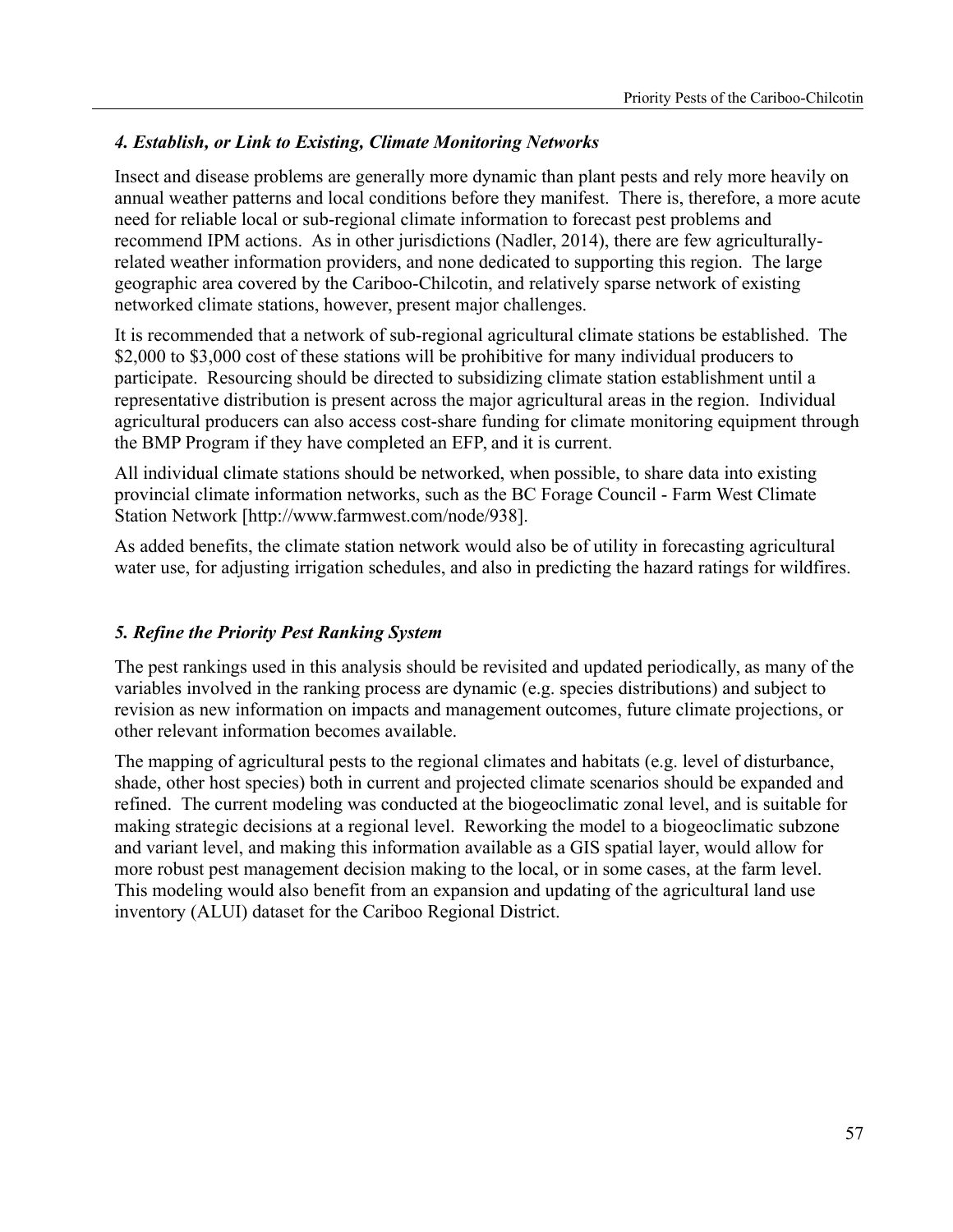## *6. Conduct Participatory Research and Adaptive Management Trials*

There are many basic pest management gaps that would benefit from regional information and experiences. For example, for many of the pest issues, the organic control options are limited or non-existent (Eisen, 2016). There is also a wealth of relevant research and experience from other agricultural regions that could be demonstrated regionally. Current research and development support is limited, but emphasis should be given to work that addresses information gaps that:

- Avoids new pest problems from establishing, e.g. through trialling pest-resistant crops and crop varieties;
- Improves the understanding of non-crop/non-livestock hosts and vectors;
- Links pest management issues to other climate-related changes, e.g. water supply, wildlife populations, wildfire;
- Leverages existing management capabilities and resources to lower or eliminate the treatment costs, e.g. targeted grazing for weed control (e.g. 'cows eat weeds'), or changing cultivation methods to decrease fungal pests;
- Results in long-term stable control with lower-cost inputs, e.g. testing, establishing and monitoring regionally-adapted biological controls.

It is recommended that research and adaptive management work should be coordinated through resourcing the Cariboo Agricultural Research Alliance (CARA). Regional support partnerships could be leveraged to expand producer driven research and adaptive management trials, though none currently have significant core funding for this work, and activities need to be framed within their existing mandates.

For weeds, there are many partnership options including the CCCIPC, Cariboo Regional District, cattle producer organizations, Thompson Rivers University and the Forage Council of BC.

For greenhouse and horticultural crops, expansion of ongoing trials by the College of New Caledonia, Horticulture Program is a logical starting area.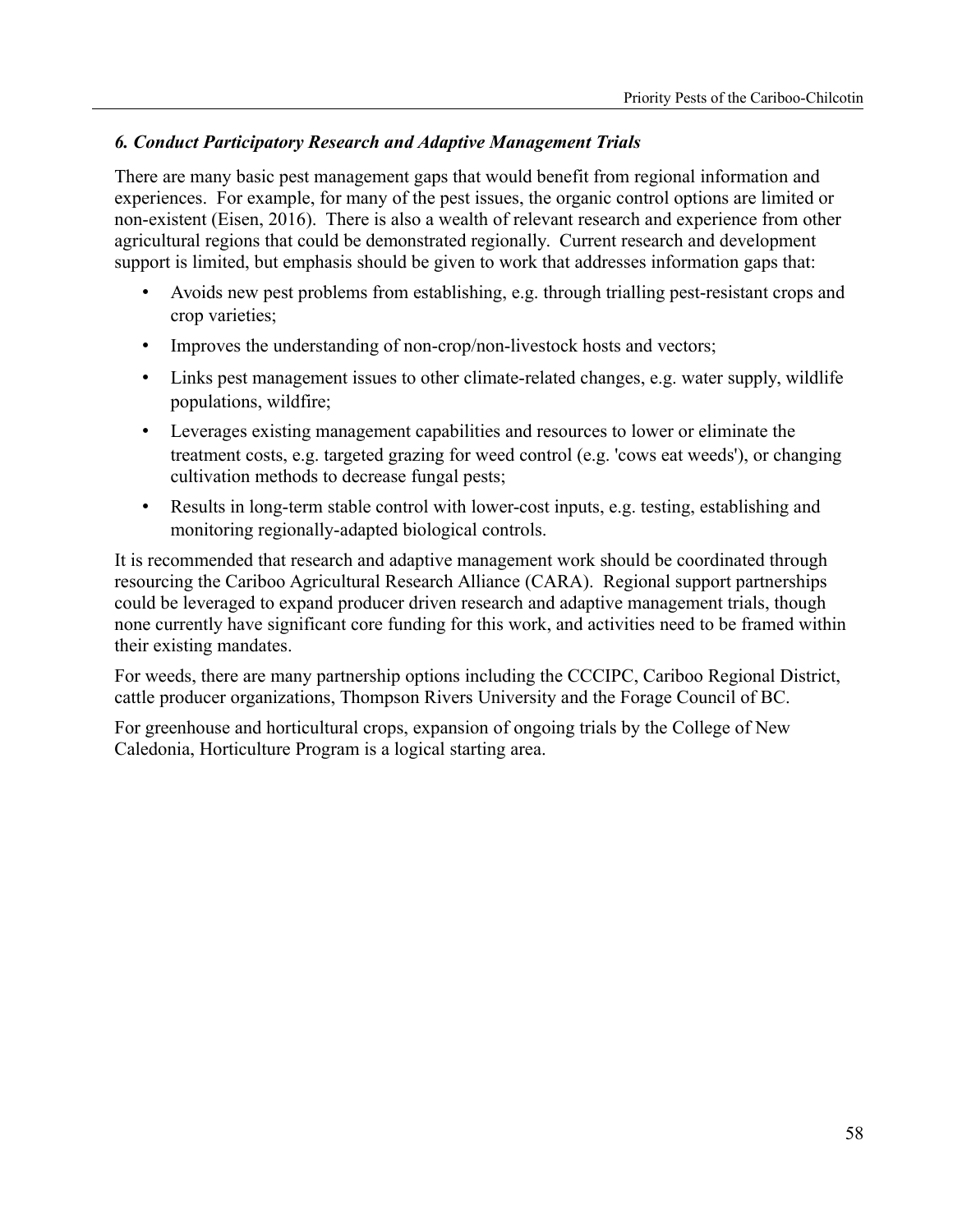# **5. Information Cited**

- Acheampong, S. 2016. Pest Alert: Grey Tortrix Moth (Cnephasia stephansiana). BC Ministry of Agriculture, Kelowna, BC, 9 pp.
- Acheampong, S. and T. Hueppelsheuser. 2013. Spotted Wing Drosophila (Drosophila suzukii) A New Vinegar Fly Pest in British Columbia. BC Ministry of Agriculture, Kelowna, BC, 2 pp.
- Alberta Agriculture Food and Rural Development. 1996. Cabbage Maggot. Agri-facts, Agdex 622- 23, Edmonton, AB, 2 pp.
- Bale, J.S. and S.A.L. Hayward. 2010. Insect overwintering in a changing climate. Journal of Experimental Biology 213:980-994.
- Bailey, K.L, Gossen, B.D., Gugel, R.K. and Morrall, R.A.A. 2003. Diseases of Field Crops in Canada. Canadian Phytopathological Society, Saskatoon, SK. pp 89-92.
- BC Ministry of Agriculture. 2010. Reference Guide, The Canada-British Columbia Environmental Farm Plan Program, 5th ed. BC Agricultural Research Development Corporation, Canada - British Columbia Environmental Farm Plan Program, Abbotsford, BC.
- BC Ministry of Agriculture. 2015a. Grasshopper Monitoring and Control in British Columbia. Kelowna, BC, 4 pp.
- BC Ministry of Agriculture. 2015b. Varroa Mite Controls. Plant and Animal Health Branch, Abbotsford, BC, 4 pp.
- BC Ministry of Agriculture. 2016a. Tree Fruit Aphids. Kelowna, BC, 9 pp.
- BC Ministry of Agriculture. 2016b. Thrips Biology and Control in Floriculture Crops. Abbotsford, BC, 4 pp.
- BC Ministry of Agriculture. 2016c. Historic Information on West Nile Virus Infection in British Columbia. Abbotsford, BC, 2 pp.
- BC Ministry of Agriculture. 2017a. Prevention and Management of Apple Maggot in Commercial Apple Orchards in British Columbia. Accessed 12 Dec. 2017 at: [https://www2.gov.bc.ca/gov/content/industry/agriculture-seafood/animals-and-crops/planthealth/insects-and-plant-diseases/tree-fruits/apple-maggot]

BC Ministry of Agriculture. 2017b. Brown Marmorated Stink Bug. Abbotsford, BC, 5 pp.

- BC Ministry of Agriculture. 2017c. Western Corn Rootworm in British Columbia. Abbotsford, BC, 2 pp.
- BC Ministry of Agriculture, Fisheries and Food. 1994. Integrated Pest Management Report: 1993- 94. Abbotsford, BC, 34 pp.
- BC Ministry of Forests, Lands, Natural Resource Operations and Rural Development (FLNRO). 2017a. Baseline Thematic Mapping Present Land Use Version 1 Spatial Layer. Accessed 28 Nov. 2017 at: [https://catalogue.data.gov.bc.ca/dataset/baseline-thematic-mapping-present-land-useversion-1-spatial-layer];
- BC Ministry of Forests, Lands, Natural Resource Operations and Rural Development (FLNRO). 2017a. Biogeoclimatic Ecosystem Classification (BEC) Map Layer. Accessed 28 Nov. 2017 at: [https://catalogue.data.gov.bc.ca/dataset/biogeoclimatic-ecosystem-classification-bec-map].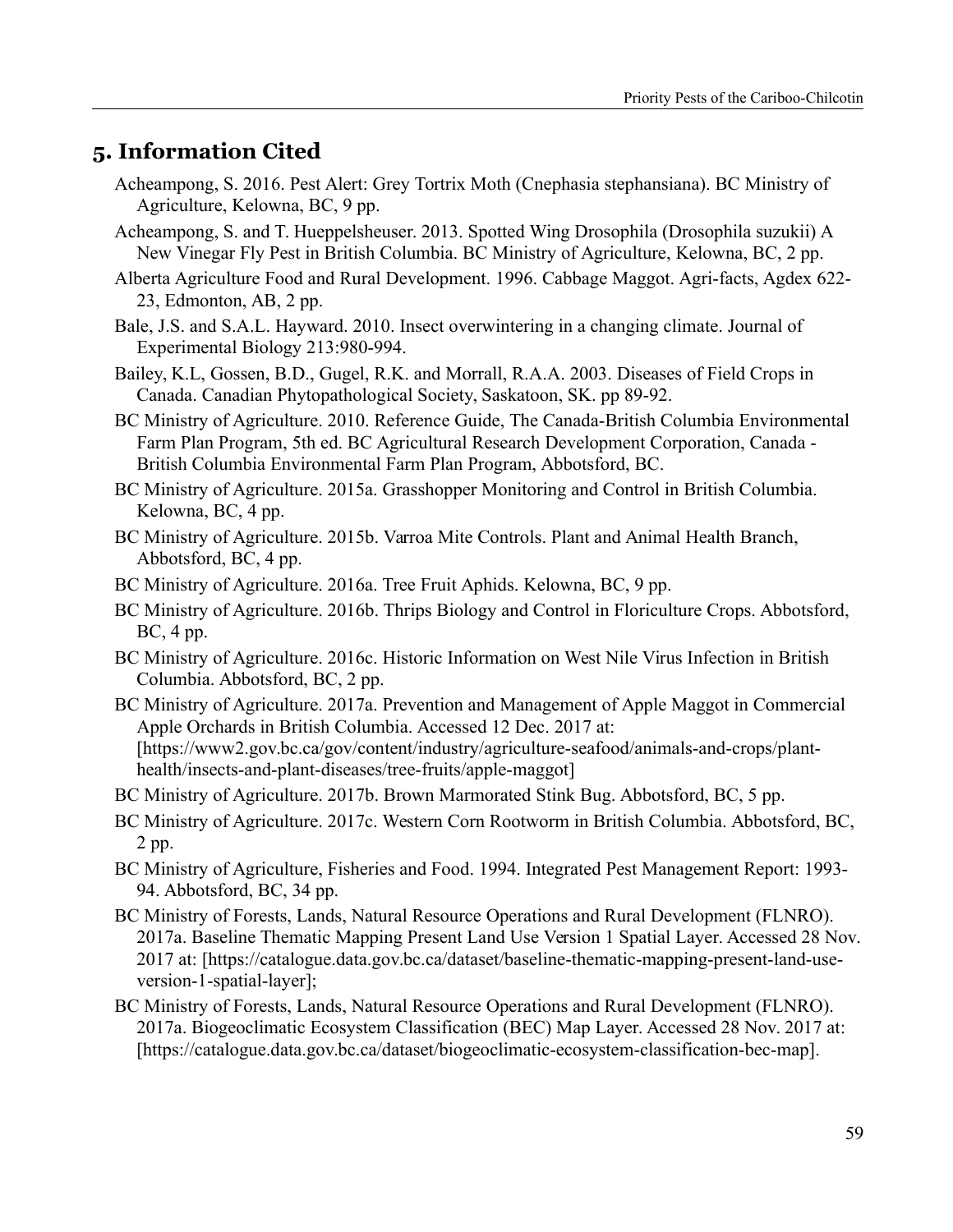- BC Ministry of Municipal Affairs and Housing (MAH). 2017. Regional Districts Legally Defined Administrative Areas of BC layer. Accessed 28 Nov. 2017 at: [https://catalogue.data.gov.bc.ca/dataset/regional-districts-legally-defined-administrative-areasof-bc].
- BC Tree Fruit Production Guide. 2017. Apple Aphid. Accessed 12 December 2017 at: [http://www.bctfpg.ca/pest\_guide/info/32/Apple\_Aphid]
- Benn, A. 2016. BC Peace Collaborative Pest Monitoring Pilot Project: Project Report 2016. BC Agriculture and Food Climate Action Initiative, Regional Implementation Projects, Victoria, BC, 21 pp.
- Calpas, J., R. Howard, K. Turkington, R. Clear and I. Evans. 2003. Fusarium Head Blight of Barley and Wheat. Agdex 110/632-1, Alberta Agriculture Food and Rural Development, Edmonton, AB, 7 pp.
- Canadian Food Inspection Agency. 2017. Popillia Japonica (Japanese Beetle) Fact Sheet. Accessed 29 Dec. 2017 at: [http://www.inspection.gc.ca/plants/plant-pests-invasivespecies/insects/japanese-beetle/fact-sheet/eng/1328165101975/1328165185309]
- Cannings R.A. and G.G.E. Scudder. 2005. Families of Orthoptera in British Columbia. In: Klinkenberg, Brian. (Ed.) 2017. E-Fauna BC: Electronic Atlas of the Fauna of British Columbia. Lab for Advanced Spatial Analysis, Department of Geography, University of British Columbia, Vancouver, BC, accessed 29 Nov. 2017 at [http://www.efauna.bc.ca].
- Cariboo Chilcotin Coast Invasive Plant Council (CCCIPC). 2017. Regional Strategic Plan for Invasive Plant Management. Version 3.1, 114 pp.
- Carisse, O. and T. Jobin. 2006. Apple Scab: Improving Understanding for Better Management. Agriculture and Agri-food Canada, Pest Management Centre, Ottawa, ON, 22 pp.
- Catherall, J. 2017. Research Summary: Tomato varieties grown in unheated greenhouses in Northern BC. College of New Caledonia, Quesnel, BC, 8 pp.
- Chaput, J. 2000. Managing Cutworms in Vegetable Crops. AgDex 250/625, Ontario Ministry of Agriculture, Food and Rural Affairs. Accessed 30 Dec. 2017 at: [http://www.omafra.gov.on.ca/english/crops/facts/00-055.htm]
- Clark, R. 2015. Fly Control Methods for Spring Grazing Cattle. Canadian Cattlemen: The Beef Magazine. Accessed 29 Dec. 2017 at [https://www.canadiancattlemen.ca/2015/04/29/fly-controlmethods-for-spring-grazing-cattle/]
- Climate Action Initiative (CAI). 2012a. Fraser Valley and Metro Vancouver Snapshot Report. BC Agriculture and Food Climate Action Initiative, Risk and Opportunity Series, Victoria, BC, 27 pp. [www.bcagclimatecaction.ca]
- Climate Action Initiative (CAI). 2012b. Wine Grape and Treefruit Production Okanagan Region Snapshot Report, BC Agriculture and Food Climate Action Initiative, Risk and Opportunity Series, Victoria, BC, 23 pp. [www.bcagclimatecaction.ca]
- Crawford, E. and Beveridge, R. 2013. Strengthening BC's Agriculture Sector in the Face of Climate Change. Edited by Meyer, R. Pacific Institute for Climate Initiatives, Victoria, BC, 19 pp.
- Dobb, A. 2013. Forage Production and Export Potential in BC's Central Interior- Final Report, December 2013. Prepared for the Forage Council of BC by Allen Dobb Consulting, Victoria, BC.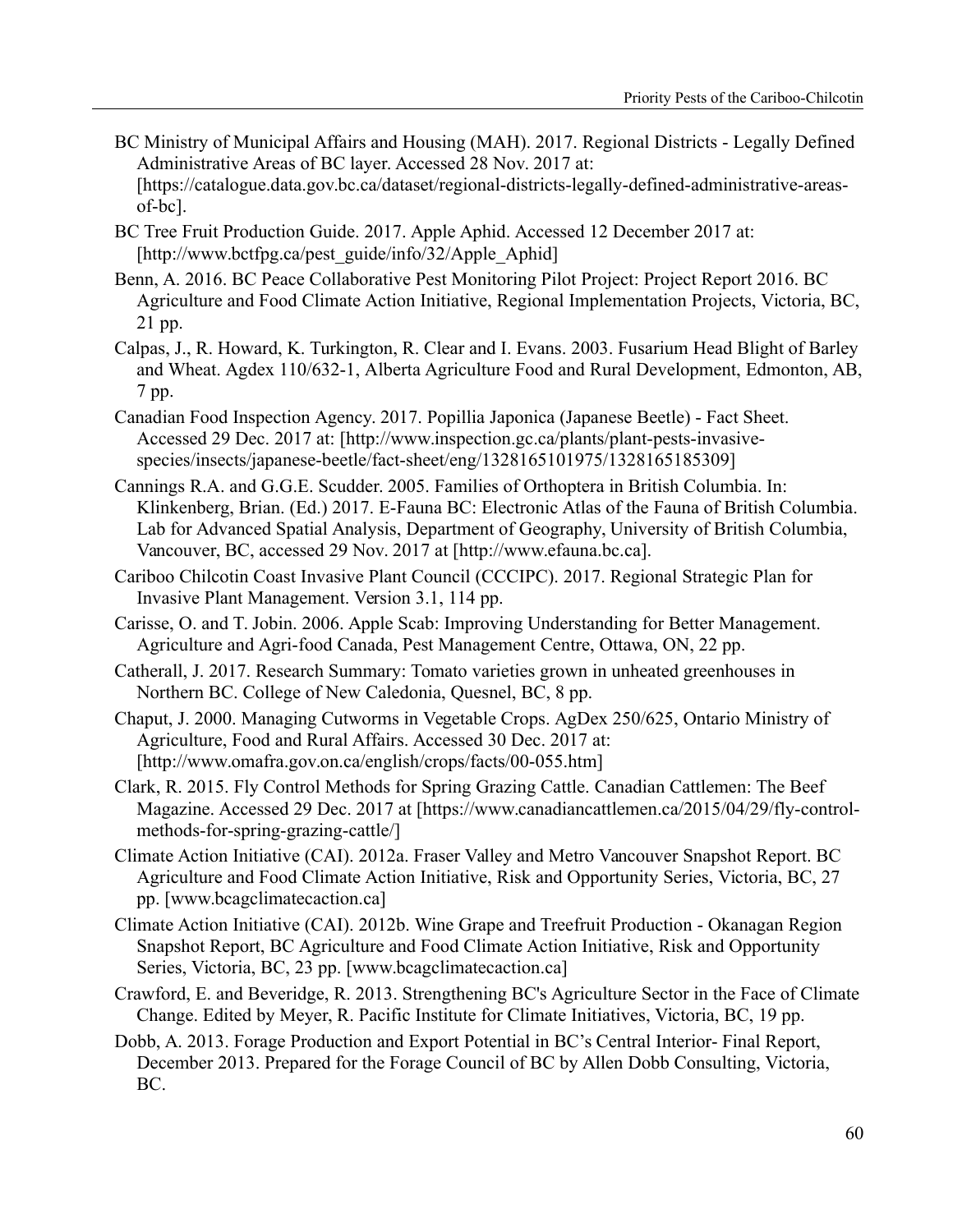- Eisen, R. 2016. BC's Organic Research Needs Report 2016. Resilient Solutions Consulting, prepared for the Certified Organic Associations of BC, Smithers, BC, 12 pp.
- Friesen, R. 2013. Brown root rot lurking in alfalfa fields. Canadian Cattlemen- The Beef Magazine. Accessed 12 Dec. 2017 at: [https://www.canadiancattlemen.ca/2013/04/23/brown-root-rotlurking-in-alfalfa-fields/]
- Goplen, B., Baenziger, H., Bailey, L., Gross, A., Hanna, M., Michaud, R., Richards, K.W., and Waddington, J. 1982. Growing and Managing Alfalfa in Canada, Agriculture Canada, Ottawa, ON, 50 pp.
- Government of Saskatchewan. 2017. Alfalfa Weevil. Accessed 12 Dec. 2017 at: [https://www.saskatchewan.ca/business/agriculture-natural-resources-and-industry/agribusinessfarmers-and-ranchers/crops-and-irrigation/crop-protection/insects/alfalfa-weevil]
- Hamann, A., P. Smets, S.N. Aitken and A.D. Yanchuk. 2005. An ecogeographic framework for *in situ* conservation of forest trees in British Columbia. Can. J. For. Res. 35:2553-2561.
- Hartley S., O. Olfert and L. Kaminski. no date. Forecasting for Insect Pests on the Canadian Prairies - a Saskatchewan Perspective. Saskatchewan Agriculture and Food and Agriculture and Agri-Food Canada, Saskatoon, SK
- Higgins, R.J. 1999. Common Ticks of the Cariboo-Chilcotin and Other Parts of British Columbia. Cordillera, Winter 1999: 27-32.
- Higgins, R.J. 2017. The Distribution of the European Fire Ant in British Columbia. Thompson Rivers University, Accessed: 1 Dec. 2017 at: [http://faculty.tru.ca/rhiggins/distribution\_european\_fire\_ant\_bc.htm]
- Holm, L.G., 1997. World weeds: Natural histories and distribution. Wiley, New York.
- Holz G., Coertze S., and Williamson B. 2007. The Ecology of Botrytis on Plant Surfaces. pp 9-27 In: Elad Y., Williamson B., Tudzynski P., and Delen N. (eds.) Botrytis: Biology, Pathology and Control. Springer, Dordrecht.
- Hueppelsheuser, T. 2017. True Armyworm: information for BC growers. BC Ministry of Agriculture, Abbotsford, BC, 4 pp.
- Invasive Species Council of BC. 2014. European Fire Ants in British Columbia v4. 2 pp.
- Jesperson, G.D. 2017. A/Manager, Plant Health; Plant Pathologist, BC Ministry of Agriculture, personal communication.
- Johnson, D. 2008. Grasshopper Identification and Control Methods to Protect Crops and the Environment. Agriculture and Agri-food Canada Publication A52-161E. Produced in collaboration with Pulse Canada and Saskatchewan Agriculture and Food, Lethbridge, AB, 42 pp.
- Klinkenberg, B. (Editor) 2017. E-Flora BC: Electronic Atlas of the Flora of British Columbia. Lab for Advanced Spatial Analysis, Department of Geography, University of British Columbia, Vancouver. Accessed 28 Dec. 2017 at [https://eflora.bc.ca].
- Lew-Tabor, A.E. 2016. Anaplasmosis. In: Merck Veterinary Manual. D.G. Allen *et al.* (eds.) Merck Sharp & Dohme Corp., a subsidiary of Merck & Co., Inc., Kenilworth, NJ. Accessed 28 Nov. 2017 at [https://www.merckvetmanual.com/circulatory-system/blood-parasites/anaplasmosis]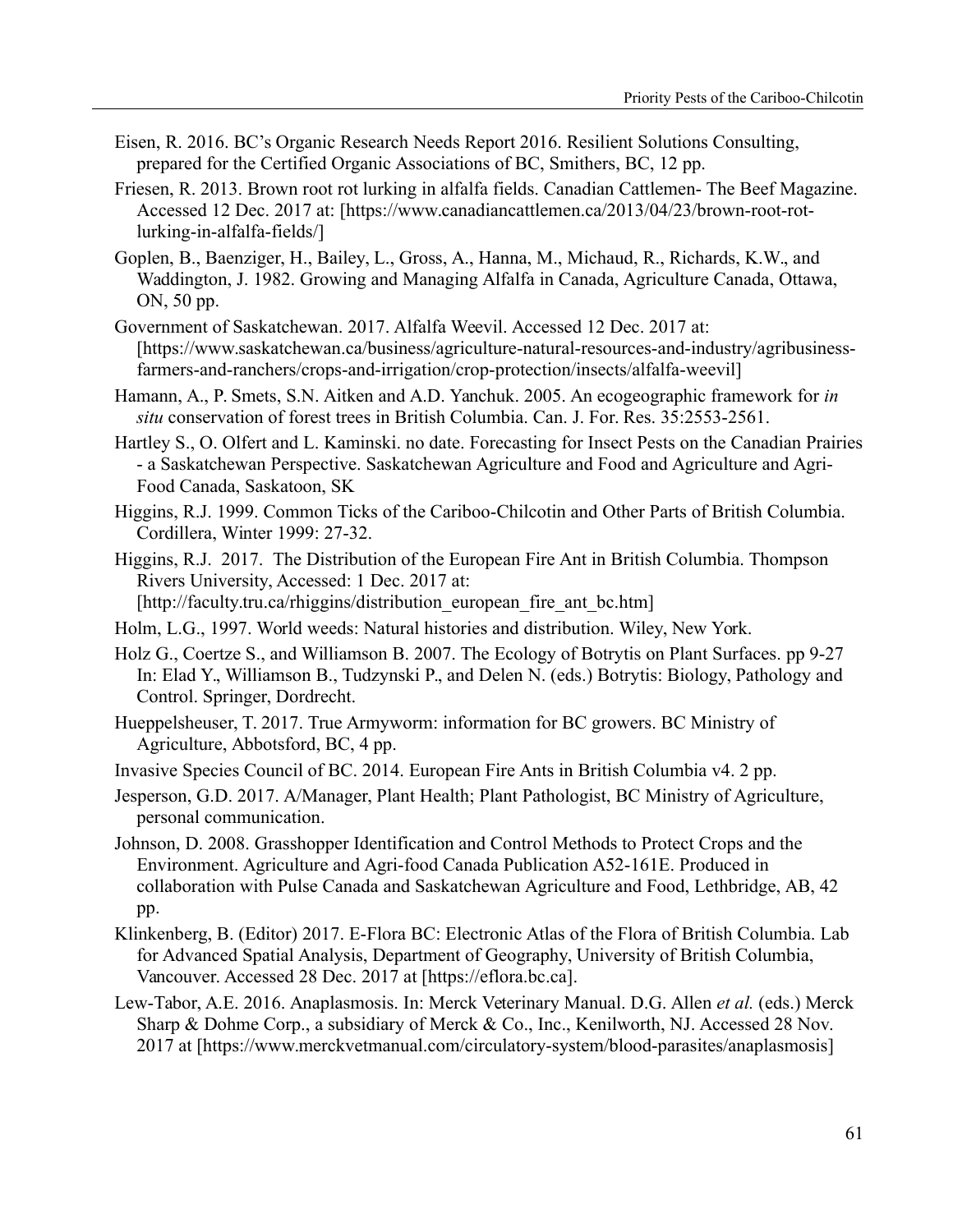- Manitoba Agriculture. no date. Disease and Deficiency in Forages. Accessed 11 Dec. 2017 at [https://www.gov.mb.ca/agriculture/crops/production/forages/print,disease-and-deficiencies-inforages.html]
- McLean, A. 1982. History of the Cattle Industry in British Columbia. Rangelands 4(3): 130-134.
- Meidinger, D. and J. Pojar (eds.). 1991. Ecosystems of British Columbia. Research Branch, BC Ministry of Forests, Victoria, BC, 330 p.
- Nadler, A. 2014. Increasing availability of agriculturally relevant weather data: Phase 1. BC Agriculture and Food Climate Action Initiative, Regional Implementation Projects,Weather Innovations Consulting LP, Victoria, BC, 50 pp.
- Nischwitz, C, C. Dhiman and D. Drost. 2013. Botrytis Neck Rot of Onion. Publication PLP-020, Utah State University Extension and Utah Plant Pest Diagnostic Laboratory, Logan UT, 2 pp.
- Office of the Chief Provincial Veterinarian. 2012. West Nile Virus. Agdex 663-45, Alberta Agriculture and Rural Development, Edmonton, AB. Accesed 30 Nov. 2017 at [http://www1.agric.gov.ab.ca/\$department/deptdocs.nsf/all/agdex5455]
- Ontario Ministry of Agriculture, Food and Rural Affairs. no date. Rhizoctonia or Black Scurf. Accessed 11 Dec. 2017 at: [http://www.omafra.gov.on.ca/IPM/english/potatoes/diseases-anddisorders/rhizoctonia.html]
- Pacific Climate Impacts Consortium. no date. Climate Summary for: Cariboo Region. University of Victoria, Victoria, BC, 4 pp.
- Patterson, D.T., J.K. Westbrook, R.J.V. Joyce, P.D. Lingren, and J. Rogasik. 1999. Weeds, insects, and diseases. Climatic Change 43(4): 711-727.
- Philip, H.G. and Jesperson, G.D. 2008. Field Guide to Invasive Alien Plant Pests and Diseases That Threaten B.C. Agriculture. BC Ministry of Agriculture and Lands, Victoria, BC, 178 pp.
- Pickens, L.G. and R.W. Miller. 1980. Biology and Control of the Face Fly, Musca Autumnalis (Diptera: Muscidae). Journal of Medical Entomology 17(3):195–210.
- Powell, G.W. 1996. Analysis of Sulphur Cinquefoil in British Columbia. Working paper 16/1996, Research Program, BC Ministry of Forests, Victoria, BC, 29 pp.
- Ralph, D., Miller, V., Hougen, C, Leekie, J, Wikeem, B. and Cranston, C. 2014. Field Guide to Noxious and Other Selected Weeds of British Columbia. 8th Editions. Inter-Ministry Invasive Species Working Group, Province of BC, 94 pp.
- Regional District of the North Okanagan (RDNO). 2012. Pest Management Plan for Noxious Weeds - Invasive Plants. 59 pp.
- Ritcey, G. and J. Chaput. 1998. Onion Maggot Control. AgDex 258/605, Ontario Ministry of Agriculture, Food and Rural Affairs. Accessed 30 Dec. 2017 at: [http://www.omafra.gov.on.ca/english/crops/facts/00-017.htm]
- Ross, D.A. and S. Ilnytzky. 1977. Black Army Cutworm in British Columbia. Canadian Forest Service, Victoria, BC, 22 pp.
- Sabaratnam, S. 2016a. Botrytis Blight & Stem Canker of Greenhouse Tomato. BC Ministry of Agriculture, Abbotsford, BC, 4 pp.
- Sabaratnam, S. 2016b. Late Blight of Potato and Tomato. BC Ministry of Agriculture, Abbotsford, BC, 9 pp.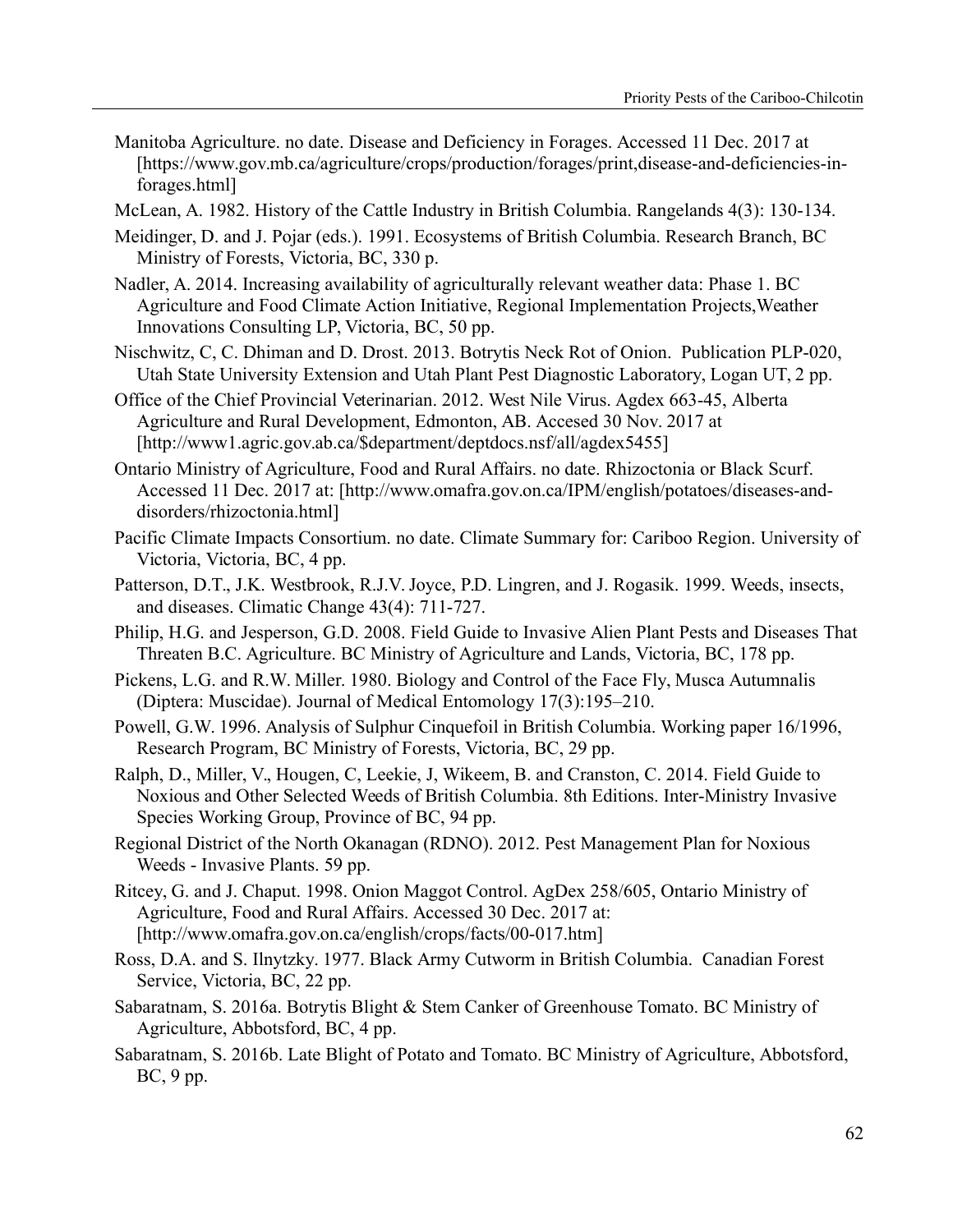- Scholefield, J. and Dessureault, M. 2016. Fraser Valley Agricultural Pest Assessment: Inventory of recent and current activities, resources and projects (for both crops and livestock) devoted to pest surveillance, monitoring and management and identification of areas for resource investment. BC Agriculture and Food Climate Action Initiative, Regional Implementation Projects, Victoria, BC, 199 pp.
- Sharma, A. 2015. Anaplasmosis in Cattle Fact Sheet: For Veterinarians. Alberta Agriculture Accessed 21 Nov. 2017 at [http://www1.agric.gov.ab.ca/\$department/deptdocs.nsf/all/cpv15274]
- Smith, S. 2016. Ask an Expert: Protecting BC Potatoes from Late Blight. British Columbia Organic Grower, Journal for the Certified Organic Growers of BC, accessed 11 Dec. 2017 at: [http://bcorganicgrower.ca/2016/04/ask-an-expert-protecting-bc-potatoes-from-late-blight/]
- Statistics Canada. 2016. Census of Agriculture. Statistics Canada Catalogue 95-640-X. Ottawa, Ontario. Accessed at various dates Nov. 2017 at: [http://http://www.statcan.gc.ca/eng/ca2016]
- Stevenson A.B. and J. Chaput. 1993. Carrot Insects. AgDex 258/605, Ontario Ministry of Agriculture, Food and Rural Affairs. Accessed 29 Dec. 2017 at: [http://www.omafra.gov.on.ca/english/crops/facts/93-077.htm]
- Syngenta Canada. 2017. Rhizoctonia *[Rhizoctonia solani].* Accessed 11 Dec. 2017 at: [https://www.syngenta.ca/sfpests/disease/rhizoctonia/Potatoes]
- University of Florida. 2017. Featured Creatures: Horse Bot Fly. Accessed 29 Dec. 2017 at: [http://entnemdept.ufl.edu/creatures/livestock/horse\_bot\_fly.htm]
- Thistle, J. 2008. Accommodating Cattle: British Columbia's "Wars" with Grasshoppers and "Wild Horses". BC Studies 160: 67-70, 72-91, 156.
- Tisdale, E.W., A. McLean and E. Clarke. 1954. Range Resources and Their Management in British Columbia. J. Range Manage. 9:3-9.
- van Westendorp, P. 2017. Provincial Apiculturalist, BC Ministry of Agriculture, personal communication.
- Walthall, C.L. and others. 2012. Climate Change and Agriculture in the United States: Effects and Adaptation. USDA, Technical Bulletin 1935, Washington, DC, 186 pp.
- Wang T, Hamann A, Spittlehouse D, Carroll C. 2016. Locally Downscaled and Spatially Customizable Climate Data for Historical and Future Periods for North America. PLoS ONE11(6): e0156720.
- Wolfe, D., Beem-Miller, J., Chambliss, L., Chatrchyan, A. and Menninger, H. 2014. Farming Success in an Uncertain Climate. Climate Change Facts, Cornell Climate Change PWT, Cornell University, Ithaca, NY, 4 pp.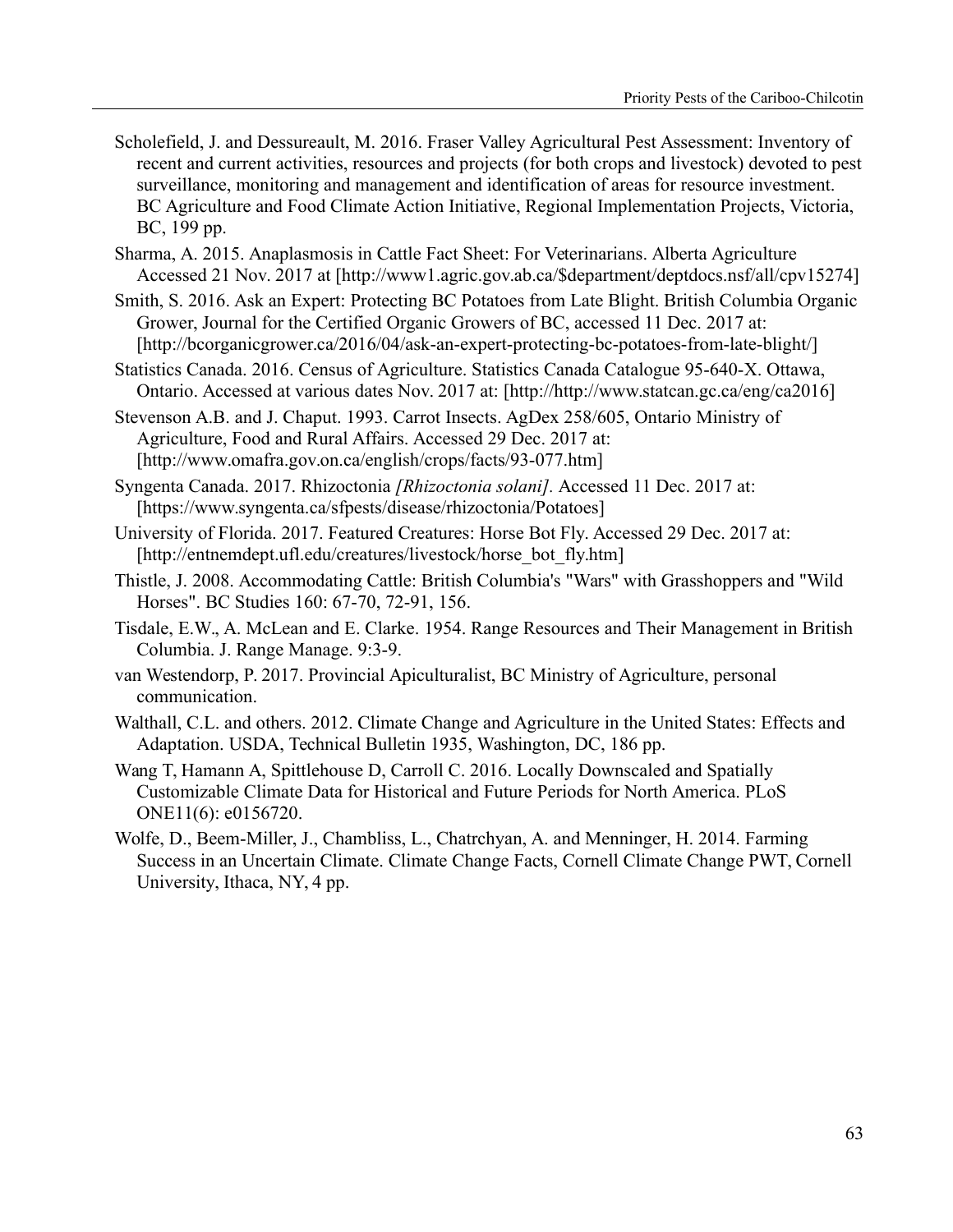# **Appendix 1. Biogeoclimatic Zones of the Cariboo Regional District**

Boreal Altai Fescue (BAFA) Bunchgrass (BG) Boreal White and Black Spruce (BWBS) Coastal Western Hemlock (CWH) Interior Cedar-Hemlock (ICH) Interior Douglas-fir (IDF) Engelmann Spruce - Subalpine Fir (ESSF) Ponderosa Pine (PP) Montane Spruce (MS) Sub-Boreal Pine – Spruce (SBPS) Sub-Boreal Spruce (SBS) Spruce Willow Birch (SWB)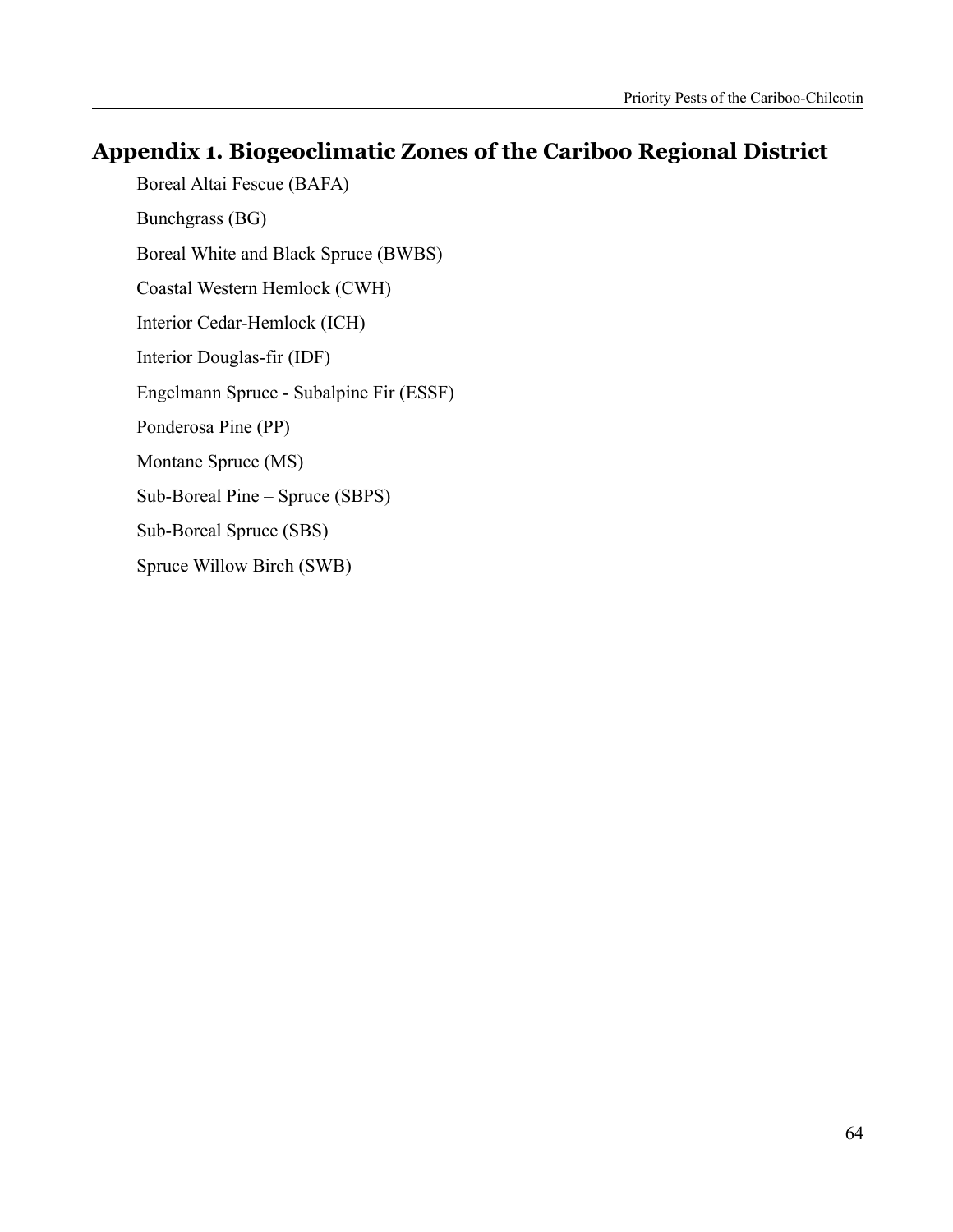# **Appendix 2. Consultation Participants**

The following individuals, and those who wished to remain anonymous, are thanked for providing information and advice for this review.

**Susanna Acheampong,** Entomologist, BC Ministry of Agriculture

**Lynda Archibald,** Fraser Bench Farm

**Duncan Barnett,** Cariboo Cattlemen's Association; BC Cattlemen's Association Director

**Serena Black**, General Manager, BC Forage Council; Cariboo Agriculture Research Alliance

**Kevin Boon,** General Manager, BC Cattlemen's Association

**Rob Borsato,** District H Farmers' Institutes, Quesnel Farmer's Market

**Diane Brown**, Range Officer, 100 Mile House Resource District, Ministry of Forests, Lands, Natural Resource Operations and Rural Development

**Jennifer Catherall**, Instructor, College of New Caledonia, Quesnel Campus

**Rob Dinwoodie,** Range Officer, Okanagan Shuswap District, Ministry of Forests, Lands, Natural Resource Operations and Rural Development

**Gus Friedenberger,** Quesnel Beekeeper's Association

**Robert and Kathryn Hettler**, Pilgrims' Produce

**Grant Huffman,** Cariboo Cattlemen's Association; BC Cattlemen's Association Director

**Gayle Jesperson,** Plant Pathologist, BC Ministry of Agriculture

**Sandra Latin**, Range Officer, Quesnel Natural Resource District, Ministry of Forests, Lands, Natural Resource Operations and Rural Development

**Lavona Liggins**, Regional Agrologist, Prince George, BC Ministry of Agriculture

**Gene Pascuzzo,** Cloverleaf Farm

**Nicole Pressey**, Regional Agrologist, Quesnel and Williams Lake, BC Ministry of Agriculture

**Lorne Smith**, Richbar Honey

**Emily Sonntag**, Invasive Plant Management Coordinator, Cariboo Regional District / Cariboo Chilcotin Coast Invasive Plant Council

**Ruth Robinson**, South Cariboo Regional Cattlemen's Association

**Paul van Westendorp**, Provincial Apiculturist, BC Ministry of Agriculture